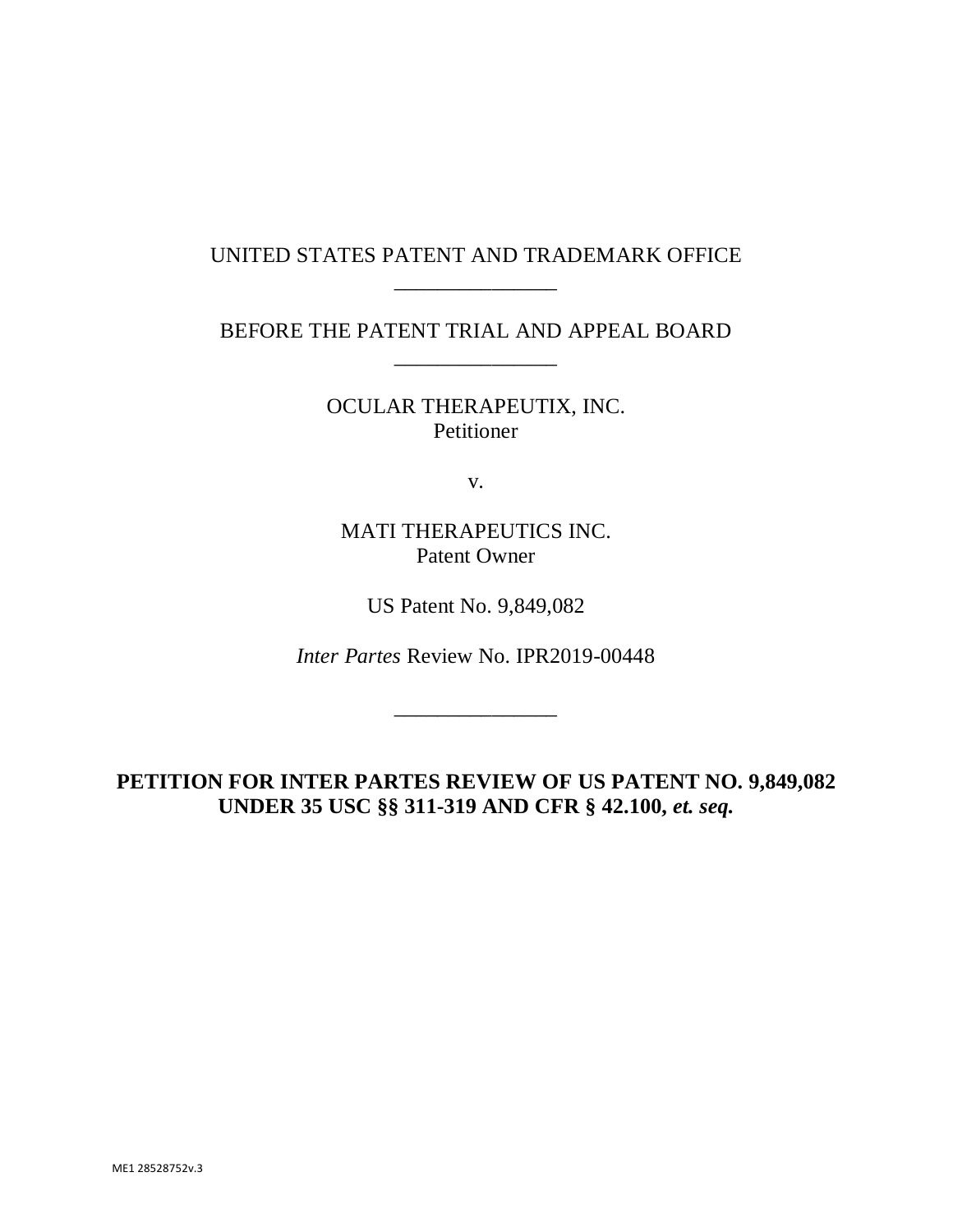# **TABLE OF CONTENTS**

# Page

| I.        |                                                 |                                                                                                        |  |  |  |  |
|-----------|-------------------------------------------------|--------------------------------------------------------------------------------------------------------|--|--|--|--|
|           | A.                                              |                                                                                                        |  |  |  |  |
|           | <b>B.</b>                                       |                                                                                                        |  |  |  |  |
|           | C.                                              |                                                                                                        |  |  |  |  |
|           |                                                 | 1.                                                                                                     |  |  |  |  |
|           |                                                 | 2.                                                                                                     |  |  |  |  |
|           |                                                 | 3.                                                                                                     |  |  |  |  |
|           |                                                 | 4.                                                                                                     |  |  |  |  |
| П.        |                                                 |                                                                                                        |  |  |  |  |
|           | A.                                              |                                                                                                        |  |  |  |  |
|           | <b>B.</b>                                       |                                                                                                        |  |  |  |  |
| Ш.        |                                                 |                                                                                                        |  |  |  |  |
|           | A.                                              |                                                                                                        |  |  |  |  |
|           | <b>B.</b>                                       |                                                                                                        |  |  |  |  |
| IV.       | STATUTORY GROUNDS, CHALLENGED CLAIMS, AND PRIOR |                                                                                                        |  |  |  |  |
|           |                                                 |                                                                                                        |  |  |  |  |
|           | A.                                              | The Legal Standards for Anticipation and Obviousness14                                                 |  |  |  |  |
| <b>B.</b> |                                                 |                                                                                                        |  |  |  |  |
|           | C.                                              |                                                                                                        |  |  |  |  |
| V.        |                                                 | THE CHALLENGED CLAIMS ARE UNPATENTABLE27                                                               |  |  |  |  |
|           | A.                                              | Ground 1: Anticipation of Claims 1-7, 9-16, 18-20, and 22-23                                           |  |  |  |  |
|           |                                                 | Limitations Common to All Challenged Claims28<br>1.                                                    |  |  |  |  |
|           |                                                 | "A drug delivery system for insertion into a<br>(a)<br>lacrimal canaliculus of a patient" (Preamble of |  |  |  |  |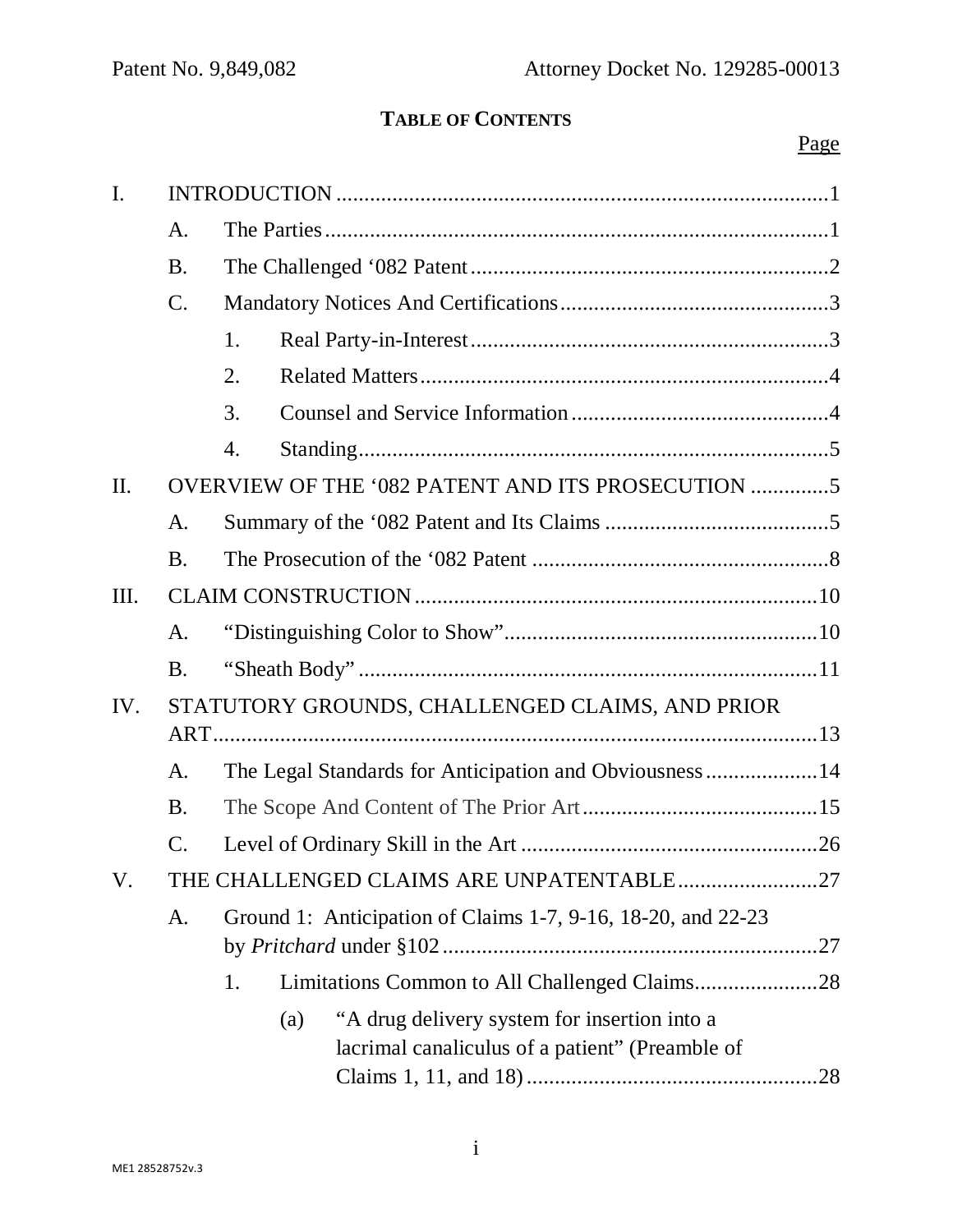# **TABLE OF CONTENTS**

| Page |
|------|
| -    |

|                                                                               |                                                                 |    | (b) |                                                                                                  |  |
|-------------------------------------------------------------------------------|-----------------------------------------------------------------|----|-----|--------------------------------------------------------------------------------------------------|--|
|                                                                               |                                                                 |    | (c) | "a distinguishing color to show placement of<br>the system in the lacrimal canaliculus of the    |  |
|                                                                               |                                                                 |    | (d) | "a body of material to hold the therapeutic<br>agent wherein the body of material comprises      |  |
|                                                                               |                                                                 |    | (e) | "wherein the body of material is a cylindrical                                                   |  |
|                                                                               |                                                                 | 2. |     |                                                                                                  |  |
|                                                                               |                                                                 |    | (a) | "wherein the hydrogel swells when the system<br>is inserted into the lacrimal canaliculus of the |  |
|                                                                               |                                                                 |    | (b) | "wherein the polymers comprise functional"                                                       |  |
|                                                                               |                                                                 |    | (c) |                                                                                                  |  |
|                                                                               |                                                                 |    | (d) | "wherein the system does not comprise a sheath                                                   |  |
| <b>B.</b>                                                                     |                                                                 |    |     | Ground 2: Claims 1-7, 9-16, 18-20, 22-23 Are Obvious Over                                        |  |
| $\mathsf{C}.$<br>Ground 3: Claims 8, 17, and 21 Are Obvious Over Pritchard in |                                                                 |    |     |                                                                                                  |  |
|                                                                               | Ground 4: Claims 1-7, 9-16, 18-20, 22-23 Are Obvious Over<br>D. |    |     |                                                                                                  |  |
|                                                                               | E.                                                              |    |     | Ground 5: Claims 8, 17, and 21 Are Obvious Over Pritchard in                                     |  |
| VI.                                                                           |                                                                 |    |     |                                                                                                  |  |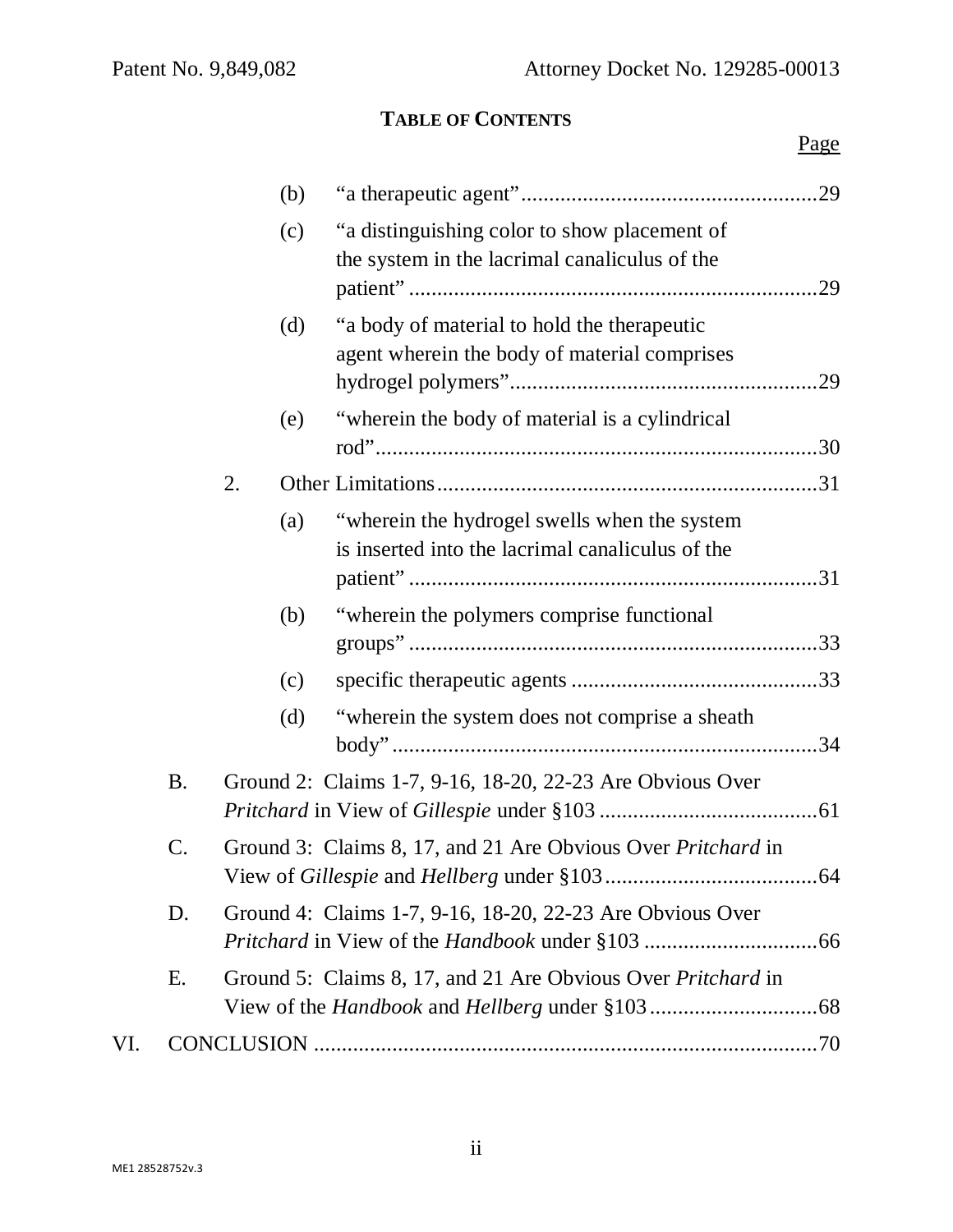# **TABLE OF AUTHORITIES**

| <b>FEDERAL CASES</b>                                       | PAGE(S) |
|------------------------------------------------------------|---------|
| Ariosa Diagnostics v. Verinata Health, Inc.,               |         |
| Callaway Golf Co. v. Acushnet Co.,                         |         |
| Genzyme Thera. Prods. Ltd. P'ship v. Biomarin Pharm. Inc., |         |
| Graham v. John Deere Co. of Kansas City,                   |         |
| Honeywell Int'l, Inc. v. ITT Indus., Inc.,                 |         |
| KSR International Co. v. Teleflex Inc.,                    |         |
| Phillips v. AWH Corp.,                                     |         |
| Telemac Celluar Corp. v. Topp Telecom, Inc.,               |         |
| Verdegaal Bros. v. Union Oil Co. of California,            |         |
| <b>FEDERAL STATUTES</b>                                    | PAGE(S) |
|                                                            |         |
|                                                            |         |
| <b>REGULATIONS</b>                                         | PAGE(S) |
|                                                            |         |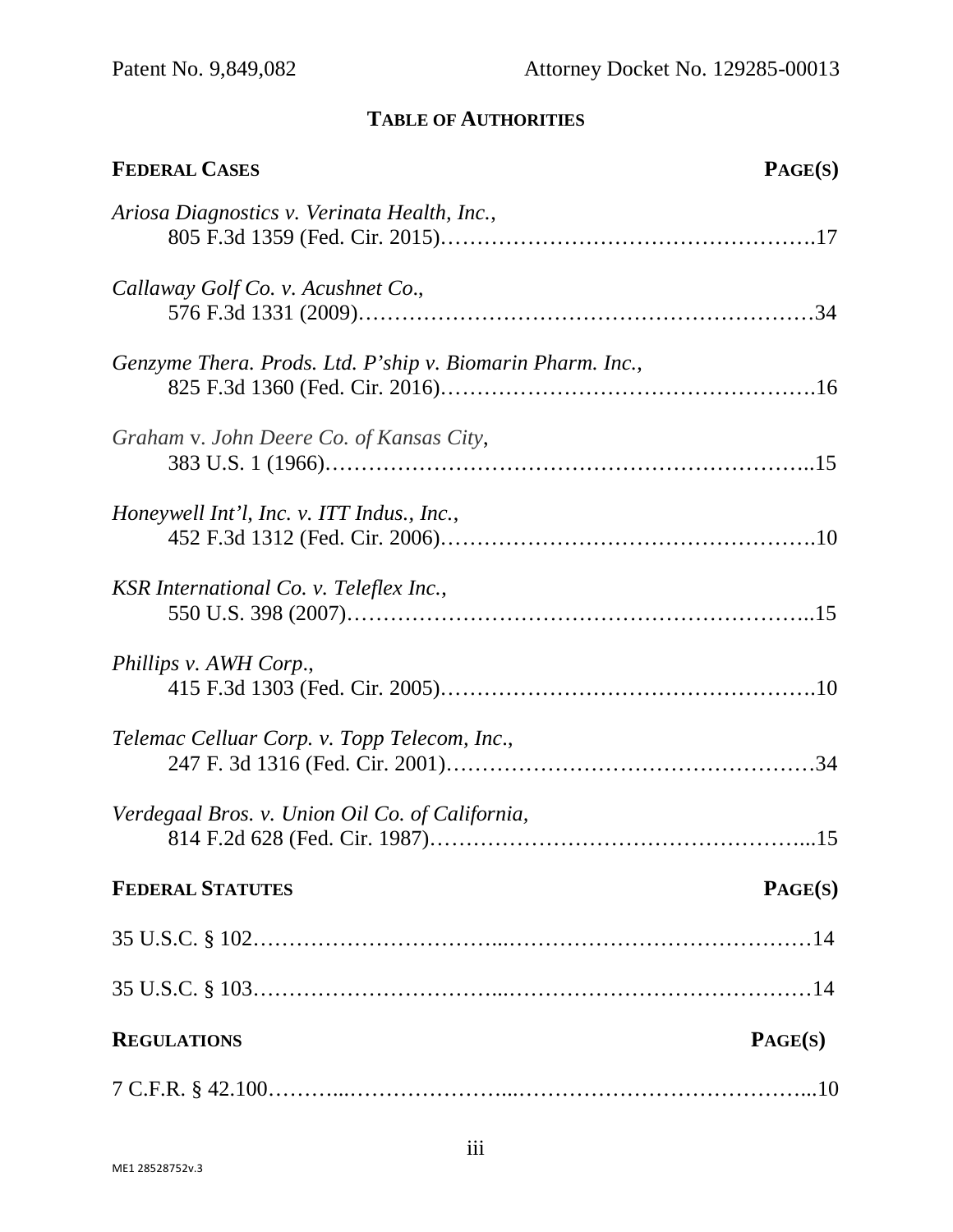## **TABLE OF AUTHORITIES**

83 FED. REG. 51340…………..……………...……………………………………10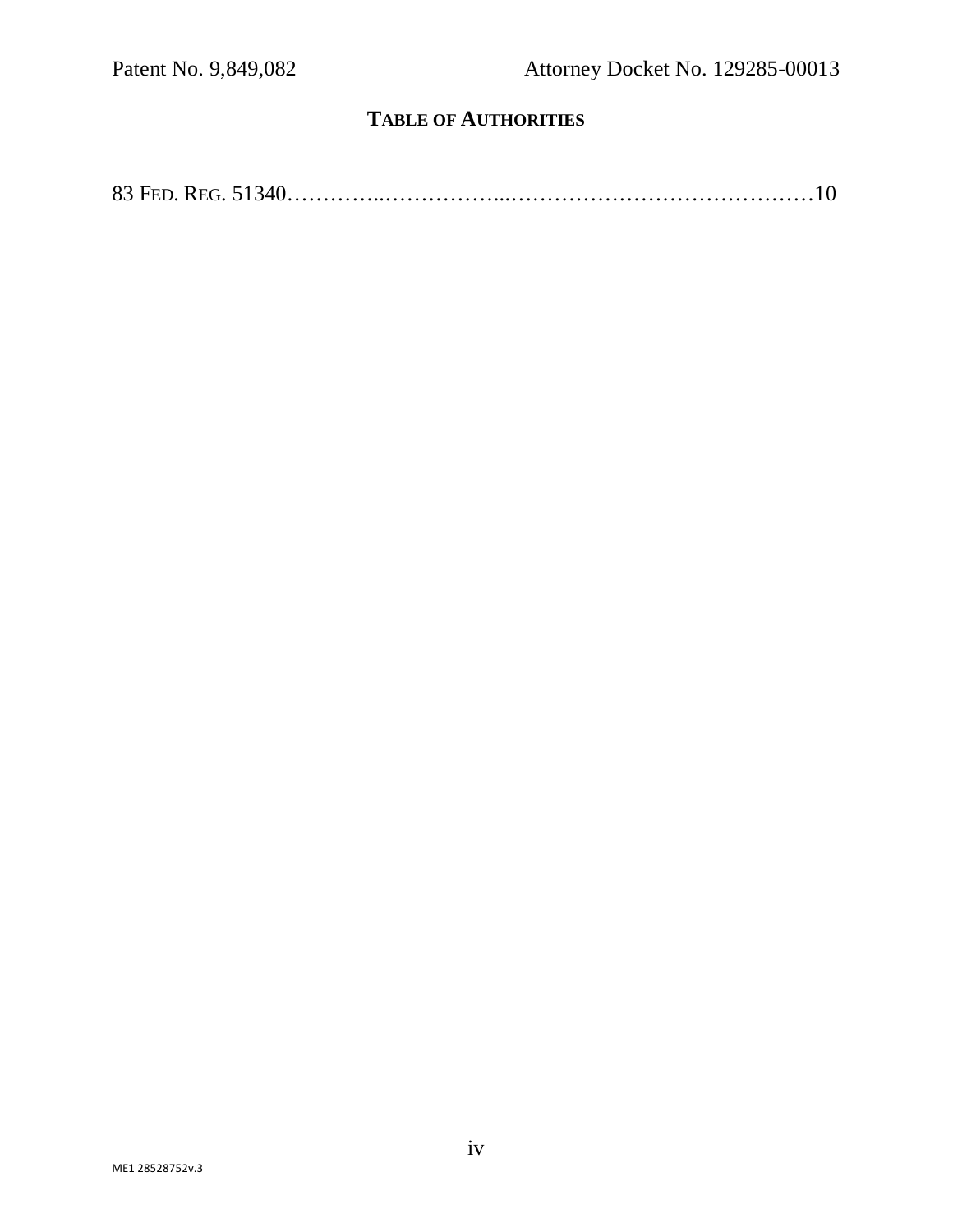# **TABLE OF EXHIBITS**

| <b>Exhibit</b> | <b>Description</b>                                                |  |  |
|----------------|-------------------------------------------------------------------|--|--|
| Ex. 1001       | US Patent No. 9,849,082 (the '082 Patent)                         |  |  |
| Ex. 1002       | US Provisional Application No. 60/787,775, filed March 31, 2006   |  |  |
|                | (First '082 Provisional)                                          |  |  |
| Ex. 1003       | US Provisional Application No. 60/871,864, filed December 26,     |  |  |
|                | 2006 (Second '082 Provisional)                                    |  |  |
| Ex. 1004       | US Patent Application No. 11/695,454, filed April 2, 2007 (First  |  |  |
|                | '082 Non-Provisional)                                             |  |  |
| Ex. 1005       | US Patent Application No. 15/405,991, filed January 13, 2017      |  |  |
|                | ('082 Application)                                                |  |  |
| Ex. 1006       | Office Action issued on April 6, 2017, in the Prosecution History |  |  |
|                | of US Patent No. 9,849,082(the '082 File History)                 |  |  |
| Ex. 1007       | Amendment and Response submitted on August 7, 2017, in the        |  |  |
|                | '082 File History                                                 |  |  |
| Ex. 1008       | Notice of Allowance mailed on August 23, 2017, in the '082 File   |  |  |
|                | <b>History</b>                                                    |  |  |
| Ex. 1009       | Notice of Allowance mailed on September 15, 2017, in the '082     |  |  |
|                | <b>File History</b>                                               |  |  |
| Ex. 1010       | US Application Publication No. 2005/0197614 to Pritchard et al.,  |  |  |
|                | published September 8, 2005 ("Pritchard")                         |  |  |
| Ex. 1011       | US Provisional Application No. 60/550,132, filed March 4, 2004    |  |  |
|                | (the '132 <i>Pritchard</i> Provisional)                           |  |  |
| Ex. 1012       | US Provisional Application No. 60/557,368, filed March 29, 2004   |  |  |
|                | (the '368 <i>Pritchard</i> Provisional)                           |  |  |
| Ex. 1013       | US Provisional Application No. 60/564,858, filed April 23, 2004   |  |  |
|                | (the '858 Pritchard Provisional)                                  |  |  |
| Ex. 1014       | US Provisional Application No. 60/637,569, filed December 20,     |  |  |
|                | 2004 (the '569 <i>Pritchard</i> Provisional)                      |  |  |
| Ex. 1015       | US Application Publication No. 2002/0169409 to Gillespie          |  |  |
|                | ("Gillespie")                                                     |  |  |
| Ex. 1016       | Handbook of Pharmaceutical Excipients (Arthur H. Kibbe ed. 3d     |  |  |
|                | ed. 2000) (the " <i>Handbook</i> ")                               |  |  |
| Ex. 1017       | US Patent No. 6,646,001 to Hellberg et al., issued November 11,   |  |  |
|                | 2003 ("Hellberg")                                                 |  |  |
| Ex. 1018       | US Application Publication No. 2006/0020248 to Prescott et al.,   |  |  |
|                | in the '082 File History                                          |  |  |
| Ex. 1019       | US Application Publication No. 2004/0208910 to Ashton et al., in  |  |  |
|                | the '082 File History                                             |  |  |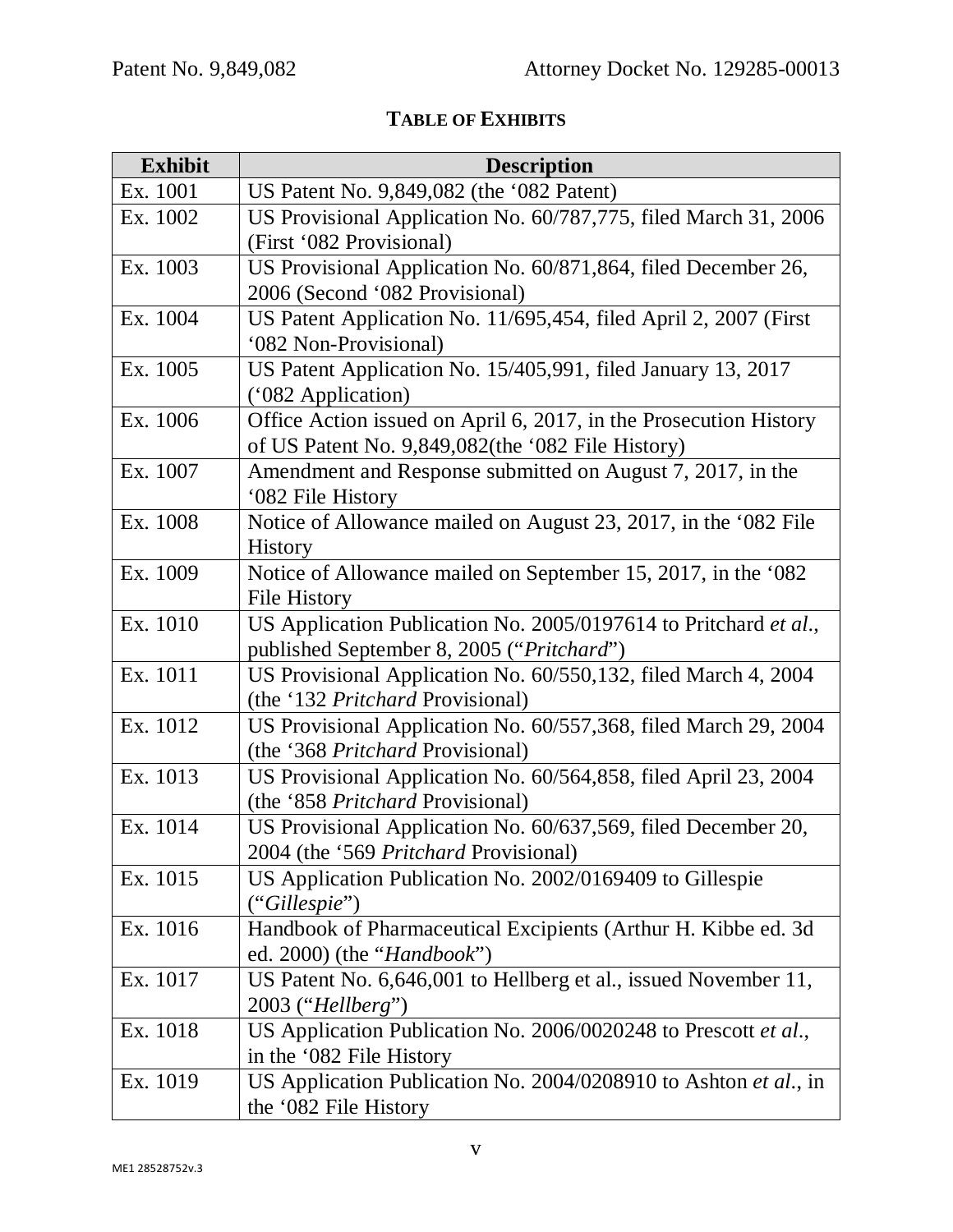# **TABLE OF EXHIBITS**

| <b>Exhibit</b> | <b>Description</b>                                                           |  |
|----------------|------------------------------------------------------------------------------|--|
| Ex. 1020       | Baxter et al., Punctal Plugs in the Management of Dry Eyes, 2                |  |
|                | THE OCULAR SURFACE 255-265 (October 2004) ("Baxter")                         |  |
| Ex. 1021       | Foulds, Intra-Canalicular Gelatin Implants in the Treatment of               |  |
|                | Conjunctivitis Sicca, 45 BRIT J. OPHTHAL. 625-27 (1961).                     |  |
| Ex. 1022       | US Patent No. 3,949,750 to Freeman ( <i>Freeman</i> '750), in the '082       |  |
|                | <b>File History</b>                                                          |  |
| Ex. 1023       | US Patent No. 5,283,063 to Freeman ( <i>Freeman</i> $(063)$ , in the $(082)$ |  |
|                | File History                                                                 |  |
| Ex. 1024       | US Patent No. 6,196,993 to Cohan et al. (Cohan), in the '082 File            |  |
|                | <b>History</b>                                                               |  |
| Ex. 1025       | US Patent No. 5,902,598 to Chen et al. (Chen)                                |  |
| Ex. 1026       | US Application Publication No. 2005/0095269 to Ainpour et al.                |  |
|                | (Ainpour), in the '082 File History                                          |  |
| Ex. 1027       | U.S. Pat. No. 4,327,725 to Cortese et al. (Cortese), in the '082 File        |  |
|                | History                                                                      |  |
| Ex. 1028       | Scot Morris, O.D., F.A.A.O., A Lesson in Managing Dry Eye,                   |  |
|                | Plugs, Drugs and Tears: A Dry Eye Update, Part Two,                          |  |
|                | OPTOMETRIC MANAGEMENT 36-43 (October 2002)                                   |  |
| Ex. 1029       | U.S. Patent No. 3,826,258 to Abraham ("Abraham")                             |  |
| Ex. 1030       | U.S. Patent No. 3,993,071 to Higuchi et al. ("Higuchi")                      |  |
| Ex. 1031       | U.S. Patent No. 6,152,943 to Sawhney ("Sawhney")                             |  |
| Ex. 1032       | M. Balaram et al., Efficacy and Tolerability Outcomes after                  |  |
|                | Punctal Occlusion with Silicone Plugs in Dry Eye Syndrome, 131               |  |
|                | OPHTHALMOL. 30-36 (2001)                                                     |  |
| Ex. 1033       | U.S. Patent No. 9,309,313, entitled "Therapeutic Compositions for            |  |
|                | Treatment of Ocular Inflammatory Disorders"                                  |  |
| Ex. 1034       | US Application Publication No. 2007/0265341, entitled                        |  |
|                | "Compositions and Methods for Treating Eye Disorders and                     |  |
|                | Conditions"                                                                  |  |
| Ex. 1035       | Physicians' Desk Reference (57 ed. 2003)                                     |  |
| Ex. 1036       | Declaration of Reza Dana, M.D., executed December 14, 2018                   |  |
| Ex. 1037       | Curriculum Vitae of Reza Dana, M.D.                                          |  |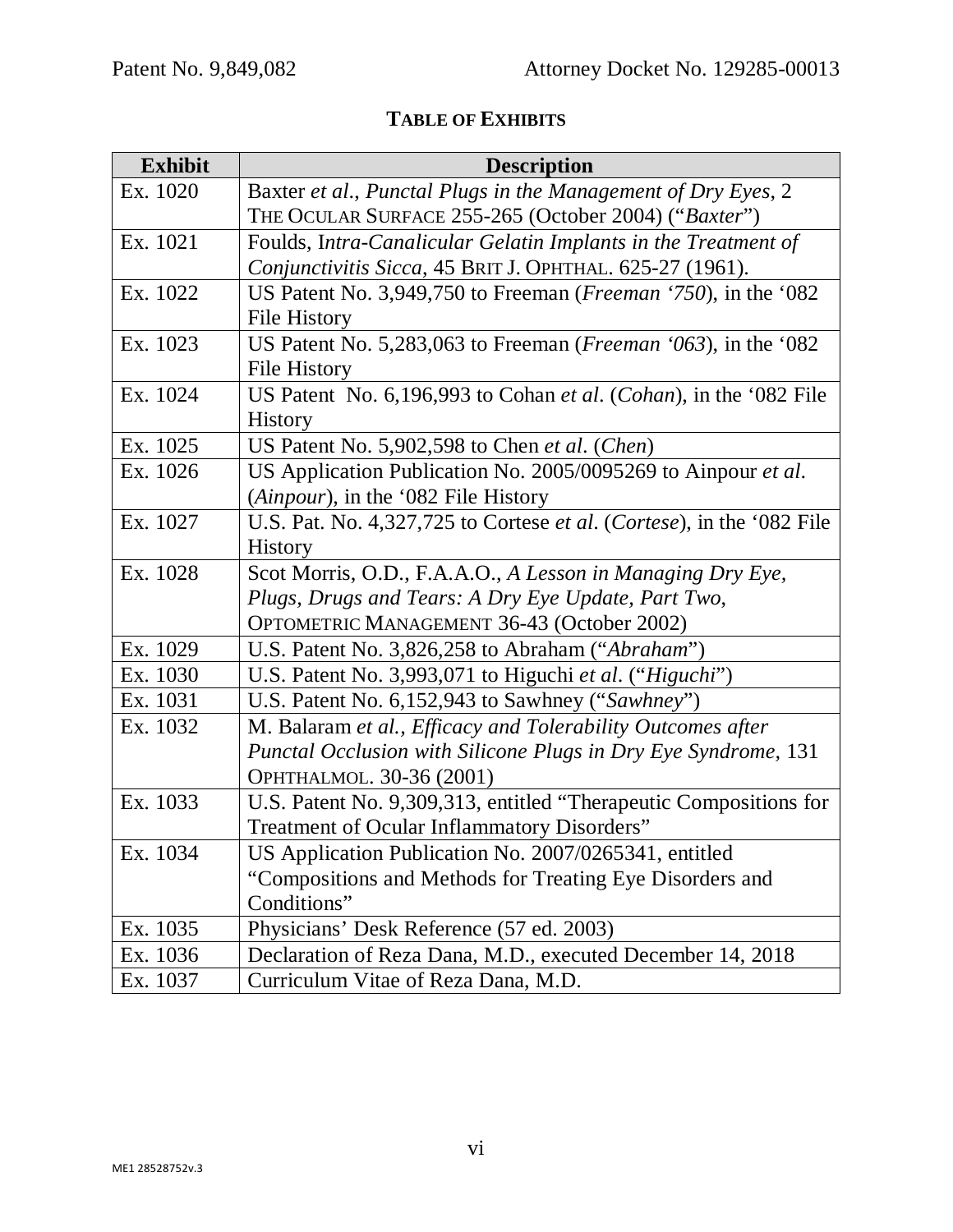#### **I. INTRODUCTION**

#### **A. The Parties**

Founded in 2006, Ocular Therapeutix, Inc. ("Ocular" or "Petitioner") is an innovative biopharmaceutical company focused on the development and commercialization of therapies for various diseases and conditions of the eye. Ocular is developing the  $DEXTENZA^{\otimes}$  drug-eluting intracanalicular insert for treating post-surgical ocular pain and other ophthalmic conditions. On November 30, 2018, after conducting extensive clinical trials, Ocular received FDA approval to market DEXTENZA for treating ocular pain following ophthalmic surgery. Ocular expects to begin marketing DEXTENZA during the first half of 2019.

Mati Therapeutics ("Mati" or "Patentee") did not invent the technology claimed in the challenged patent. Instead, years after the alleged invention, Mati acquired from a third party the rights to the series of applications that resulted in U.S. Patent No. 9,849,082 ("the '082 Patent," Ex. 1001). Mati has no products on the market. Nonetheless, aware of the impending FDA approval of the DEXTENZA insert, Mati sent Ocular a letter accusing the DEXTENZA insert of infringing the '082 Patent and two other patents. This review is necessary to remove the cloud of Mati's threats so that Ocular can make this important, FDAapproved medical advancement available to eye surgery patients.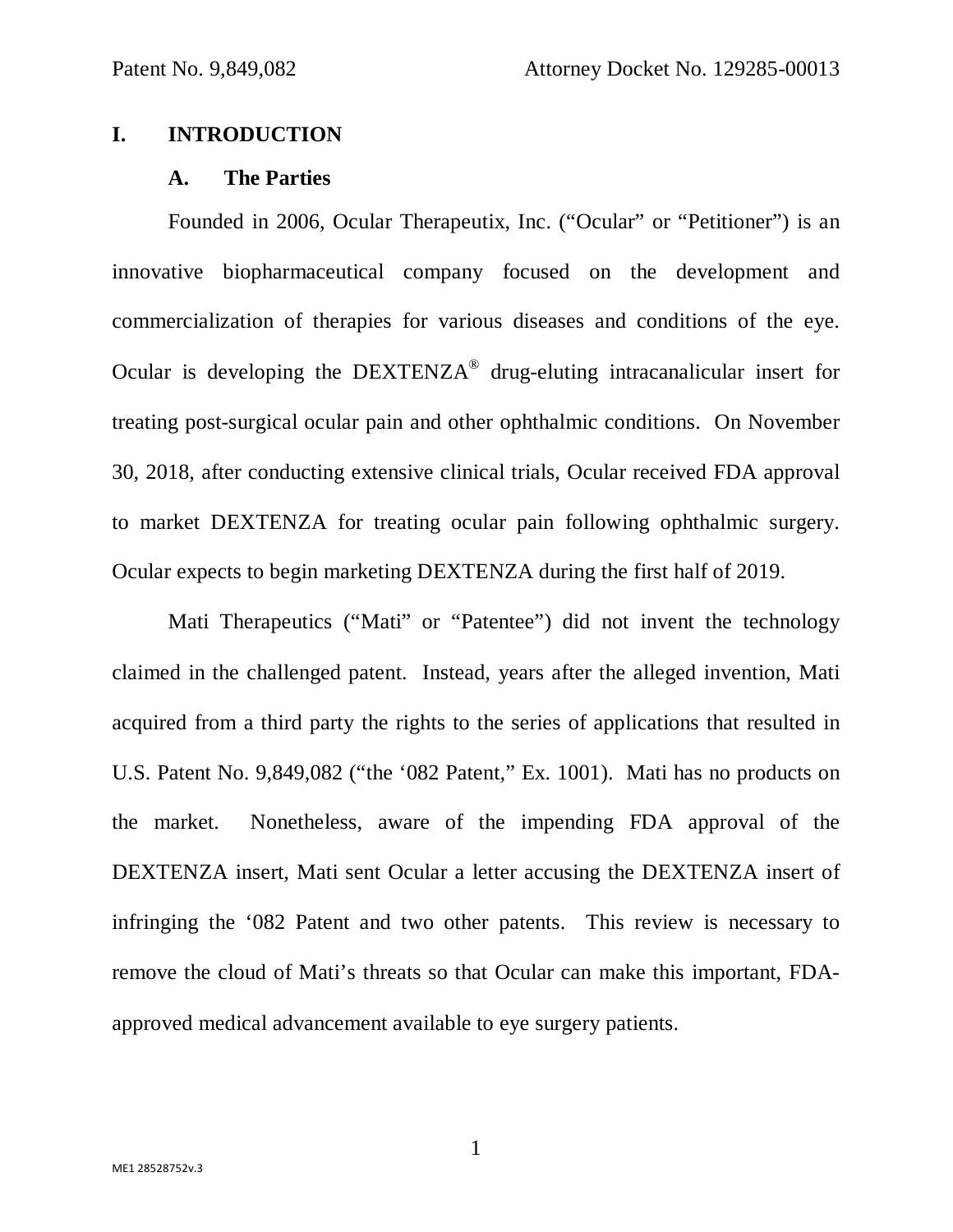#### **B. The Challenged '082 Patent**

 The '082 Patent claims a "drug delivery system for insertion into a lacrimal canaliculus of a patient" that comprise, *inter alia*, a cylindrical rod-shaped body made from hydrogel polymers and a therapeutic agent. *See*, *e.g*., Ex. 1001, '082 Patent, Claims. To overcome the examiner's prior art rejections, Patentee amended the claims to add a limitation that these drug delivery systems must also include "a distinguishing color to show placement of the system in the lacrimal canaliculus of the patient." This limitation appears in all of the independent claims of the '082 Patent. Patentee argued that this color limitation—and this limitation alone—distinguished the cited prior art. But, as described in Section IV.C below, the prior art included numerous systems, such as punctal plugs and other canalicular inserts, with a "distinguishing color to show."

 Moreover, the closest prior art was neither discussed nor applied during prosecution of the '082 Patent. As detailed in Section V.A and the included claim chart, US Publ. 2005/0197614 to Pritchard *et al*. ("*Pritchard*," Ex. 1010) discloses lacrimal implants, such as punctal plugs and canalicular inserts, that comprise a cylindrical rod-shaped body made from hydrogel polymers and a therapeutic agent. *Pritchard* further discloses implants that feature color, swell when placed in the canaliculus, include polymers comprising functional groups, and deliver specific therapeutic agents to treat various ophthalmic conditions, such as dry eye,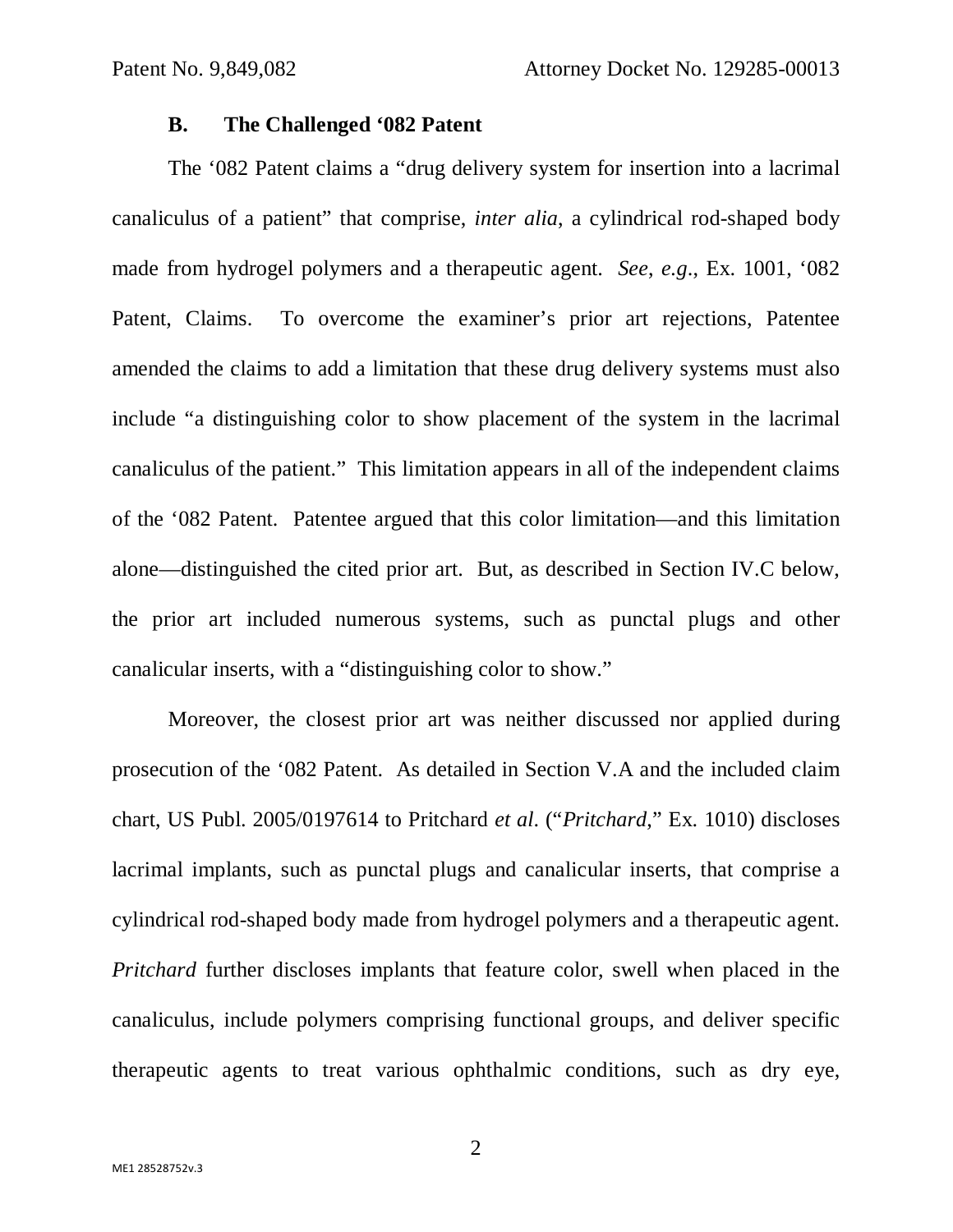glaucoma, and post-surgical discomfort. These elements are, in essence, all of the limitations of the challenged claims. For example, in the following figures, *Pritchard* depicts an embodiment of its hydrogel canalicular inserts—both before insertion into the canaliculus and swollen as it would be after insertion:



Ex. 1010, *Pritchard*, FIGS. 7A, 7B. Again, this embodiment is exactly what is contemplated by the challenged claims. As such, *Pritchard* anticipates the claims of the '082 patent and, in combination with other prior art, renders them obvious.

## **C. Mandatory Notices And Certifications**

#### **1. Real Party-in-Interest**

The real party in interest for this petition for *inter partes* review is Ocular Therapeutix, Inc., of 15 Crosby Drive, Bedford, MA, 01730.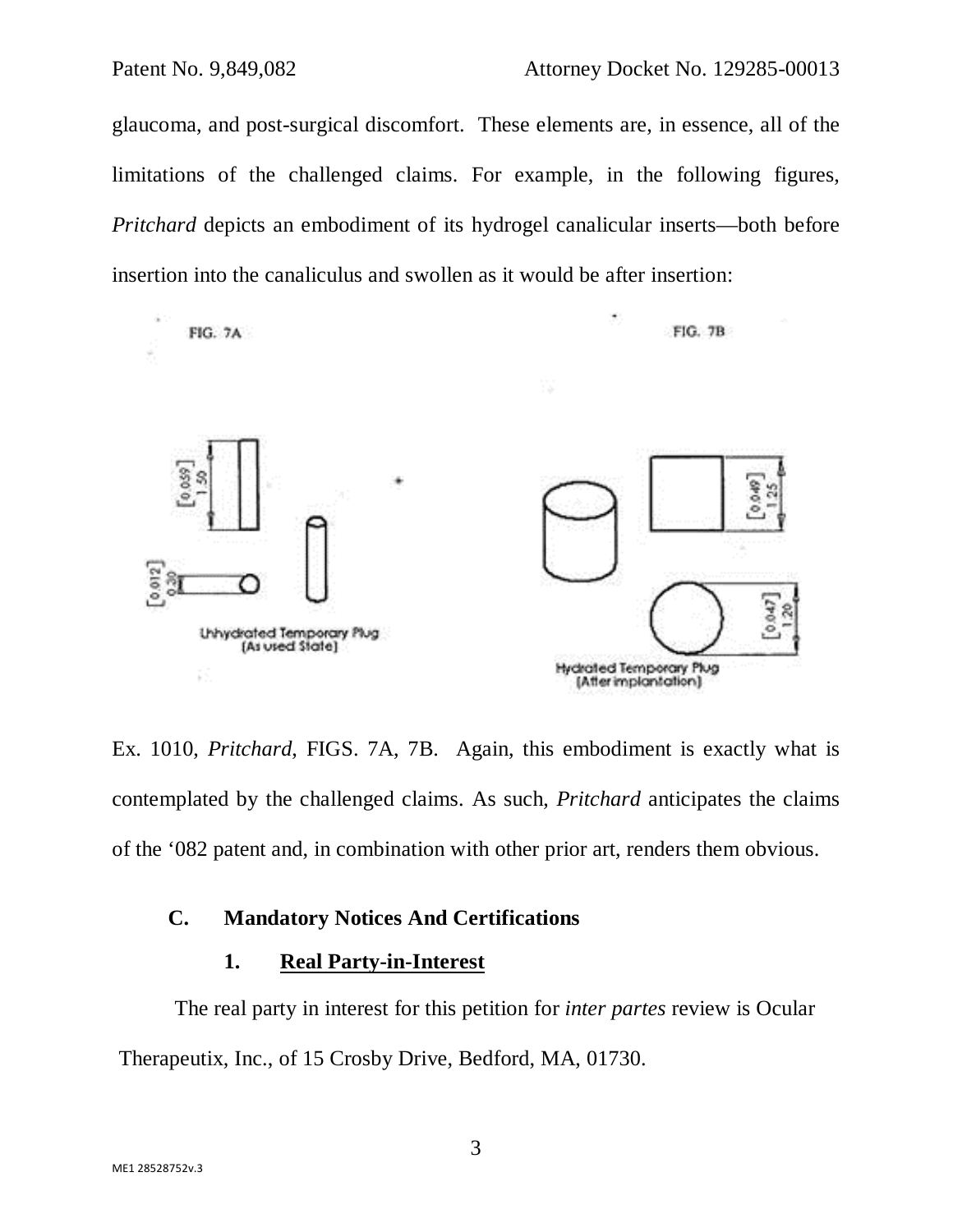#### **2. Related Matters**

Ocular is not aware of any pending litigation related to the '082 Patent nor of any requested reissue, reexamination, or review of the '082 Patent. Ocular is, however, aware of a co-pending IPR petition regarding U.S. Pat. No. 9,463,114, also filed by Ocular against the same Patentee, Mati. The '114 Patent is not related to the '082 Patent but is directed to similar technology.

Ocular is aware of one pending continuation application, U.S. App. No. 15/852,619, that includes the '082 Patent among its priority claims. A non-final office action issued on August 28, 2018, rejecting the pending claims based on grounds similar to the one that the examiner raised against the '082 Patent.

| <b>Lead Counsel</b>                                                                                                                                   | <b>Back-Up Counsel</b>                                                                                                                                                                                                                                                                                                                                                      |
|-------------------------------------------------------------------------------------------------------------------------------------------------------|-----------------------------------------------------------------------------------------------------------------------------------------------------------------------------------------------------------------------------------------------------------------------------------------------------------------------------------------------------------------------------|
| Kia Freeman, Reg. No. 47,577<br>kfreeman@mccarter.com<br>McCarter English, LLP<br>265 Franklin Street<br><b>Boston, MA 02110</b><br>$T: 617-449-6500$ | Erik Paul Belt ( <i>pro hac vice to be filed</i> )<br>ebelt@mccarter.com<br>Brian M. Seeve, Reg. No. 71,721<br>bseeve@mccarter.com<br>Wyley S. Proctor ( <i>pro hac vice to be</i><br>filed)<br>wproctor@mccarter.com<br>Thomas R. Fulford, Reg. No. 76,384<br>tfoley@mccarter.com<br>McCarter English, LLP<br>265 Franklin Street<br>Boston, MA 02110<br>$T: 617-449-6500$ |

### **3. Counsel and Service Informatio**n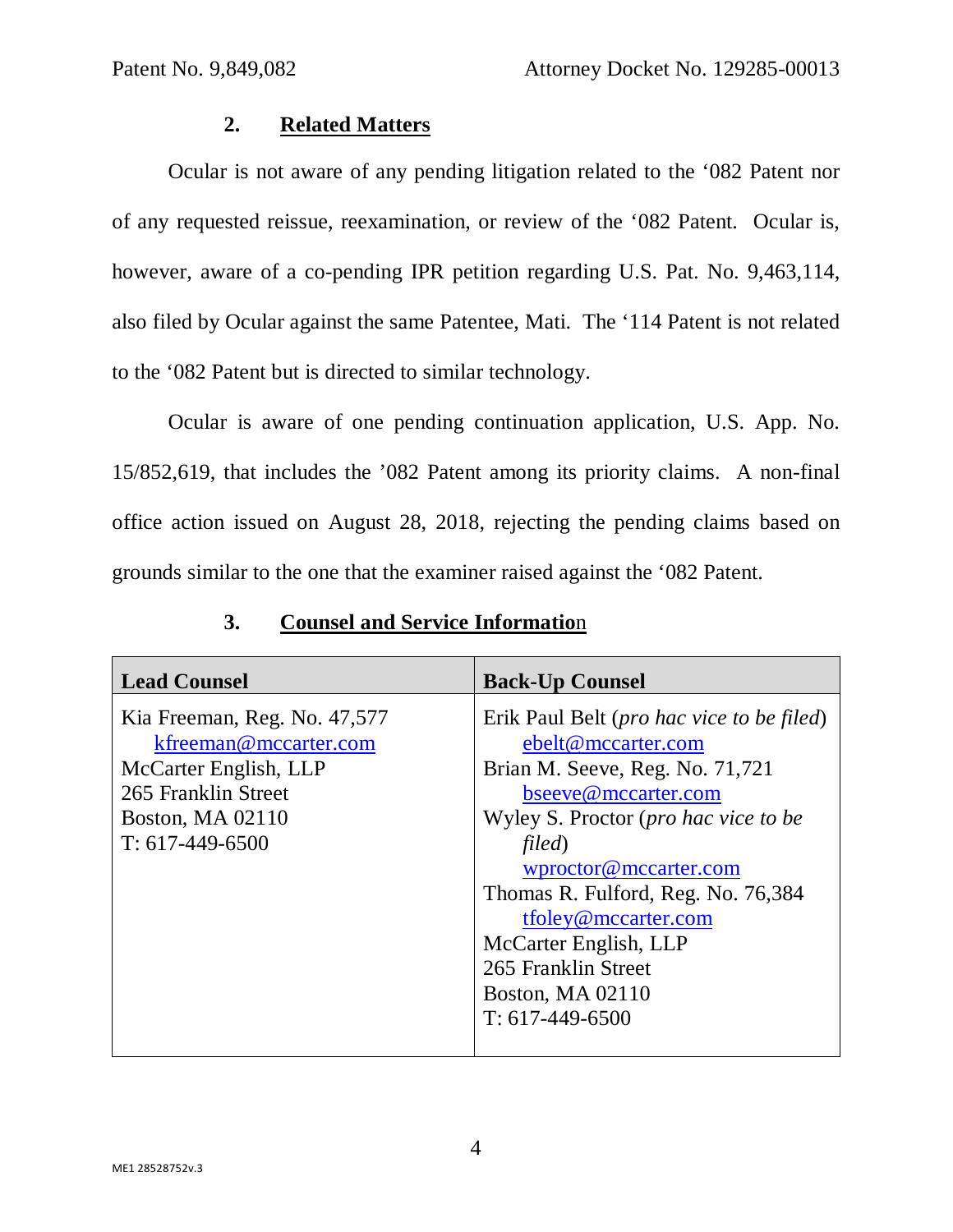All counsel are attorneys at McCarter & English, LLP, 265 Franklin Street, Boston, MA 02110. Ocular consents to service by email at OCLIPR@mccarter.com.

#### **4. Standing**

Pursuant to 37 CFR § 42.104(a), Ocular certifies that the '082 Patent is available for *inter partes* review and that Ocular is not estopped or barred from requesting *inter partes* review of the '082 Patent on the grounds in this petition.

#### **II. OVERVIEW OF THE '082 PATENT AND ITS PROSECUTION**

#### **A. Summary of the '082 Patent and Its Claims**

The '082 patent was filed on January 13, 2017, and issued on December 26, 2017. The '082 patent claims priority back through a series of four continuation applications to two provisional applications: US Provisional App. Nos. 60/787,775, dated March 31, 2006 (Ex. 1002), and 60/871,864, dated December 26, 2006 (Ex. 1003). The first non-provisional application was filed on April 2, 2007. Assuming that Patentee is entitled to the priority of the first provisional--while reserving the right to challenge priority if Patentee argues that any of the cited references are too late--then the earliest claimed priority date is March 31, 2006.

The '082 Patent is entitled "Nasolacrimal Drainage System Implants for Drug Delivery." The nasolacrimal system is associated with the eye. Figure 1-1 of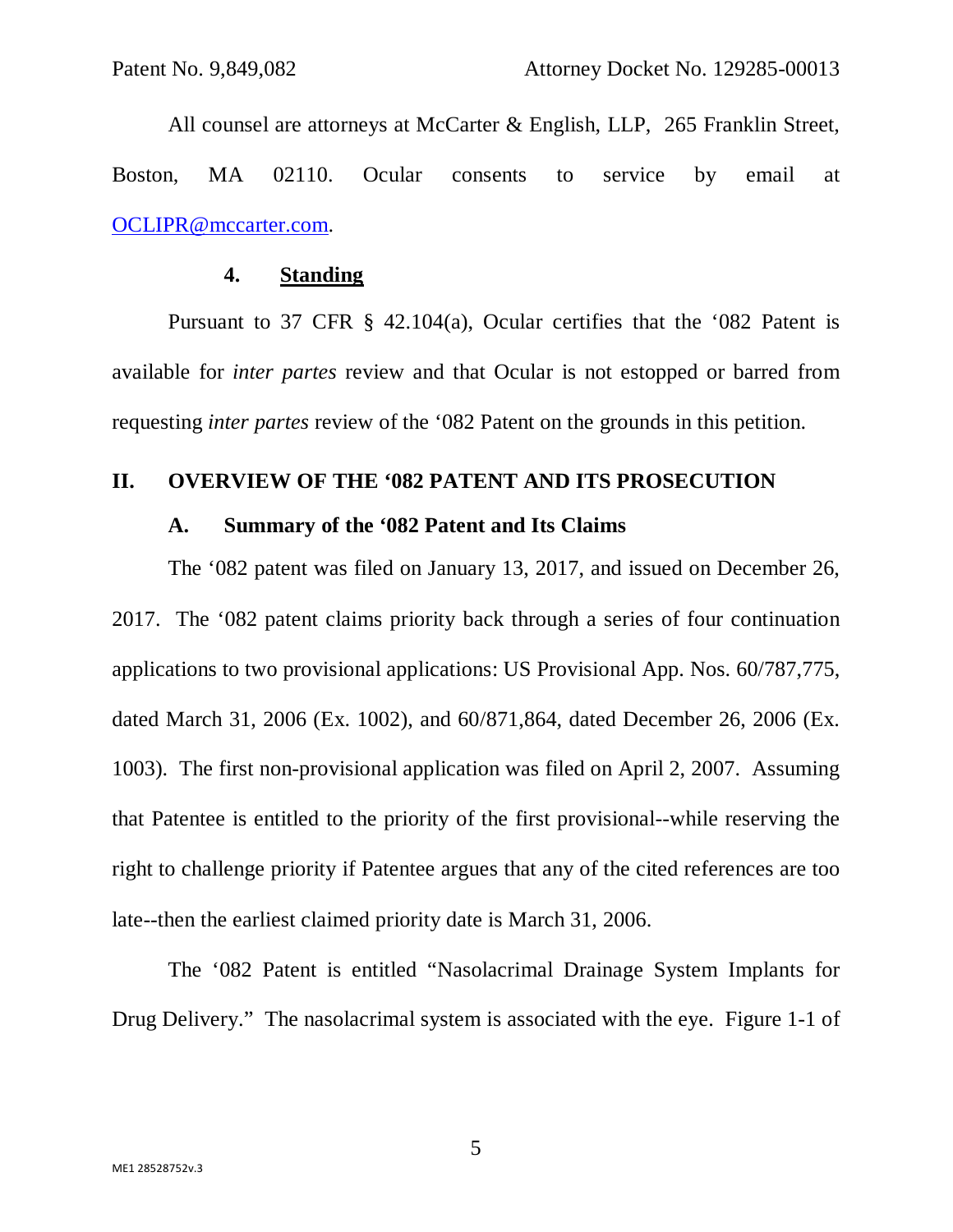the '082 Patent, copied below, illustrates the anatomical tissue structures of a human eye, including the nasolacrimal system:



The nasolacrimal system includes upper and lower canaliculi (the two lumens designated as 10 and 12), a lacrimal sac (14), and a punctum (11 and 13) for each canaliculus. Tears drain through the canaliculi, into the lacrimal sac, and then out through the nasal system. *See* Ex. 1001, '082 Patent, 7:30-65. *See also* Ex. 1036, Declaration of Reza Dana, M.D., December 14, 2018 ("Dana Decl."), ¶¶ 28-29.

The '082 Patent has 23 claims. Claims 1, 11, and 18 are independent. Each of the independent claims is directed to "[a] drug delivery system for insertion into a lacrimal canaliculus of a patient." While claiming "systems," the '082 patent generally discloses "implants." For example, the Abstract discloses "[a]n implant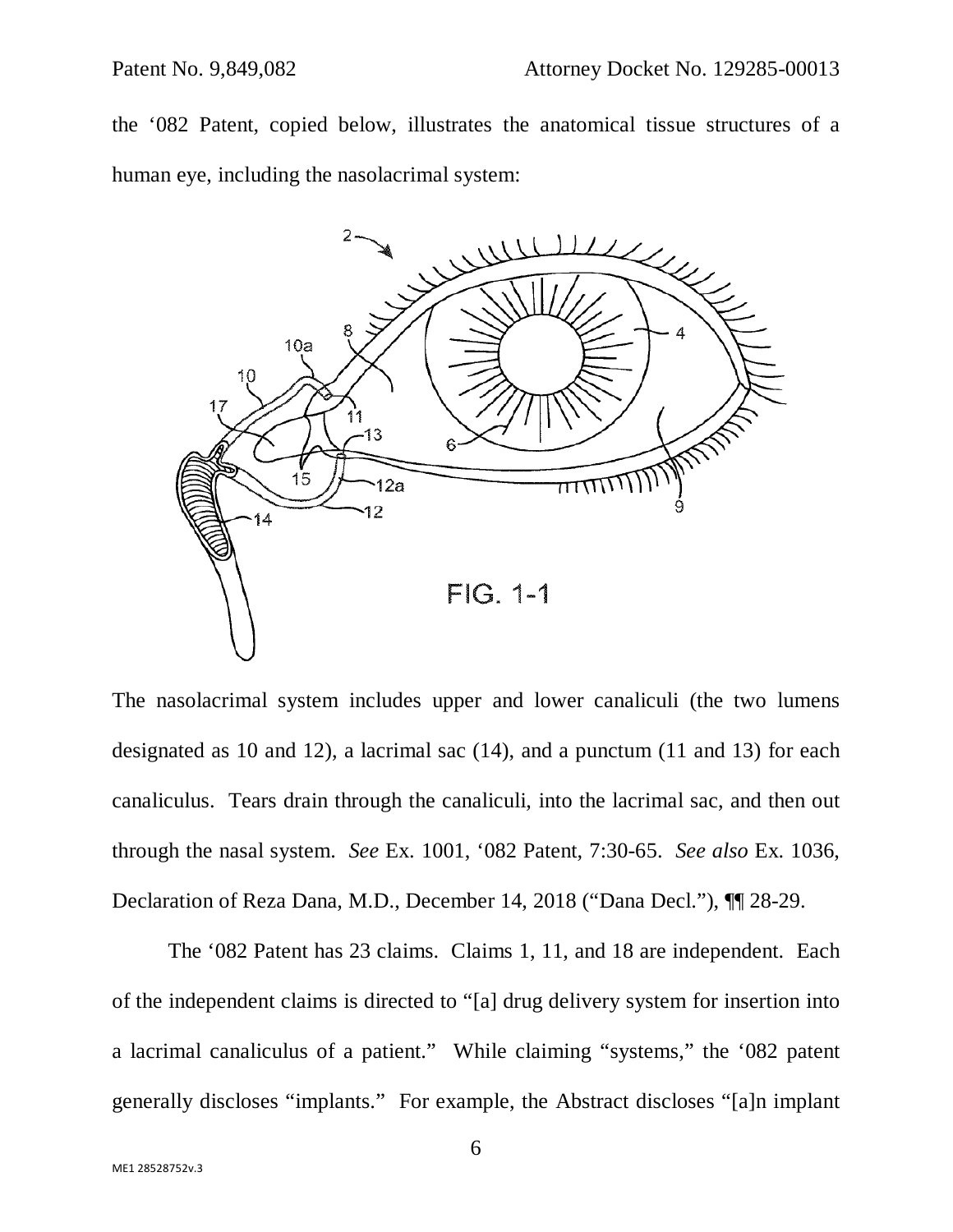for insertion through a punctum and into a canalicular lumen of a patient." Ex. 1001, '082 Patent, Abstract. *See also id*., 1:21-24 ("The present invention is related to implants for use in or near the nasolacrimal drainage system, with embodiments providing canalicular implants . . .and punctal plugs with drug delivery capabilities"). For purposes of this discussion, Petitioner refers to such devices, interchangeably, as "implants" or "inserts."

Each of the independent claims, broadly speaking, requires (1) a therapeutic agent, (2) a cylindrical body of hydrogel polymers to hold the therapeutic agent, and (3) a distinguishing color. For example, Claim 1 recites:

1. A drug delivery system for insertion into a lacrimal canaliculus of a patient, comprising:

a therapeutic agent,

a distinguishing color to show placement of the system in the lacrimal canaliculus of the patient and a body of material to hold the therapeutic agent wherein the body of material comprises hydrogel polymers and wherein the body of material is a cylindrical rod.

Independent Claim 11 also requires that the hydrogel body swells when placed in the canaliculus. Independent Claim 18 requires that the therapeutic agent be selected from "an anti-glaucoma agent, a corticosteroid[,] an anti-microbial agent, and anti-allergy agent or a non-steroidal anti-inflammatory agent."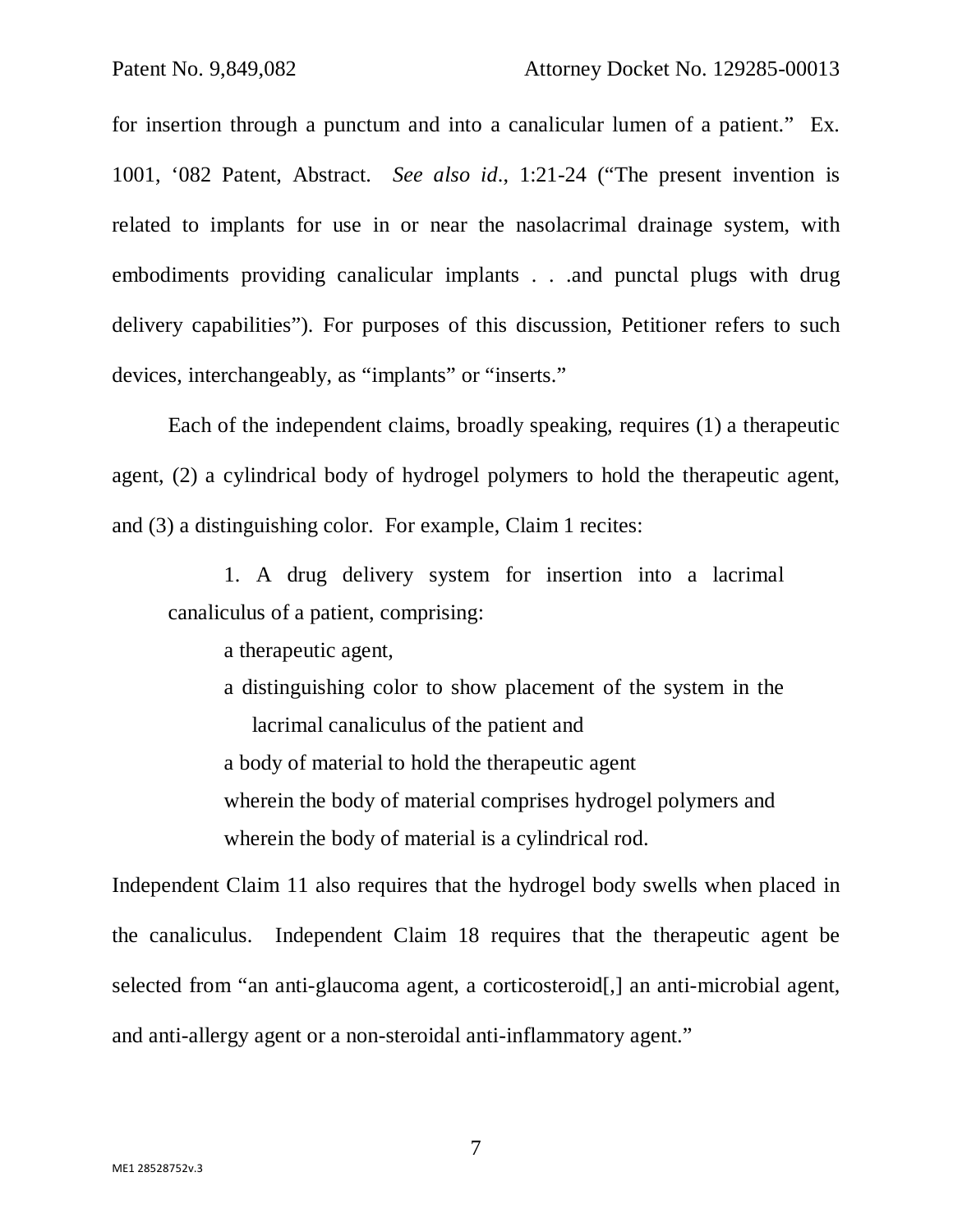Most of the dependent claims recite specific therapeutic agents or ocular conditions to be treated. Two dependent claims, Claims 9 and 22, recite that the polymers comprise "functional groups."

#### **B. The Prosecution of the '082 Patent**

During prosecution, the examiner rejected most of the pending claims as anticipated either by Pub. No. US 2006/0020248, to Prescott *et al*. (Ex. 1018) or by Pub. No. US 2004/0208910, to Ashton *et al*. (Ex. 1019). *See* Ex. 1006, Office Action issued on April 6, 2017, in the '082 File History, 3-4. The examiner did not appreciate, and certainly never applied, the closest prior art, namely, *Pritchard*.

To overcome the examiner's anticipation rejections, Mati amended the pending claims to require that the claimed systems include "a distinguishing color to show placement of the system in the lacrimal canaliculus of the patient." Ex. 1007, Amendment and Response of August 7, 2017, in the '082 File History, 2, 4 (emphasis added). Originally, this "distinguishing color to show" limitation appeared in only prosecution Claim 12 (which issued as Claim 11) and in two dependent claims. Ex. 1005, US Patent App. No. 15/405,991 filed January 13, 2017, in the '082 File History, 56-58 (Claims).<sup>1</sup> In conjunction with these

 $\overline{a}$ 

<sup>1</sup> Although the claimed priority date went back 11 years through four continuations, this was the first time that Patentee included a "distinguishing color"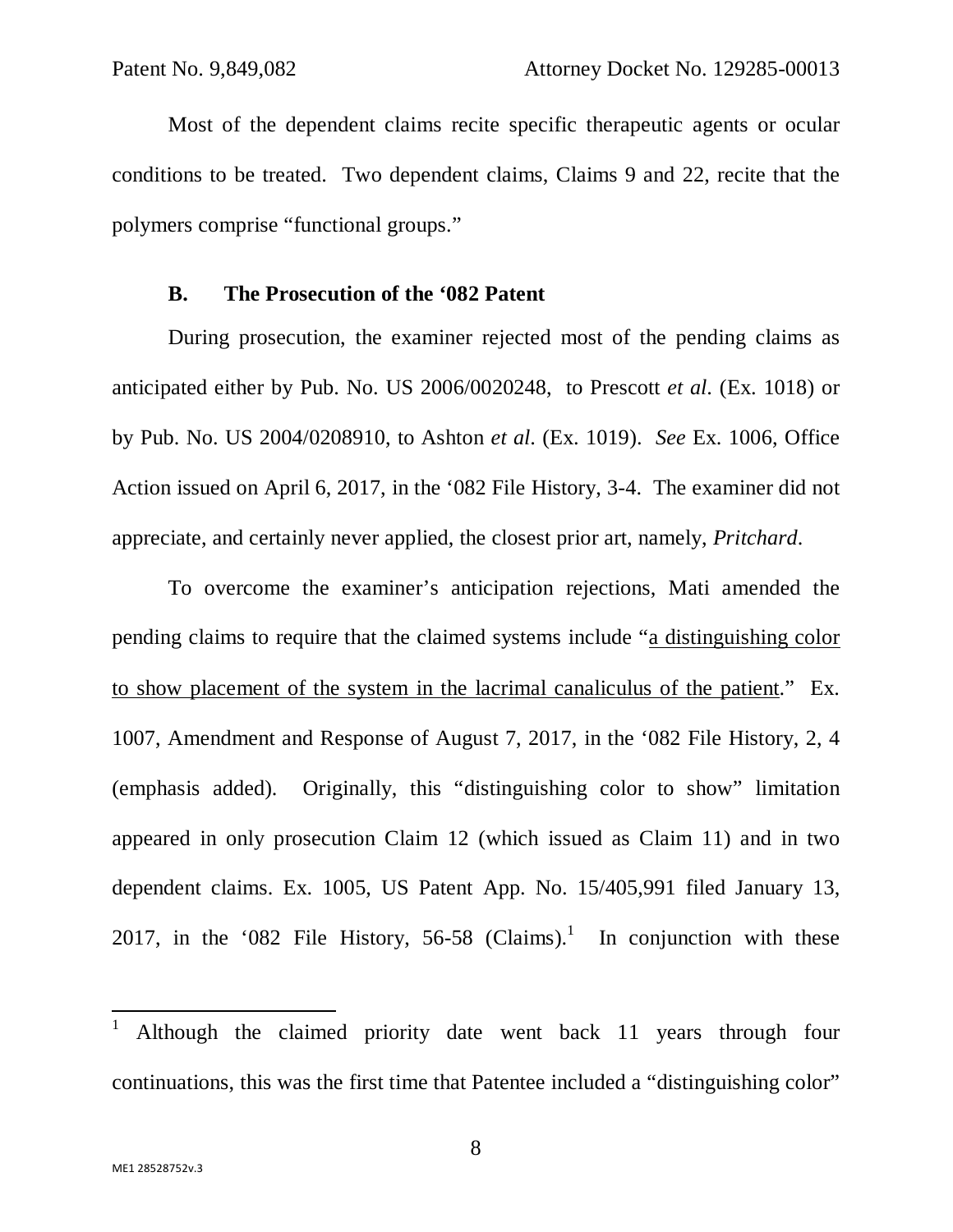amendments, Patentee argued that the newly-added "distinguishing color to show" limitation alone distinguished the cited prior art:

The subject matter of claims 11 and 25, wherein the drug delivery system comprises "... a distinguishing color to show placement of the system in the lacrimal canaliculus of the patient" was not included in the instant art rejections and hence is free of the art. The subject matter of those claims was incorporated into claims 1 and 19, respectively. Moreover, claim 12 recites the same language. The references relied upon by the Office Action do not expressly or inherently disclose a drug delivery system for insertion into a lacrimal canaliculus of a patient comprising or consisting essentially of ". . . a distinguishing color to show placement of the system in the lacrimal canaliculus of the patient".

Ex. 1007, Amendment and Response of August 7, 2017, in the '082 File History, 8. Based on this argument, the examiner allowed the claims. *See* Ex. 1008, Notice of Allowance mailed on August 23, 2017, in the '082 File History; Ex. 1009, Notice of Allowance mailed on September 15, 2017, in the '082 File History. *See also* Ex. 1036, Dana Decl., ¶ 42.

 As discussed in Section IV.B below, however, a "distinguishing color to show" ocular implants was long known and used in the field. The examiner,

limitation in any claims. But there is no indication in the '082 application that this was the first presentation of such claims.

 $\overline{a}$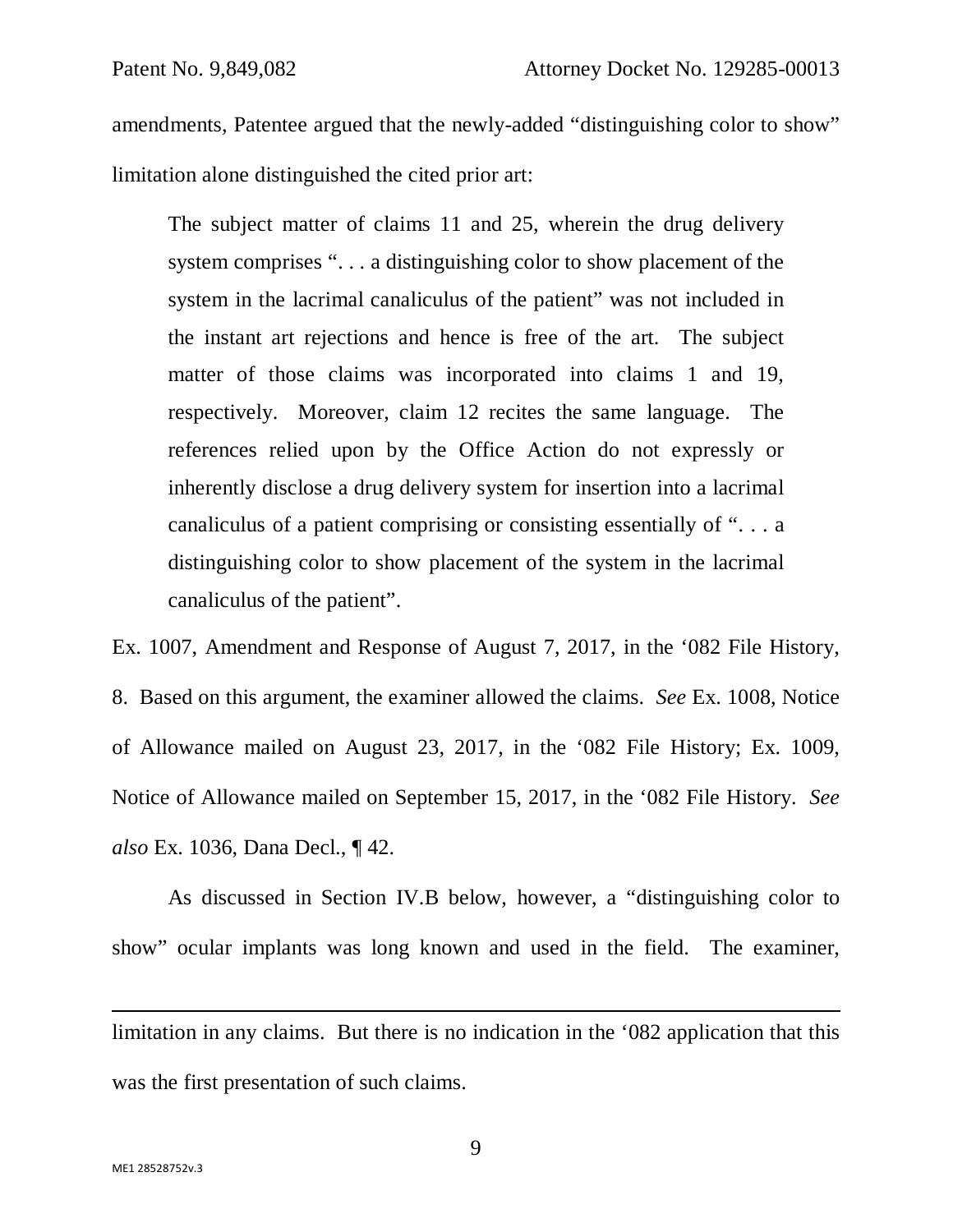apparently, did not appreciate that "distinguishing color to show" was known in the prior art.

#### **III. CLAIM CONSTRUCTION**

 The claims "shall … be construed using the same claim construction standard that is used to construe the claim in a civil action in district court" because this petition was filed after November 13, 2018. *See* 83 FED. REG. 51340. Thus, claim terms should be given their ordinary meaning to one of ordinary skill in the art. *See* 37 C.F.R. § 42.100; *see also Phillips v. AWH Corp*., 415 F.3d 1303, 1313 (Fed. Cir. 2005) (en banc). That meaning is always informed by the specification. *Phillips*, 415 F.3d at 1315. Indeed, the specification is "usually dispositive; it is the single best guide to the meaning of a disputed term." *Honeywell Int'l, Inc. v. ITT Indus., Inc.*, 452 F.3d 1312, 1318 (Fed. Cir. 2006) (citation omitted). In addition, the tribunal "should also consider the patent's prosecution history, if it is in evidence …." *Phillips*, 415 F.3d at 1317.

### **A. "Distinguishing Color to Show"**

The term "distinguishing color to show" appears in each of the three independent claims of the '082 Patent. But this "distinguishing color to show" limitation did not appear in any of the original claims of the first non-provisional application in the claimed chain of priority. *See generally* Ex. 1004, First '082 Non-Provisional Application, claims. Nor was this concept disclosed in the March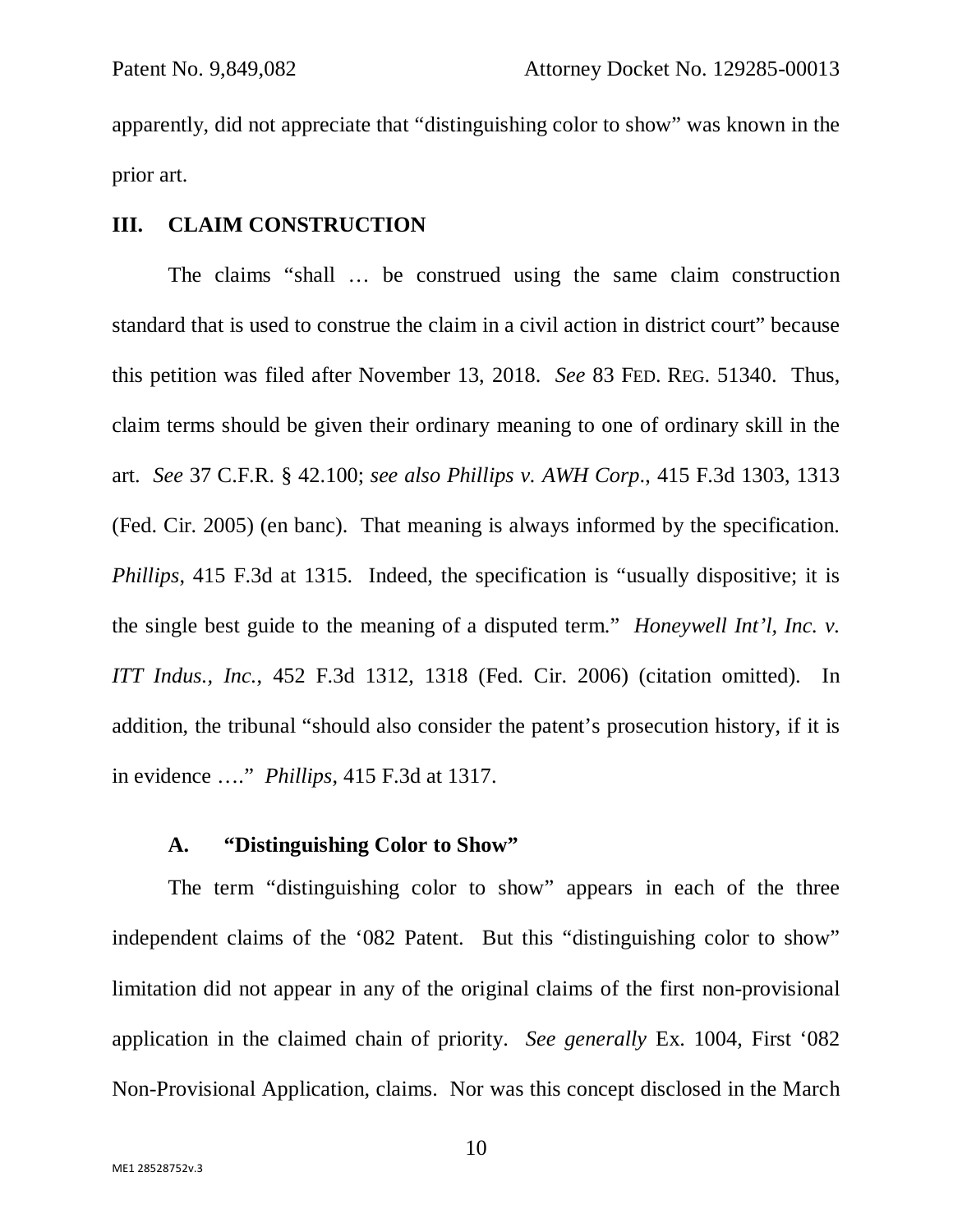31, 2006 provisional application. *See generally* Ex. 1002.

The only teaching of a "distinguishing color to show" in the specification of the '082 Patent appears is in just one sentence: "In many embodiments, the sheath body and/or retention structure may have a distinguishing feature, for example a distinguishing color, to show placement such that the placement of the sheath body and/or retention structure in the canaliculus or other body tissue structure can be readily detected by the patient." Ex. 1001, '082 Patent, 20:67-21:5 (emphasis added). *See also* Ex. 1036, Dana Decl., ¶ 51.

In the context of claim wording and the specification, a person of ordinary skill in the art would understand that "distinguishing color to show" means a color that improves visibility." Ex. 1036, Dana Decl., ¶ 51.

#### **B. "Sheath Body"**

The term "sheath body" is recited in Claim 2 of the '082 Patent. Claim 2, which depends from independent Claim 1, recites that "the [drug delivery] system does not comprise a sheath body." Ex. 1001, '082 Patent, Claim 2.

Here, the specification of the '082 Patent describes "sheath body" throughout the specification (particularly at 20:26-21:9) and make clear what is meant by the term. For example, the specification states that the sheath body "comprises appropriate shapes and materials to control migration of the therapeutic agent from the drug core. The sheath body houses the core and can fit snugly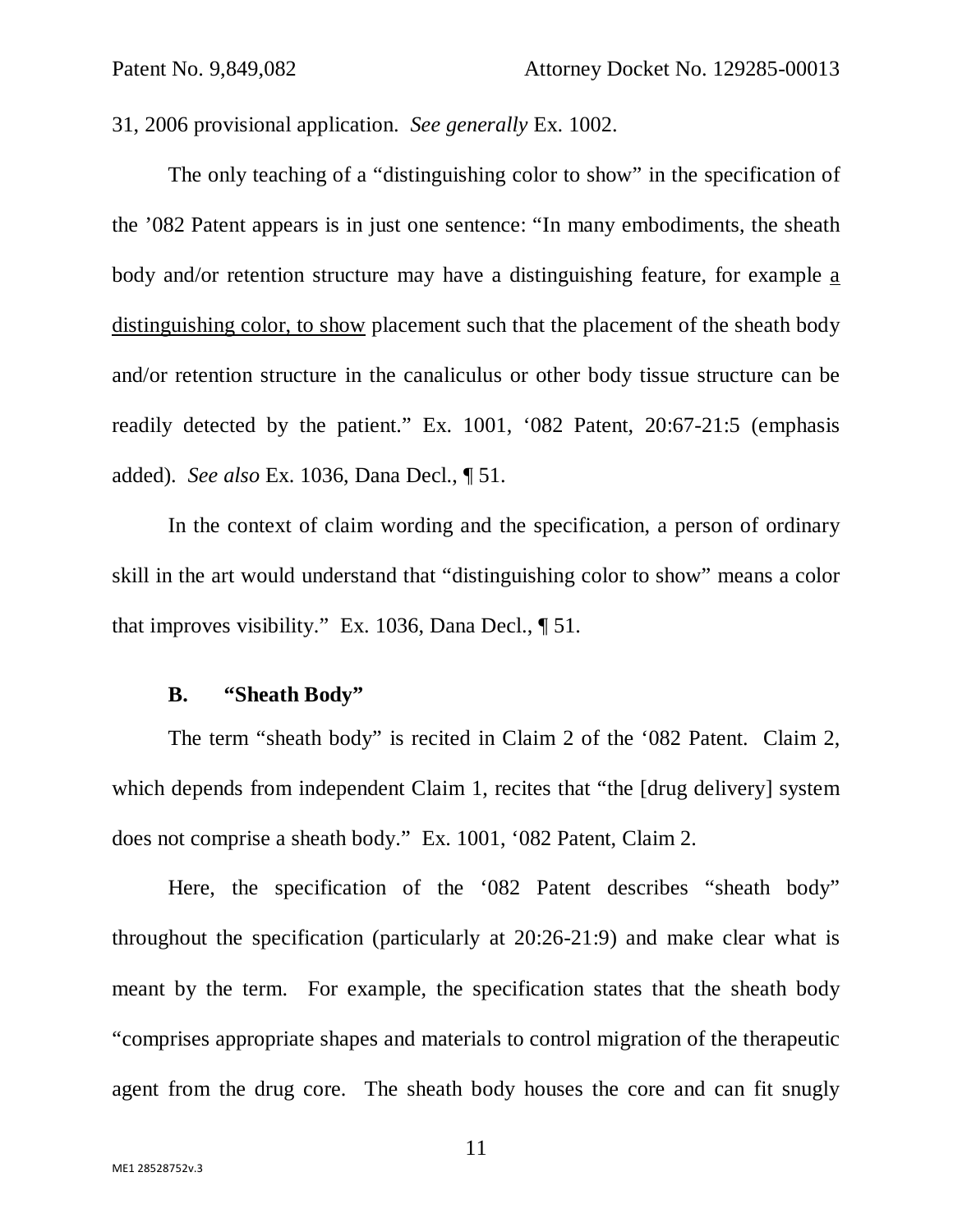against the core. The sheath body is made from material that is substantially impermeable to the therapeutic agent so that the rate of migration of the therapeutic agent may be largely controlled by the exposed surface area of the drug core that is not covered by the sheath body." Ex. 1001, '082 Patent, 20:27-34. *See also id*., Abstract (the disclosed implants include "a sheath disposed over a portion of the matrix of material and configured to inhibit the therapeutic agent from being released from the matrix of material into the canalicular lumen"). *See also* Ex. 1036, Dana Decl., ¶¶ 68-69.

Thus, in the context of the specification of the '082 patent, a person of ordinary skill in the art would understand "sheath body" to mean a "material or structure that is impermeable to the therapeutic agent and that covers a portion of a drug core to prevent migration of the therapeutic agent from the covered portion of the drug core" Ex. 1036, Dana Decl., ¶ 70.

| <b>Summary</b>                 |                                                                                                                                                                                                                   |  |
|--------------------------------|-------------------------------------------------------------------------------------------------------------------------------------------------------------------------------------------------------------------|--|
| claim term                     | proposed construction                                                                                                                                                                                             |  |
| "distinguishing color to show" | "color that improves visibility"                                                                                                                                                                                  |  |
| "sheath body"                  | "material or structure that is impermeable to the<br>therapeutic agent and that covers a portion of a<br>drug core to prevent migration of the<br>therapeutic agent from the covered portion of<br>the drug core" |  |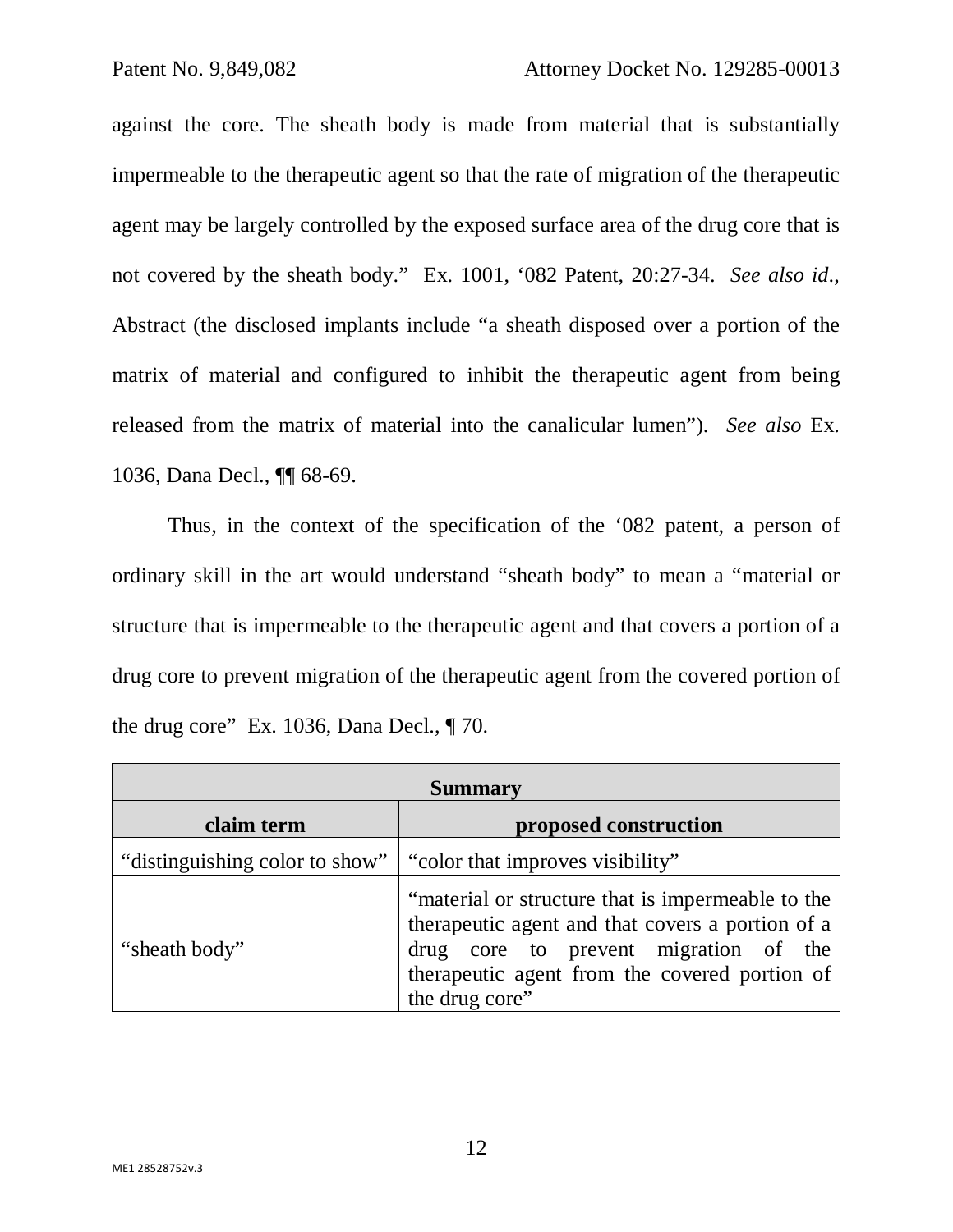# **IV. STATUTORY GROUNDS, CHALLENGED CLAIMS, AND PRIOR ART**

Ocular challenges all 23 claims of the '082 Patent. Ocular relies on *Pritchard* (Ex. 1010) as the sole or primary basis for all of its challenges. *Pritchard* anticipates Claims 1-7, 9-16, 18-20, and 22-23. These same claims are also obvious over *Pritchard* in view of either of two alternative secondary references—namely, US Publ. No. 2002/0169409 to Gillespie ("*Gillespie*," Ex. 1015) and the 2000 HANDBOOK OF PHARMACEUTICAL EXCIPIENTS (*"Handbook,"*  Ex. 1016). Additionally, Claims 8, 17, and 21 are obvious over both of the *Pritchard* combinations in view of US Patent No. 6,646,001 to Hellberg ("*Hellberg*," Ex. 1017).

| <b>Grounds</b>                                                                                   | Claims                             |
|--------------------------------------------------------------------------------------------------|------------------------------------|
| 1-Anticipated by <i>Pritchard</i> under §102                                                     | Claims 1-7, 9-16, 18-20, and 22-23 |
| 2-Obvious over <i>Pritchard</i> in view of<br><i>Gillespie</i> under §103                        | Claims 1-7, 9-16, 18-20, and 22-23 |
| 3-Obvious over <i>Pritchard</i> in view of<br><i>Gillespie</i> and <i>Hellberg</i> under §103    | Claims 8, 17, and 21               |
| 4-Obvious over <i>Pritchard</i> in view of the<br><i>Handbook</i> under §103                     | Claims 1-7, 9-16, 18-20, and 22-23 |
| 5-Obvious over <i>Pritchard</i> in view of the<br><i>Handbook</i> and <i>Hellberg</i> under §103 | Claims 8, 17, and 21               |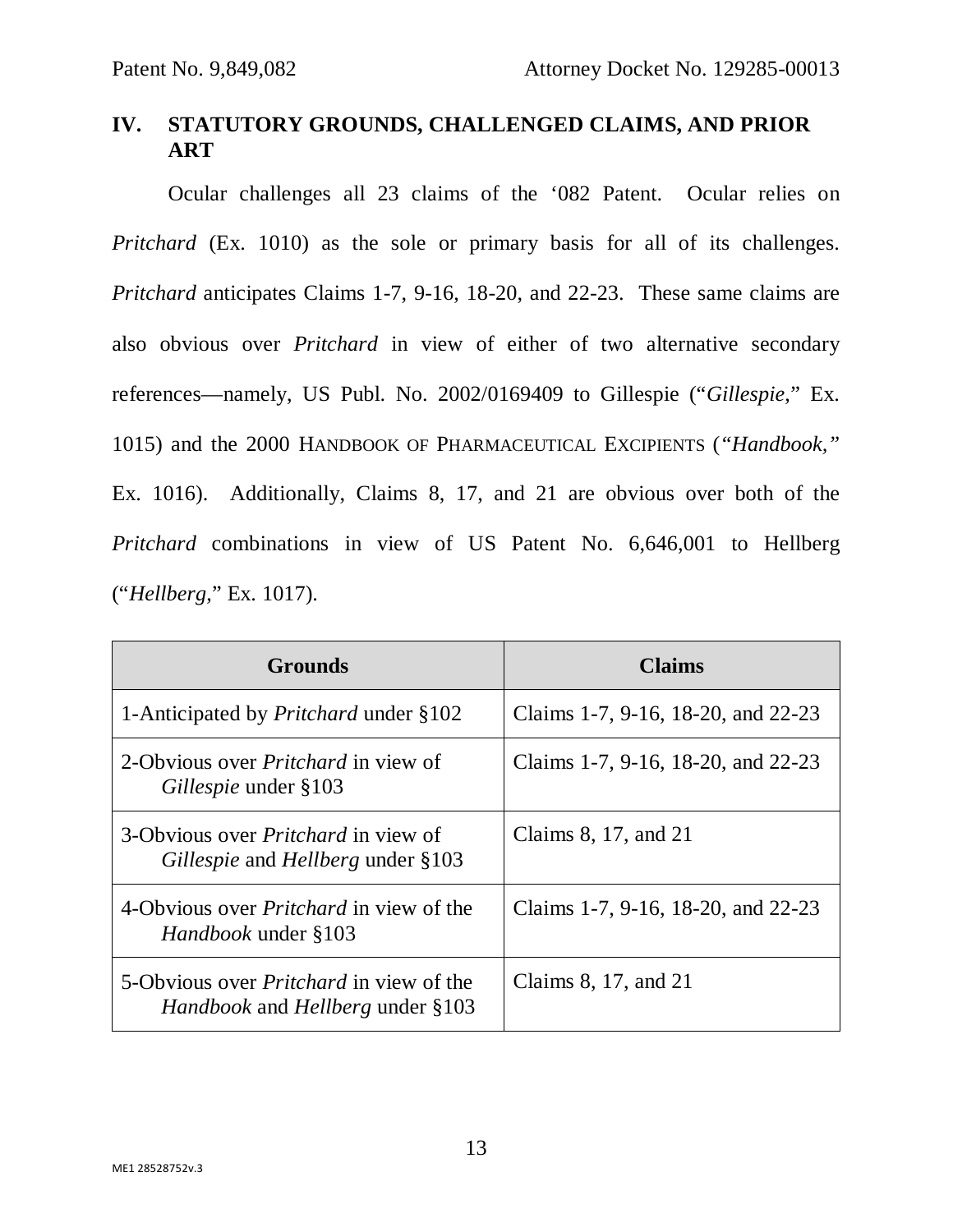*Pritchard* was published on September 8, 2005, based on an application filed on March 5, 2005. *See* Ex. 1010. *Pritchard* qualifies as prior art at least because it was filed and published before the earliest priority date claimed in the '082 Patent (*i.e*., March 31, 2006).

*Gillespie* was published on November 14, 2002 (*see* Ex. 1015), and is thus prior art at least because it was published more than one year before the earliest priority date claimed in the '082 patent.

The *Handbook* (3rd ed.) published in 2000. *See* Ex. 1016. The *Handbook* is prior art at least because it published more than one year before the earliest priority date claimed in the '082 patent.

*Hellberg* issued on November 11, 2003. *See* Ex. 1017. *Hellberg* is prior art at least because it issued more than one year before the earliest priority date claimed in the '082 patent.

#### **A. The Legal Standards for Anticipation and Obviousness**

Ocular challenges all claims of the '082 patent as anticipated under 35 U.S.C. § 102, obvious under U.S.C. § 103, or both. "A claim is anticipated only if each and every element as set forth in the claim is found, either expressly or inherently described, in a single prior art reference." *Verdegaal Bros. v. Union Oil Co. of California,* 814 F.2d 628, 631 (Fed. Cir. 1987). A claim is obvious when the differences between the claim and the prior art are such that the claim as a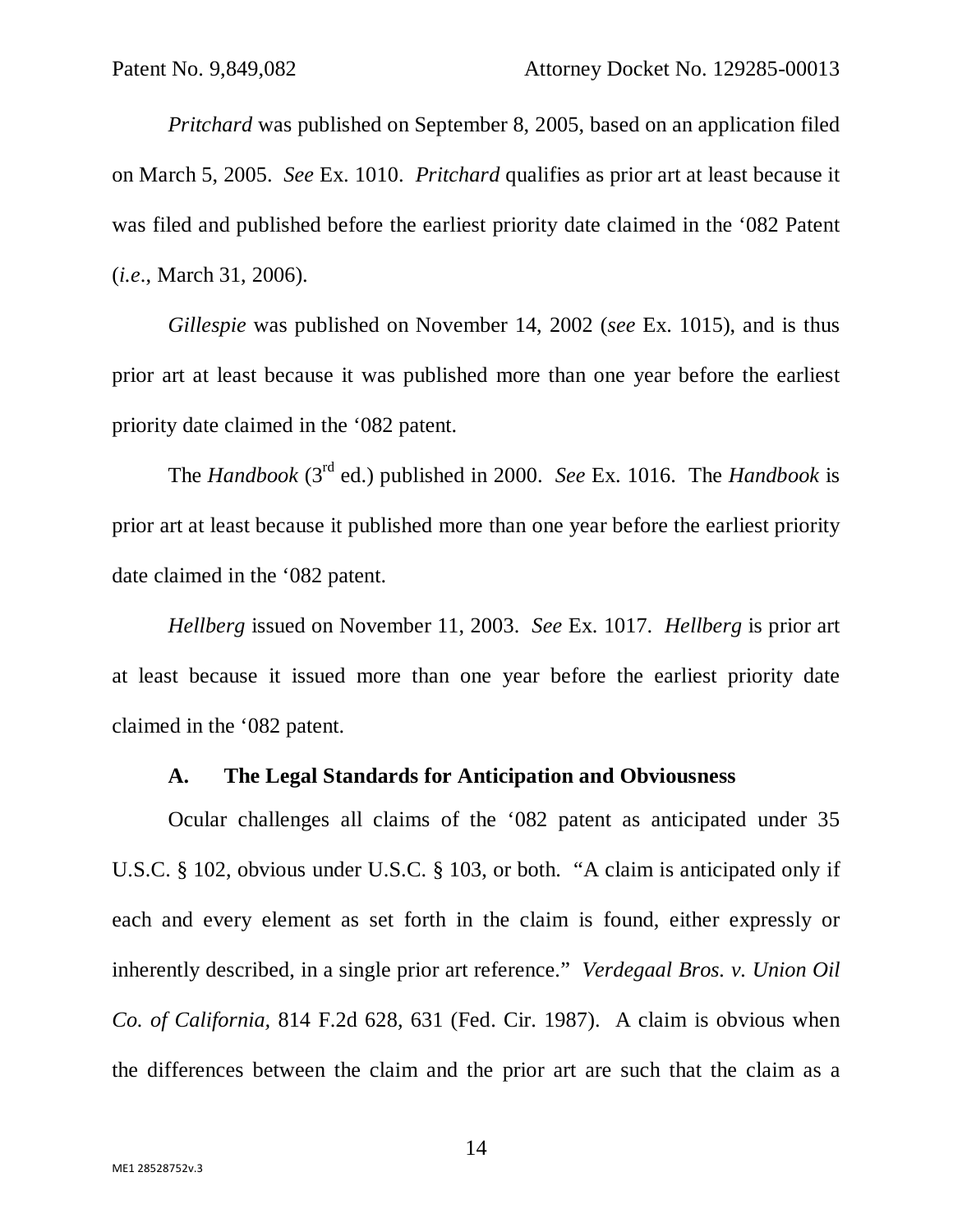whole would have been obvious at the relevant time to a person having ordinary skill in the art to which claim pertains. *KSR International Co. v. Teleflex Inc.*, 550 U.S. 398, 406 (2007).

In *KSR*, the Supreme Court confirmed the framework for analyzing obviousness originally stated in *Graham* v. *John Deere Co. of Kansas City*, 383 U.S. 1 (1966). Specifically, "[u]nder §103, the scope and content of the prior art are to be determined; differences between the prior art and the claims at issue are to be ascertained; and the level of ordinary skill in the pertinent art resolved. Against this background the obviousness or nonobviousness of the subject matter is determined." *KSR*, 550 U.S. at 406, quoting *Graham*, 383 U.S. at 17-18.

#### **B. The Scope And Content of The Prior Art**

 The use of implants to temporarily block tear drainage and thus treat dry eye has been known since at least the early 1960s. *See* Ex. 1020, Baxter *et al*., *Punctal Plugs in the Management of Dry Eyes*, 2 THE OCULAR SURFACE at 1(October 2004) ("*Baxter*") (summarizing the history of punctal plugs and state of the art as of 2004); *see also* Ex. 1036, Dana Decl., ¶ 31. For example, as recounted in *Baxter*, in 1961, Dr. Foulds developed and described the first punctal plugs for treating dry eye. Ex. 1020, *Baxter*, 1. As depicted in Figures 1 and 2 from the *Foulds* reference itself (copied below), these punctal plugs were cylindrical gelatin rods inserted through puncta to temporarily block the canaliculi: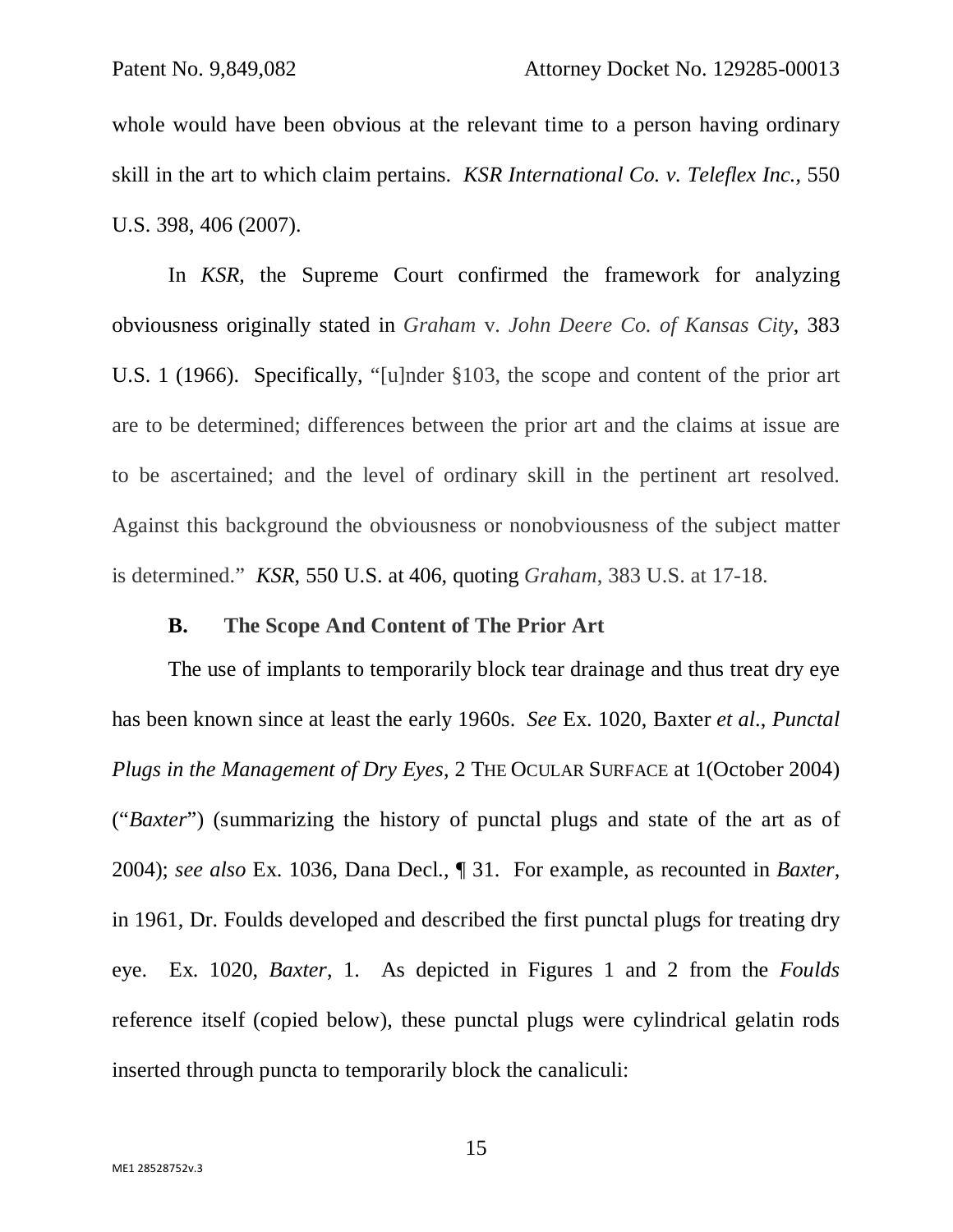

Ex. 1021, Foulds, *Intra-Canalicular Gelatin Implants in the Treatment of Kerato-Conjunctivitis Sicca,* 45 BRIT J. OPHTHAL. 3,4 (1961).<sup>2</sup>  $\overline{a}$ 

<sup>2</sup> "[T]he Board may consider a prior art reference to show the state of the art at the time of the invention, regardless of whether that reference was cited in the Board's institution decision." *Genzyme Thera. Prods. Ltd. P'ship v. Biomarin Pharm. Inc.*, 825 F.3d 1360, 1369 (Fed. Cir. 2016); *see also Ariosa Diagnostics v. Verinata Health, Inc.*, 805 F.3d 1359, 1365 (Fed. Cir. 2015). Here, Ocular and its expert, Dr. Dana, rely on the prior art discussed in this section to explain and confirm the state of the art and the relevant technology so as to put into context the specific grounds for unpatentability discussed in the next section.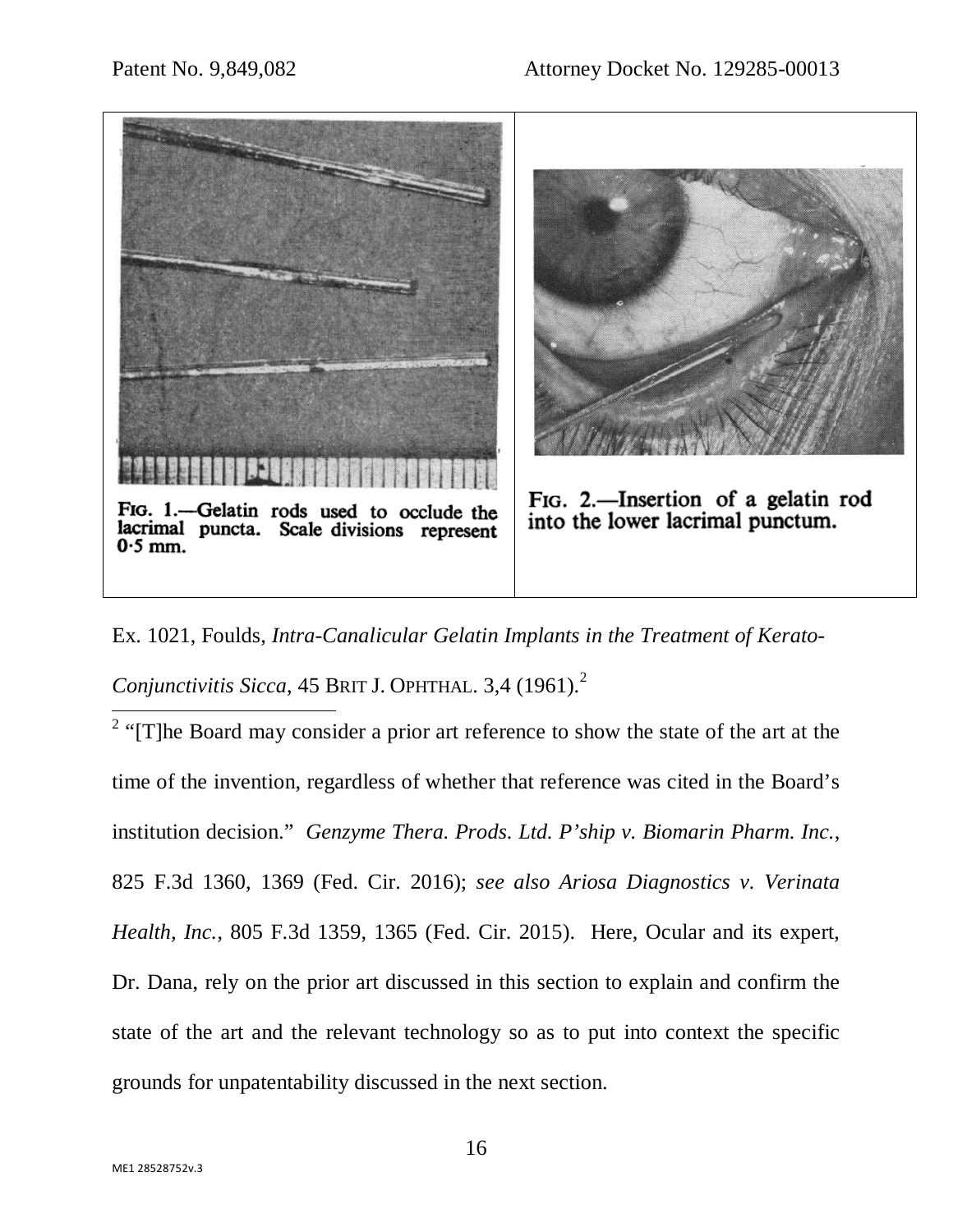After the introduction of these punctal plugs, it was not long before ophthalmologists realized that they could also be used to deliver medications to the eye. Ex. 1036, Dana Decl., ¶ 32. For example, perhaps the most well-known and commercially successful punctal plugs in the prior art were the Freeman plugs, first patented in 1976. *See* Ex. 1022, U.S. Pat. No. 3,949,750 to Freeman ("*Freeman* '750"). *See also* Ex. 1036, Dana Decl., ¶ 33. *Freeman* '750 discloses a "rod-like plug" that could be made of hydroxyethylmethacrylate (HEMA) hydrophilic polymers (*i.e*., hydrogel), that can be "impregnated with or otherwise act as a carrier vehicle for an ophthalmic medication," and that can be used to treat dry eye and other ophthalmic ailments. Ex. 1022, *Freeman* '750, Abstract. In particular, *Freeman* '750 teaches that the HEMA hydrophilic polymer material has an "approximate 28% swell rate when moistened" and thus can "improve closure of the punctal aperature more effectively." *Id.*, 4:37-40.<sup>3</sup> Importantly, *Freeman* '750 discloses that these hydrogel punctal plugs could be made to "store and slowly dispense ophthalmic drugs to the eye as they are leached out by the lacrimal fluids." *Id.,* 5:8-14. *See also* Ex. 1036, Dana Decl., ¶33.

3 As discussed in another Freeman patent, HEMA is a typical hydrogel material. *See* Ex. 1023, U.S. Pat. No. 5,283,063 ("*Freeman* '063"), 6:60-63 ("hydrogel composed of hydroxyethylmethacrylate, which is a hydrophillic polymer, is preferred in the practices of the present invention").

 $\overline{a}$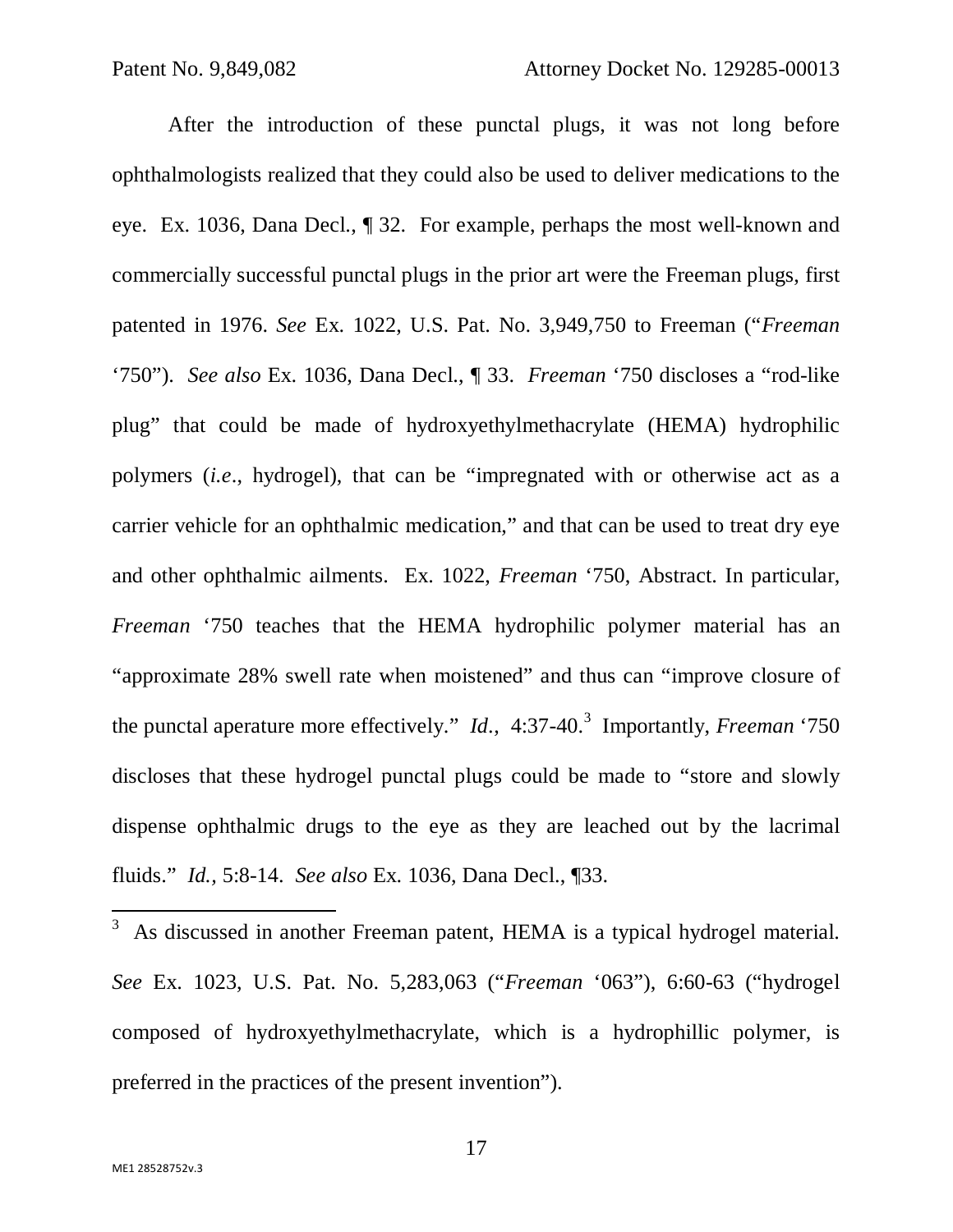Another known punctal plug, disclosed in U.S. Pat. No. 5,283,063 ("*Freeman* '063"), which issued in 1994, is a canalicular insert that has a "generally cylindrical body member." Ex. 1023, *Freeman* '063, Abstract. *Freeman* '063 further teaches that hydrogel composed of HEMA is the preferred material for making the insert. *Id.,* 6:60-63. This hydrogel swells when hydrated with lacrimal fluid. *Id.*, 10:67-68; 11:40-44; 13:25-46; and 15:18-30. Of note, *Freeman* '063 incorporates by reference *Freeman* '750 (s*ee id.*, 2:6-12) and thus suggests that the canalicular, hydrogel insert could also include therapeutic agents. *See also* Ex. 1036, Dana Decl., ¶34.

 In fact, the prior art is full of examples of ocular implants used to deliver therapeutic agents to treat glaucoma, dry eye, and other eye conditions. For example, U.S. Pat. No. 6,196,993 to Cohan *et al*. ("*Cohan*"), issued in 2001, discloses an "ophthalmic insert device" that is inserted through the punctum and into the canaliculus and has a reservoir for dispensing an ophthalmic medication. Ex. 1024, *Cohan*, 2:22-59. *Cohan* discloses preferred therapeutic agents, including anti-glaucoma drugs (*id.,* 7:5-12), as well as antimicrobial agents, antibiotics, both steroidal and non-steroidal anti-inflammatories, antifungal agents, and other medications for treating the eye (*id.*, 13-29). *Cohan* points out that administration of these medications via the insert has many benefits over applying the same agents topically via eye drops, including better patient compliance, more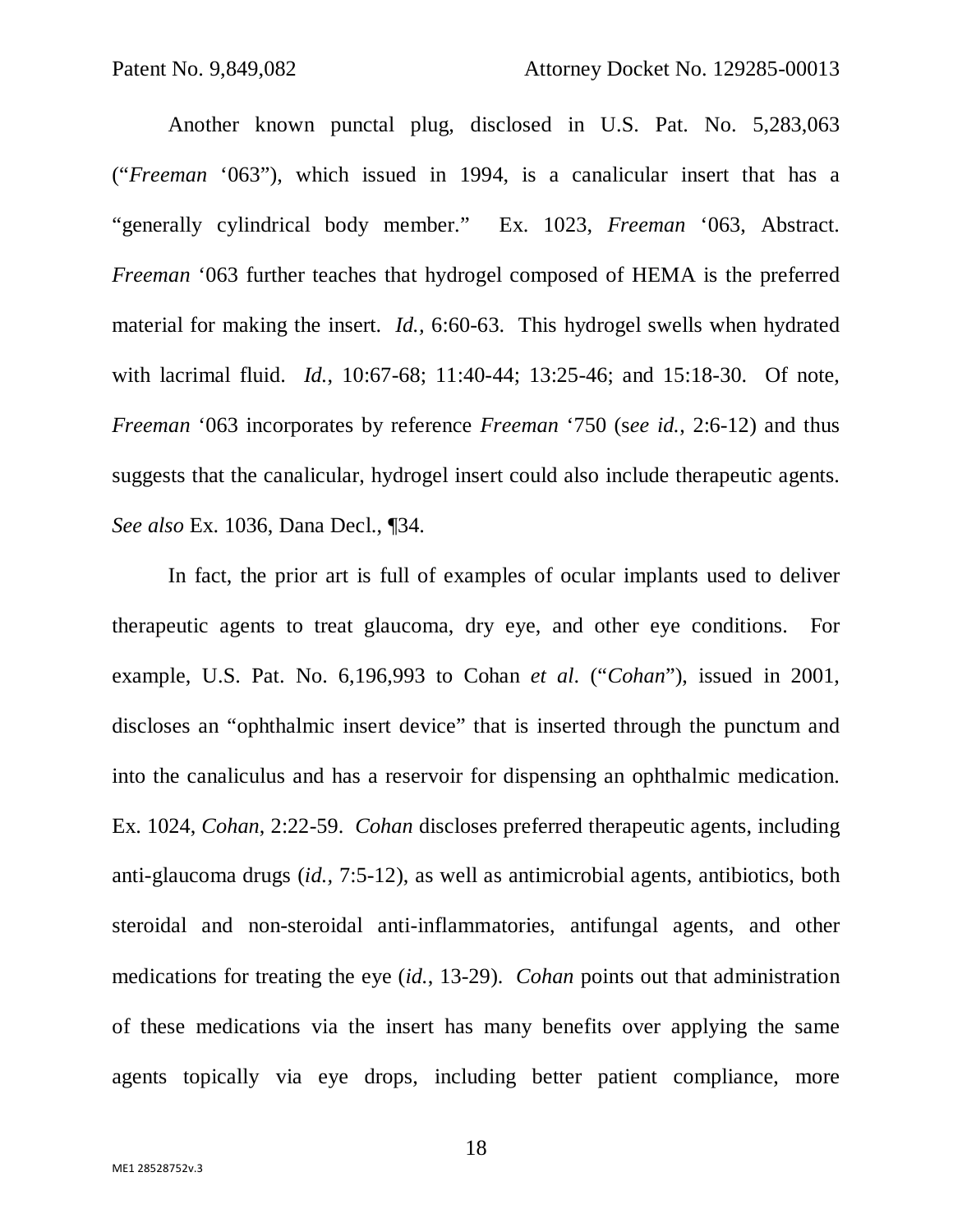convenience, and better sustained release of the medication. *Id.* at 6:60-7:4. *See also* Ex. 1036, Dana Decl., ¶36.

 Along the same lines, U.S. Pat. No. 5,902,598 to Chen *et al*. ("*Chen*"), issued in 1999, discloses sustained release drug delivery devices, including devices "particularly suitable for treating ocular conditions such as glaucoma . . . and keratitis." Ex. 1025, *Chen*, 5:65-67. These devices are preferably "cylindrical," (*id.*, 5:5) and may be used to administer a wide variety of therapeutic agents, including beta-blockers, dexamethasone, antibiotics, antiallergenics, antiinflammatories, antibacterials, and other agents later claimed in the '082 Patent. *Also see id.*, 6:5-57 (listing numerous agents suitable for administration to the eye). *See also* Ex. 1036, Dana Decl., ¶37.

 Moreover, using swellable hydrogel polymers to construct these cylindrical drug-eluting canalicular inserts for treating ophthalmic conditions was also known before the '082 Patent. For example, US Publ. No. 2005/0095269 to Ainpour *et al*. ("*Ainpour*"), published on May 5, 2005 and based on an application filed on November 4, 2003, discloses a "cylindrical plug for insertion through the punctum and into the canaliculus to block the flow of tears" that comprises "a gelatinous material which when hydrated expands and changes shape, conforming at least to a portion of the canaliculus crosssection ... thus blocking flow." Ex. 1026, *Ainpour*, Abstract. *See also* Ex. 1036, Dana Decl., ¶38.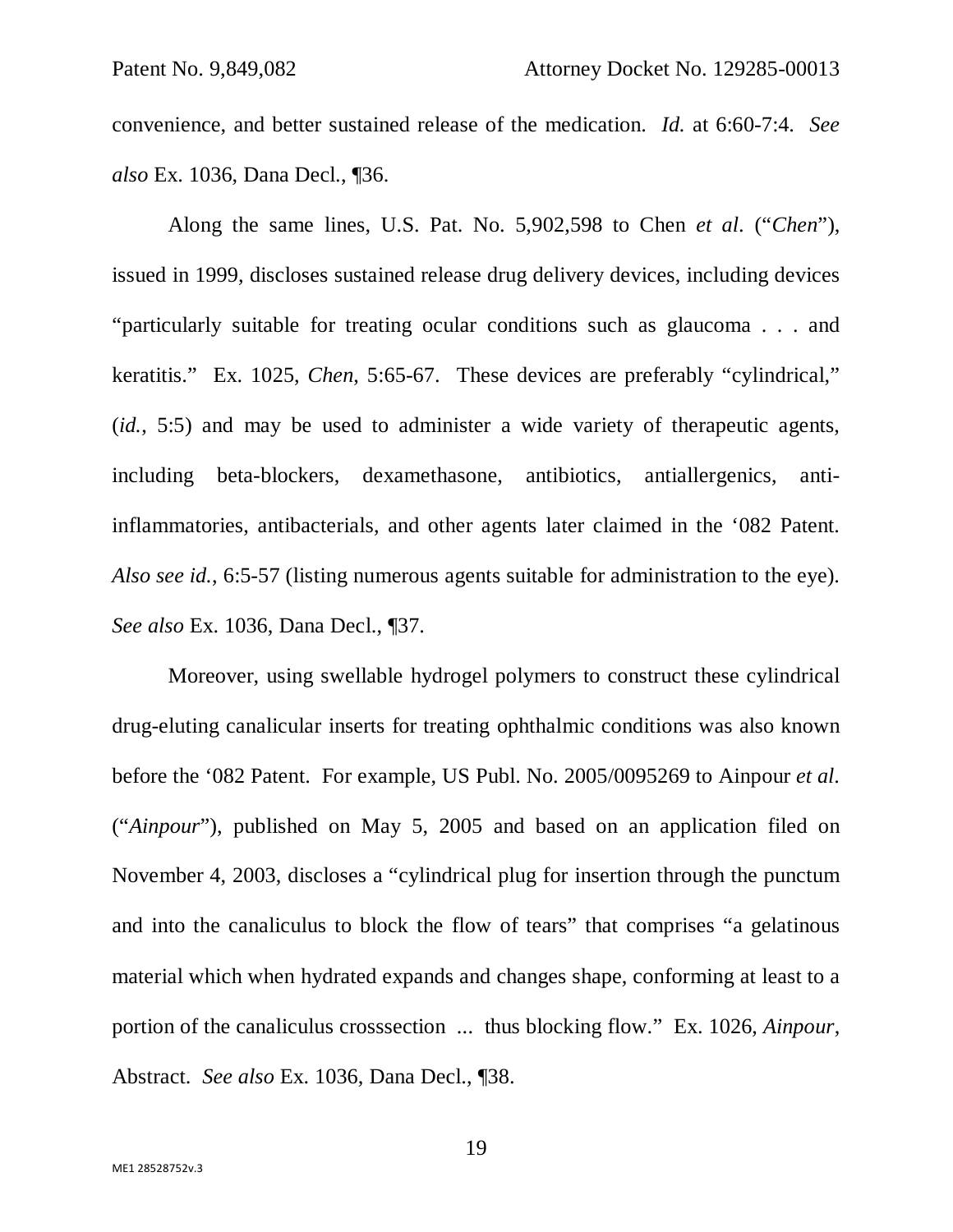In particular, *Ainpour* teaches that a "stiff rod shaped" plug is the preferred embodiment and that, once placed in the canaliculus, it expands to conform to the walls of the canaliculus, thus being held in place better. Ex. 1026, *Ainpour*, [0014], [0015]. *Ainpour* explains that "[t]he preferred shape is cylindrical for ease of insertion through the punctal opening." *Id.,* [0041]. This preferred embodiment is illustrated in *Ainpour*'s Figure 5, shown below:



 $FIG 5$ 

 *Ainpour* then discloses the use of hydrogels that swell when placed in the canaliculus. *See*, *e.g.*, *id.,* [0034], [0045], Claim 11 ("The device of claim 10, wherein the gel plug is formed from a hydrogel material ..."). *See also* Ex. 1036, Dana Decl., ¶38.

 The use of swellable hydrogel polymers to construct ocular implants had been known for years even before *Ainpour*. For instance, U.S. Pat. No. 4,327,725 to Cortese *et al*. ("*Cortese*"), issued in 1982, discloses osmotic drug delivery devices, including an "ocular therapeutic insert" to release an ophthalmic drug to the eye (Ex. 1027, *Cortese,* 5:36-39) and a cylindrical insert for placement in a body passageway or canal (*id.,* 5:21-35). Of particular note, *Cortese* teaches the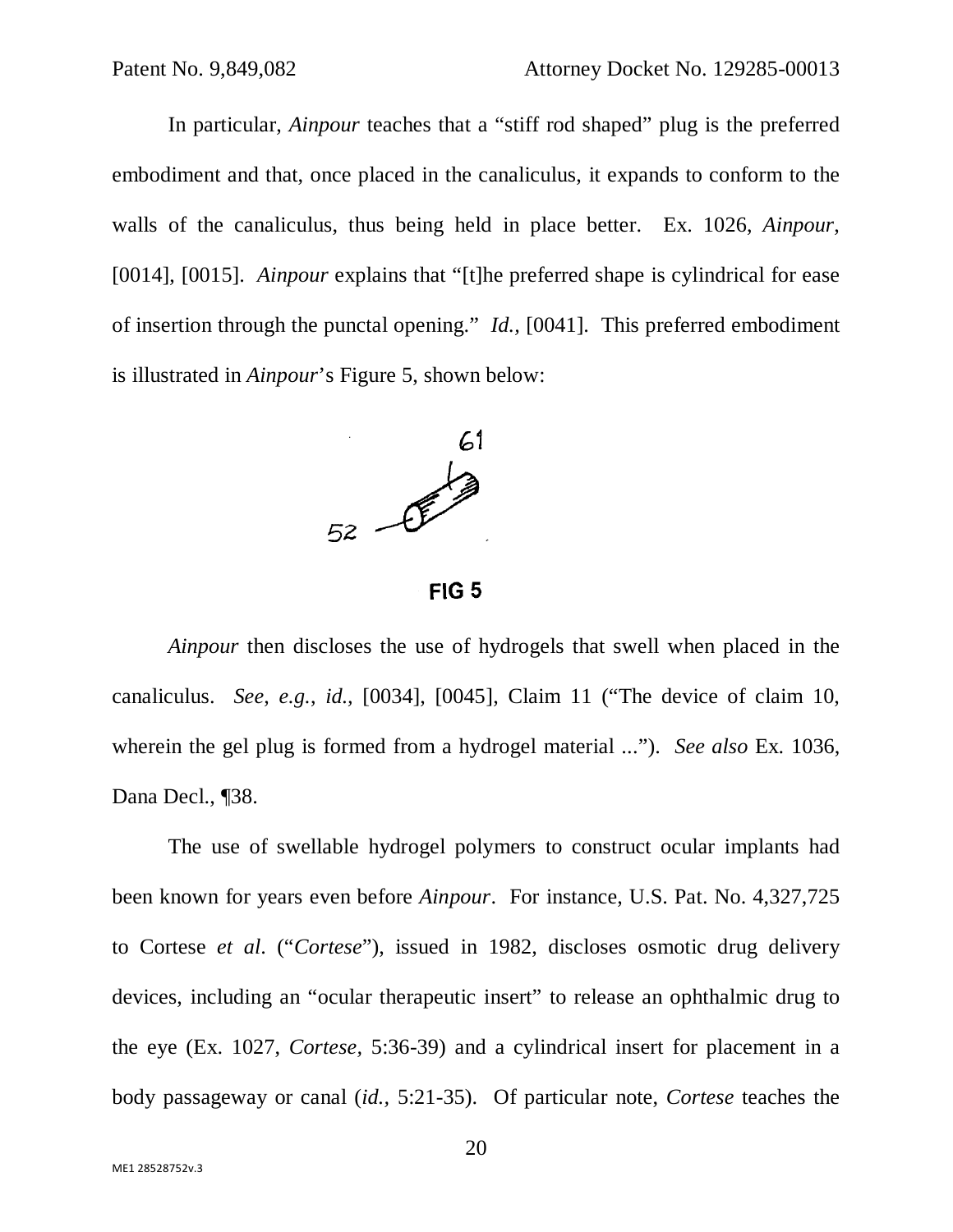preferred use of hydrogel polymers to construct these drug delivery devices. *See, e.g*., *id.*, 9:18-47 ("The hydrogel suitable for the purpose of this invention are swellable, hydrophilic polymers. The swellable, hydrophilic polymers are in one preferred embodiment lightly cross-linked, such cross-links being formed by covalent or ionic bond, which interact with water and aqueous biological fluids and swell or expand to some equilibrium state. . ."). *Cortese* further discloses a number of therapeutic agents that could be delivered via these devices, including anti-inflammatories, anti-microbials, ophthalmics, corticosteroids, and many other agents. *Id.*, 7:10-8:32; 13:60-68. *See also* Ex. 1036, Dana Decl., ¶ 39.

*Baxter* discloses several ocular implants that were actually on the market by 2004. For example, the SmartPlug® was approved for use in 2002 and was one of three main designs of non-absorbable punctal plugs available in the United States at the time. Ex. 1020, *Baxter*, 1, 8. *Baxter* describes that plug as follows:

The SmartPlug (Figures 5 and 6) is rod-shaped, and, before insertion, it has a diameter of 0.4 mm and a length of 9 mm. When it is inserted into the punctum, the increase in temperature produces a change in the shape of the thermodynamic acrylic; the rod's diameter increases up to 1 mm in size and its length decreases to 2 mm. Ultimately, the plug's final resting position is in the canaliculus.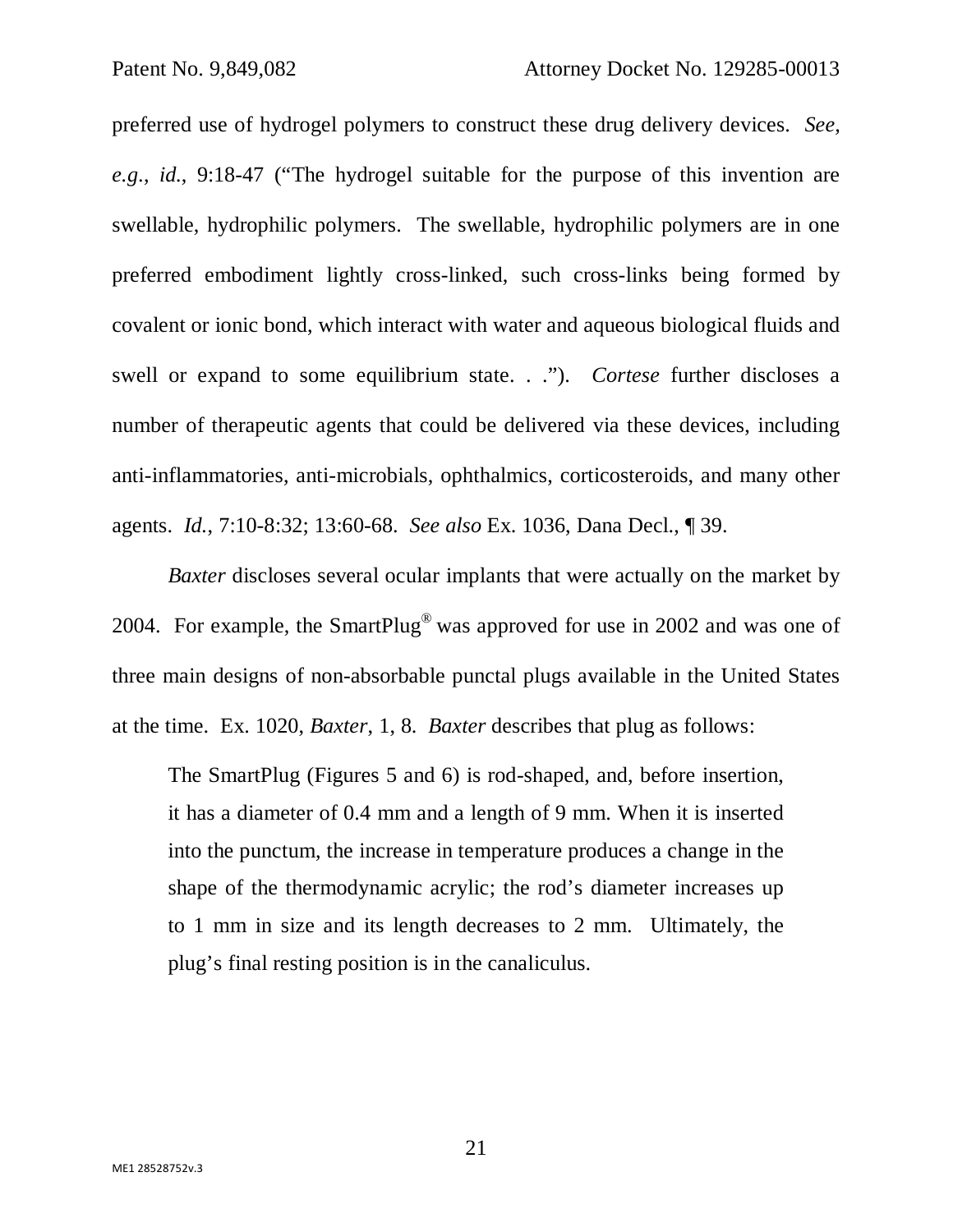*Id.*, 2. The above-referenced Figures 5 and 6, depicting the rod shape and dimensions of the SmartPlug inserts before and after insertion into the canaliculus are shown below:



Figure 5. The Smart Plug<sup>®</sup>, dry (top) and warmed (bottom).

*Id.*, 3.



*Id.*, 5.

 As such, it is clear that there is nothing particularly new or innovative about the canalicular inserts of the '082 Patent. As seen above, cylindrical, swellable,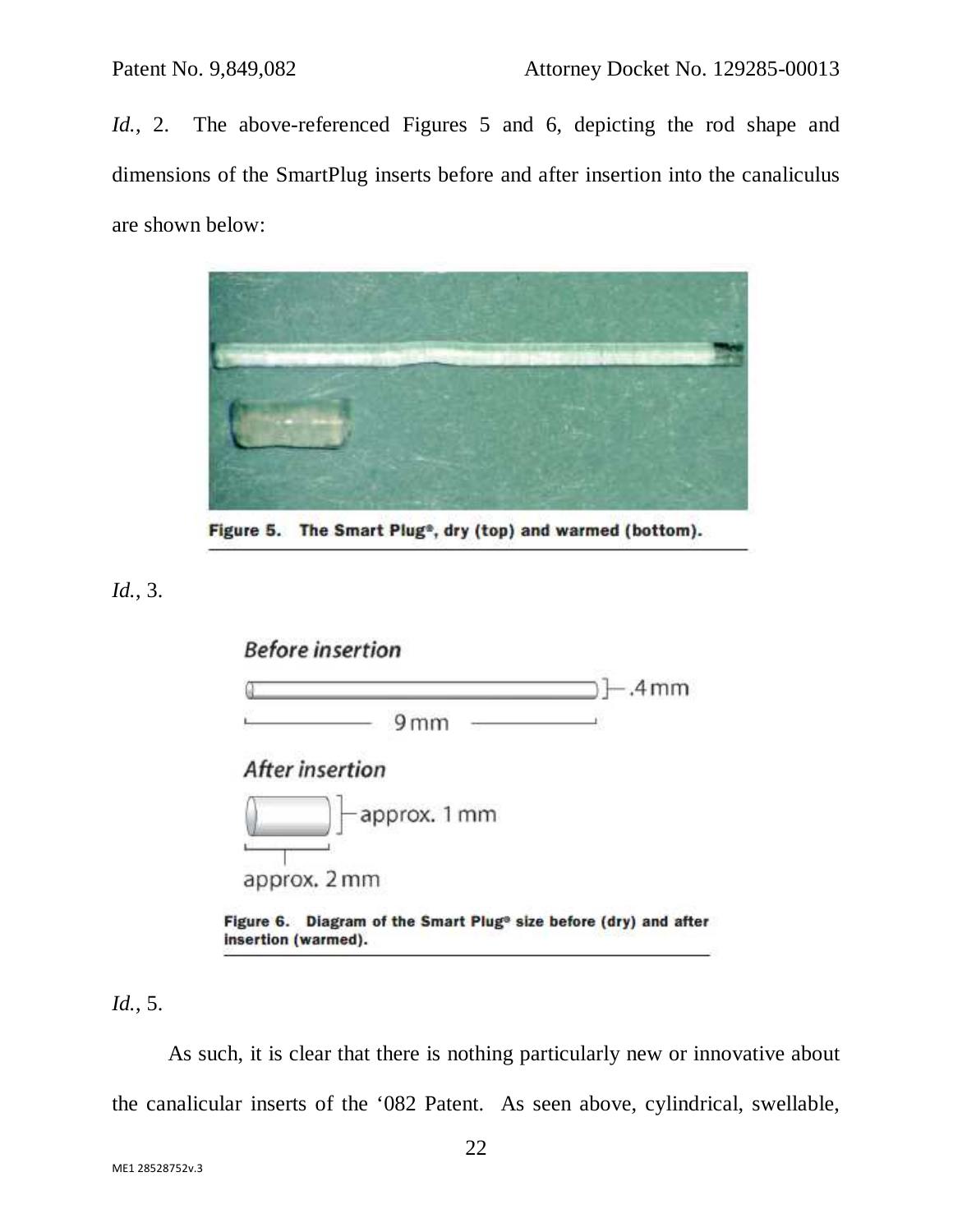hydrogel canalicular inserts used to deliver therapeutic agents to the eye had been known for years before the '082 Patent. Further, the various therapeutic agents recited in the dependent claims of the '082 Patent, such as beta-blockers and dexamethasone, had also been long known for use in treating various ophthalmic conditions for years before the '082 Patent. *See, e.g*., Ex. 1025, *Chen*, 6:18 (betablockers), 6:23 (dexamethasone), 6:32 (antibiotics), 6:38 (antiallergenics), 6:40 (anti-inflammatories). *See also* Ex. 1036, Dana Decl., ¶ 40-4.

 That leaves color. As detailed above, Mati distinguished the prior art not on the shape or construction or composition of the canalicular inserts but rather on the "distinguishing color" limitation. But adding color to canalicular inserts to make them more visible was known long before the '082 Patent. Again, there was nothing novel or innovative about that.

 Use of a "distinguishing color" in canalicular inserts was already well known in the field years before the filing of the '082 Patent, as seen, for example, in this reference from 2002:

The standard intracanicular silicone implants still exist but have undergone "cosmetic surgery" and now come in colors to enhance our ability to detect their presence after insertion.

Ex. 1028, Morris, O.D., F.A.A.O., *A Lesson in Managing Dry Eye, Plugs, Drugs and Tears: A Dry Eye Update, Part Two*, OPTOMETRIC MANAGEMENT (October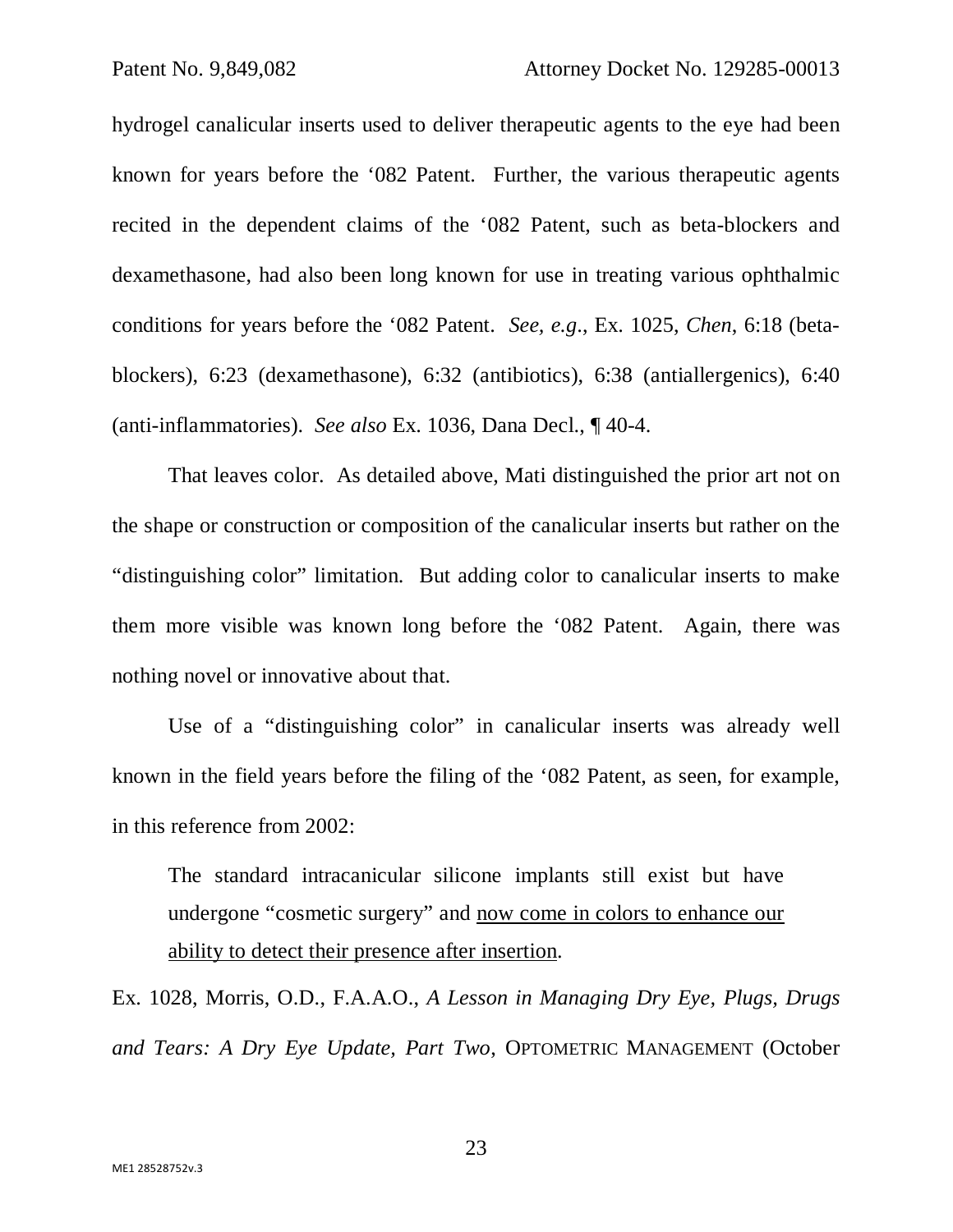2002), 10 (emphasis added). This reference is not cited in the '082 Patent, and the examiner did not have the benefit of it. *See also* Ex. 1036, Dana Decl., ¶ 42.

 Of particular note, *Gillepsie* is directed to "a punctum plug which is more easily visualized when positioned within a punctal canal of a recipient" (Ex. 1015, [0006]) because it includes "an organic or inorganic phosphor or fluorescent material, reflective beads, quantum dots, a dye or pigment." *Id*., [0007]. The Office did not apply *Gillepsie*, and apparently did not appreciate that it expressly discloses the "distinguishing color to show" element allegedly missing from the prior art.

 In 2004, *Baxter* also disclosed the use of color to better visualize placement of a commercially available canalicular insert:

The Herrick Lacrimal Plug (Figure 4) is shaped like a golf tee and is intended to reside within the canaliculus. This design allows it to be wedged into the canaliculus, preventing its migration into the lacrimal sac. Its blue color helps to identify its position within the canaliculus: when the skin anterior to the plug is transilluminated, the blue plug can be visualized. Similar plugs have been developed that are semiradiopaque, providing another means by which to verify location.

Ex. 1020, *Baxter*, 2 (emphasis added). These blue Herrick plugs are shown below: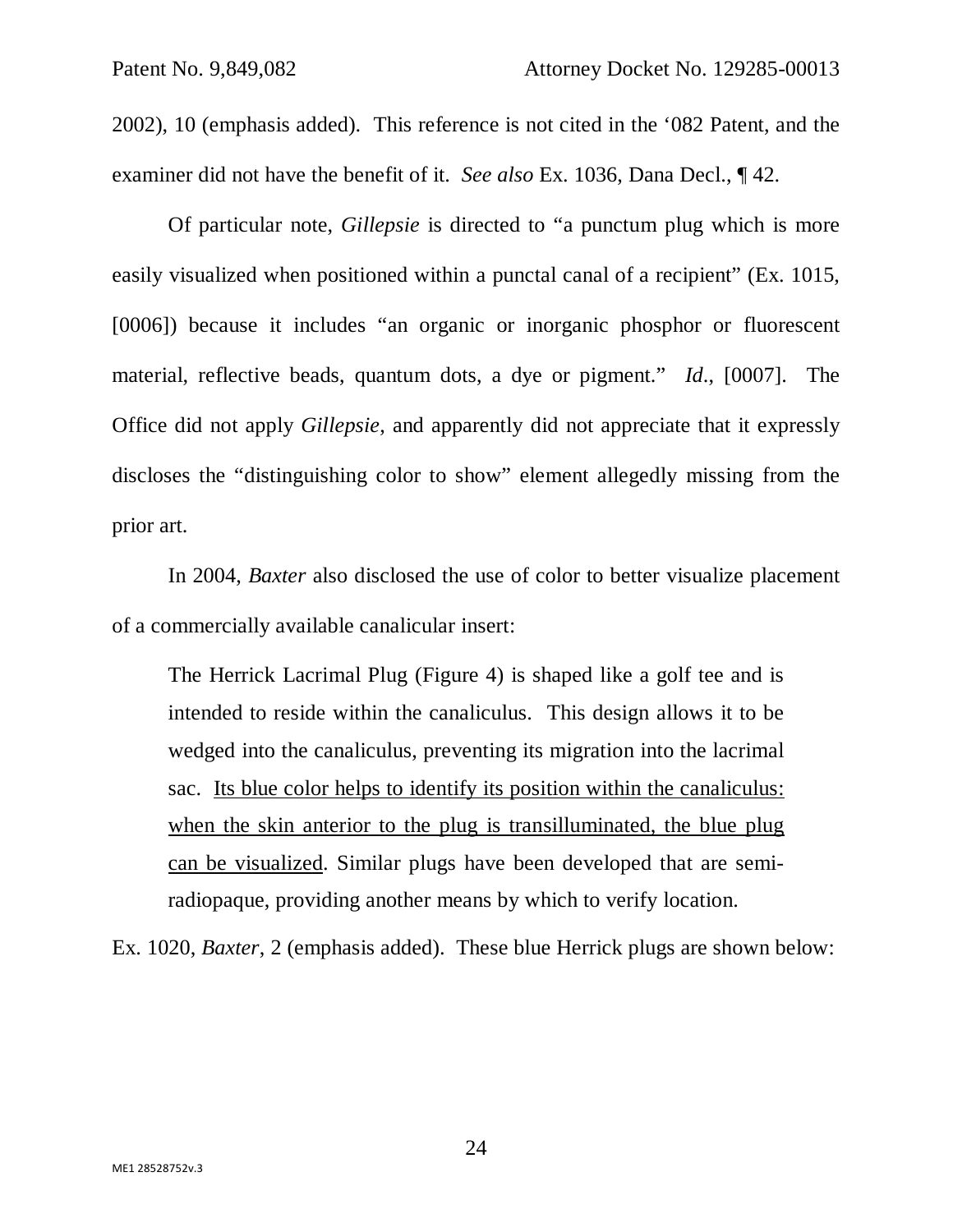

Three sizes of Herrick Lacrimal Plugs<sup>®</sup> on their inserters. Figure 4.

*Id.*, 3. *See also* Ex. 1036, Dana Decl., ¶ 43.

 References to the use of color for ocular inserts dates back decades, to at least the early 1970s, showing how well known it was in the art to add color to inserts so that they could be easily seen for placement or removal. For instance, U.S. Patent No. 3,826,258 to Abraham ("*Abraham*," Ex. 1029), issued in 1974, discloses ocular inserts for drug delivery in the form of capsules placed in the conjunctival sac of the eye. *Abraham* teaches that these capsules "may be colored for ease of visibility." Ex. 1029, *Abraham,* 4:4-5; *see also id.* 2:38-40 ("Coloring facilitates location of the emptied capsule for removal from the conjunctival sac"). Thus, the idea of colored ocular inserts was hardly new in 2006 and, in fact, had been known in the field—in the technical and patent literature and in commercial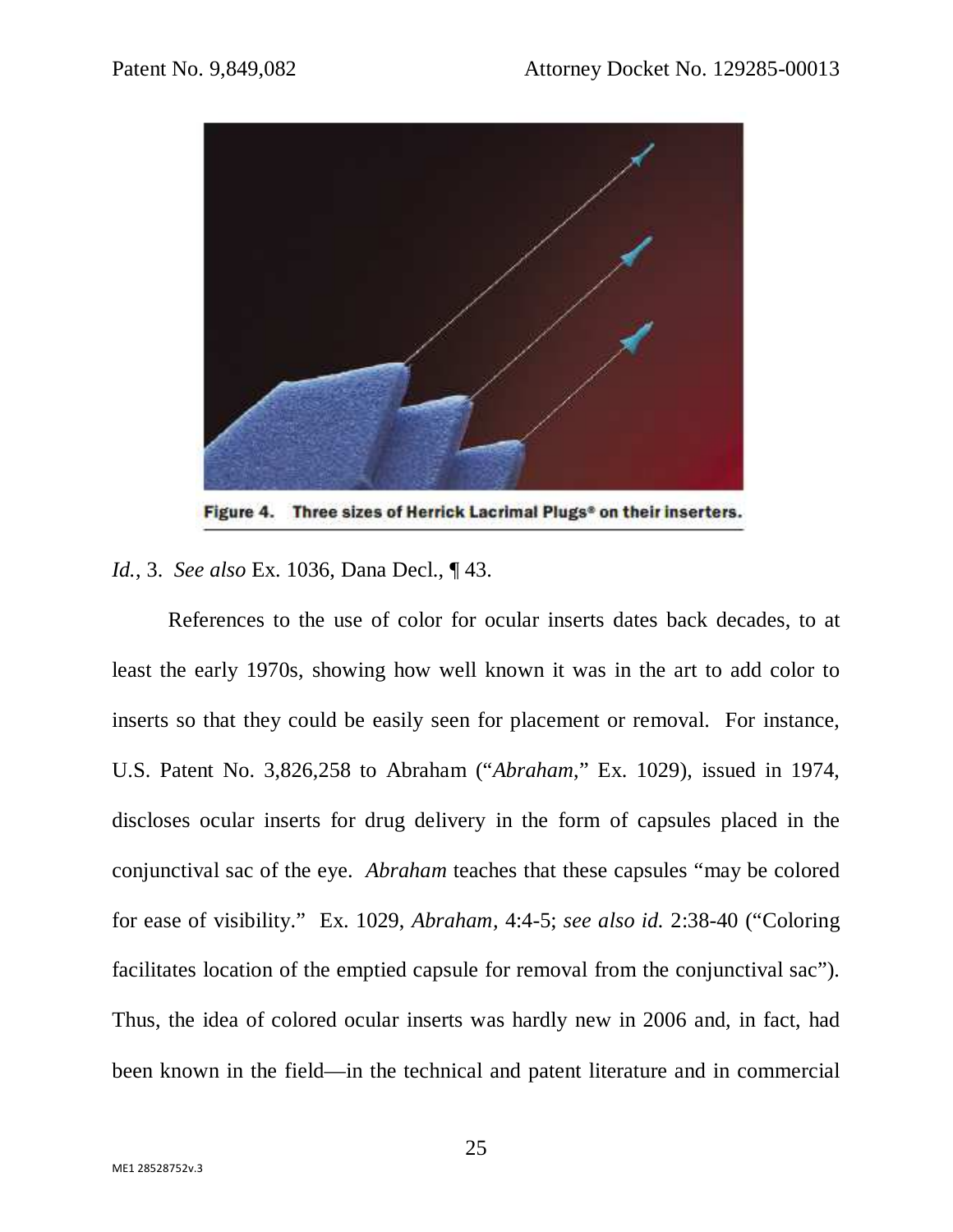applications--for over thirty years before the priority date of the '082 Patent. *See also, e.g*., Ex. 1030, U.S. Pat. No. 3,993,071 to Higuchi *et al*. ("*Higuchi*") (issued November 23, 1976) 25:50-55 ("The present invention contemplates the use of an indicator dye in the drug or material of the insert, or both, to serve as a visual indication as to the supply or drug within the device or the device itself in the eye. For this purpose, a small amount of methylene blue or any suitable dye material can be used"); Ex. 1031, U.S. Pat. No. 6,152,943 to Sawhney ("*Sawhney*") (issued November 28, 2000) 4:20-23 ("If desired, one or more crosslinkable solutions may contain contrast agents or other means for visualizing the hydrogel implant"). *See also* Ex. 1036, Dana Decl., ¶¶ 43-44.

 Accordingly, given the overwhelming disclosure in the prior art of the use of a distinguishing color—the only limitation that distinguished the cited prior art during prosecution—and given that all other limitations of the challenged claims were well-known in the art, each and every claim limitation of the claims of the '082 Patent are either anticipated or obvious, or both as argued below. *See also* Ex. 1036, Dana Decl., ¶¶ 42-46.

### **C. Level of Ordinary Skill in the Art**

The relevant art is design, development, and/or use of drug delivery systems, such as ocular implants. The person of ordinary skill in the relevant art is an ophthalmologist with several years of experience in the design, development,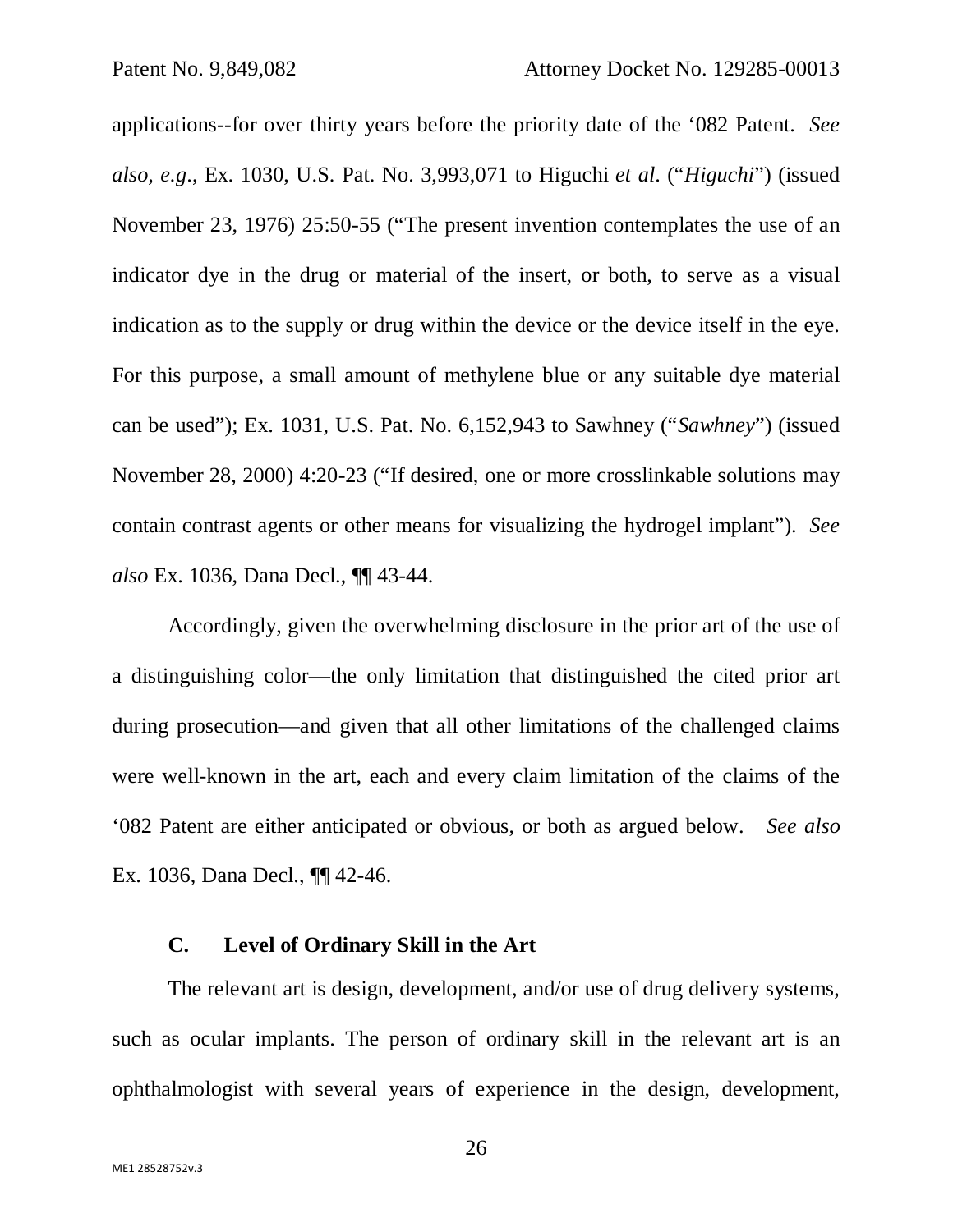and/or study of drug delivery devices and/or ophthalmic inserts. Ex. 1036, Dana Decl., ¶¶ 23-27.

### **V. THE CHALLENGED CLAIMS ARE UNPATENTABLE**

## **A. Ground 1: Anticipation of Claims 1-7, 9-16, 18-20, and 22-23 by**  *Pritchard* **under §102**

*Pritchard* discloses hydrogel canalicular inserts that are cylindrical rods, that are colored, that swell, that comprise functional groups, and that deliver a therapeutic agent to treat various ophthalmic conditions, such as dry eye, glaucoma, and post-surgical discomfort. These elements are, in essence, all of the limitations of the challenged claims. *Pritchard* is so close to the '082 Patent that the '082 Patent appears to have copied some of *Pritchard*'s figures and text. For example, as seen below, the '082 Patent includes the same exact figure of a human eye previously depicted in *Pritchard*. Even the designated component numbers are the same.

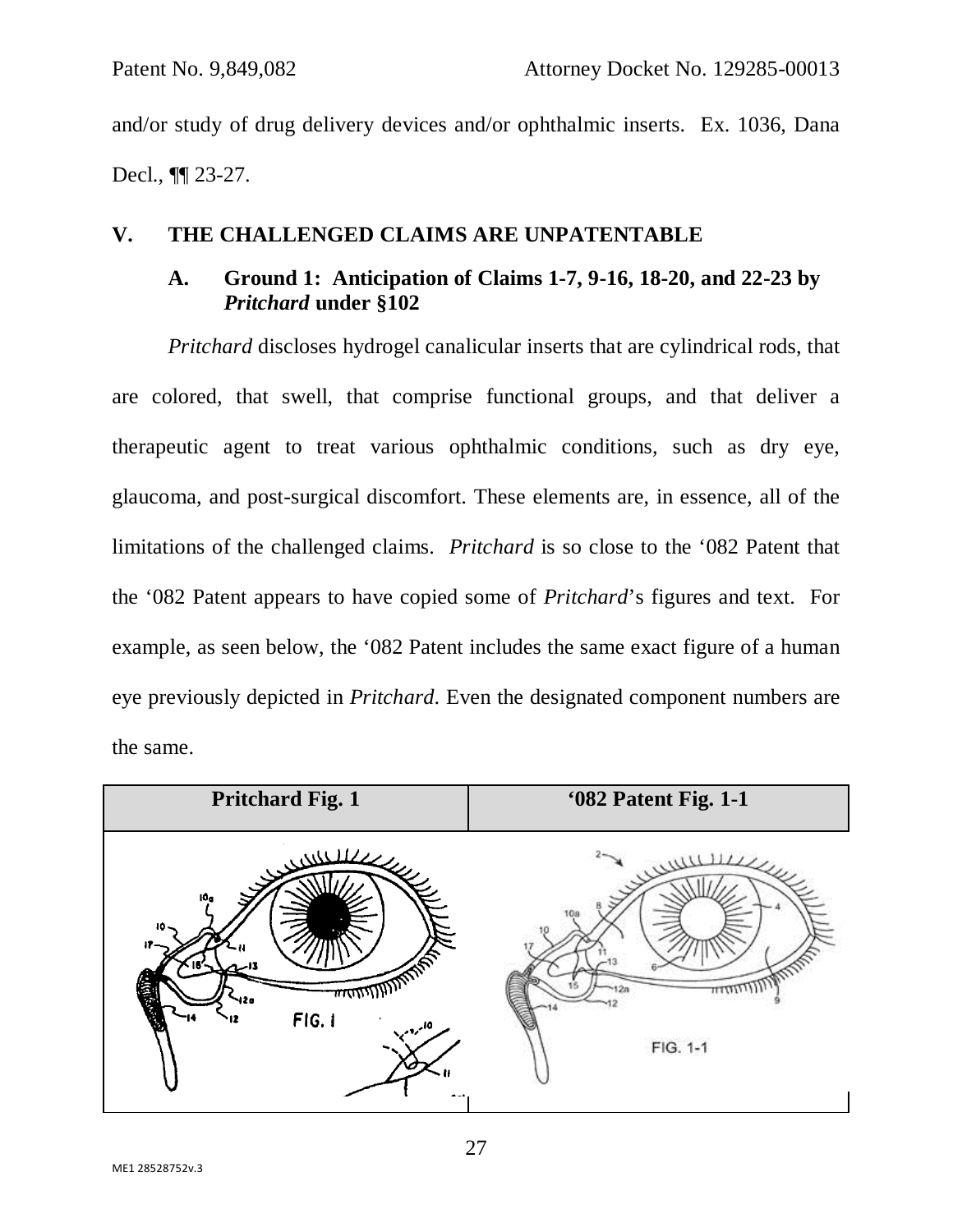Even the portions of the specifications describing these figures seem to be virtually identical. Compare Ex. 1010, *Pritchard*, [0035] (description of Fig. 1), with Ex. 1001, '082 Patent, 7:49-65 (describing Fig. 1-1).

As explained in the narrative and claim chart below, *Pritchard* expressly discloses all of the limitations recited in Claims 1-7, 9-16, 18-20, and 22-23 of the '082 Patent. *See also* Ex. 1036, Dana Decl. at ¶¶ 46- 48.

#### **1. Limitations Common to All Challenged Claims**

(a) "A drug delivery system for insertion into a lacrimal canaliculus of a patient" (Preamble of Claims 1, 11, and 18)

*Pritchard*'s stated field of use "is related to occlusive devices, and includes disclosure of nasolacrimal occlusive devices such as canalicular plugs placed into the punctal opening of the lacrimal duct." Ex. 1010, *Pritchard*, [0002]. *Pritchard* further discloses that the "plug is advanced into the depth of the canaliculus by manipulation of the inserter tool ...." *Id.*, [0041]. Moreover, *Pritchard* discloses that the device can be used to deliver therapeutic agents. *See, e.g.*, *id.*, [0038] ("In certain embodiments of the invention the plugs 20, 20', …, may be of medicationimpregnable porous material …, or may be otherwise adapted as with capillaries or the like, to store and slowly dispense ophthalmic drugs to the eye ...."); [0043] ("The device, or a portion thereof, may further comprise a therapeutic agent").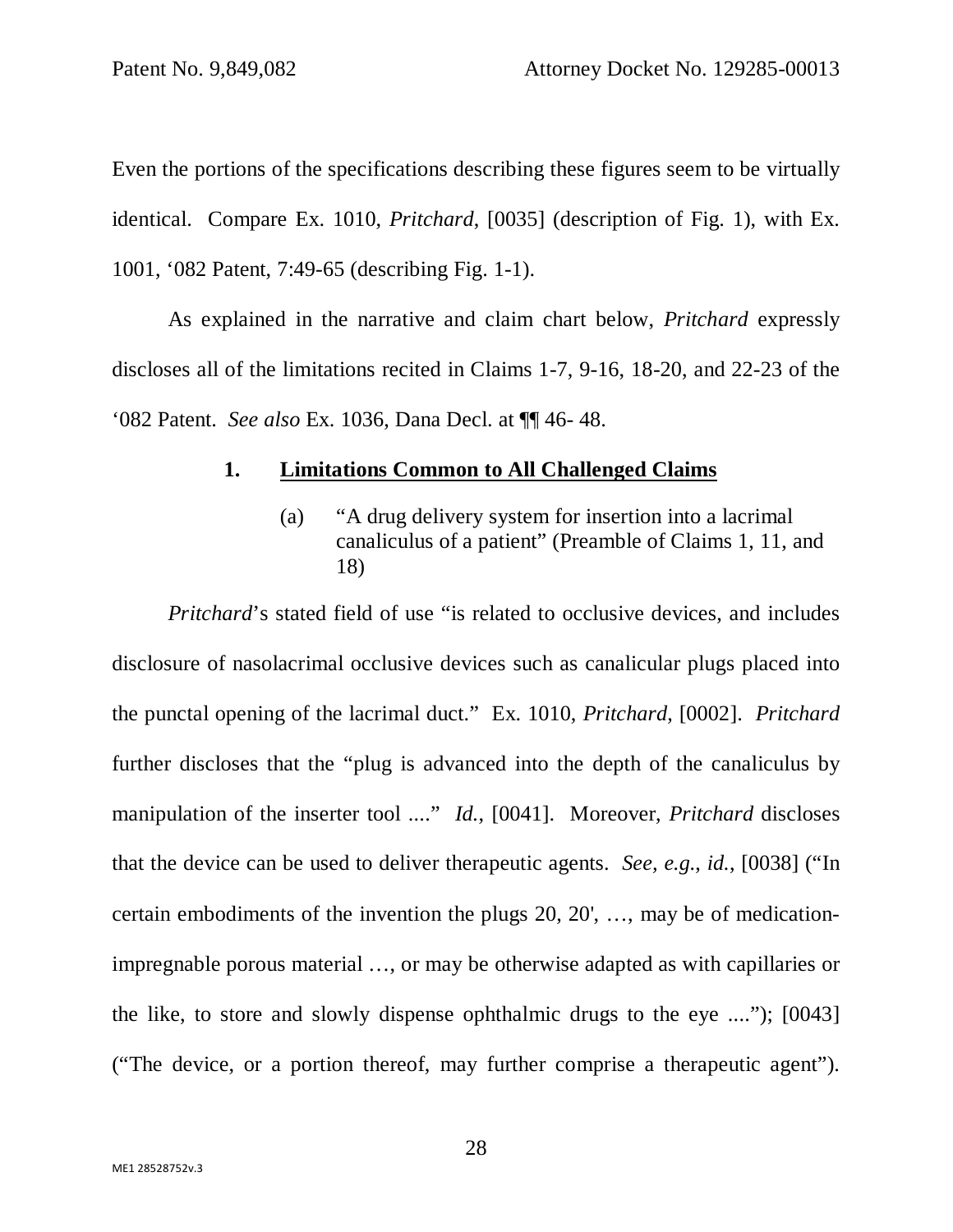Further detail is provided in the claim chart below. *See also* Ex. 1036, Dana Decl., ¶ 49.

(b) "a therapeutic agent"

As seen above, *Pritchard* expressly discloses that the implants can contain and deliver a therapeutic agent. Ex. 1010, *Pritchard,* [0038], [0043]. *Pritchard* further discloses, under the heading "Drug and Therapeutic Agent Delivery," that the "gels and other devices set forth herein could contain medicaments, therapeutic agents, antimicrobials (e.g., silver), ..., etc." *Id.,* [0131]-[0132]. Further detail is provided in the claim chart below. *See also* Ex. 1036, Dana Decl., ¶ 50.

> (c) "a distinguishing color to show placement of the system in the lacrimal canaliculus of the patient"

*Pritchard* discloses that one may treat the hydrogel polymer material of the insert with ascorbic acid and change the material "from clear and colorless to a light straw color." Ex. 1010, *Pritchard,* [0137]. *See also* Ex. 1036, Dana Decl., ¶ 51.

> (d) "a body of material to hold the therapeutic agent wherein the body of material comprises hydrogel polymers"

*Pritchard* discloses numerous hydrogel polymers throughout the specification, teaches how to make them, and further discloses that any embodiment of the disclosed canalicular inserts may be made with hydrogels. Indeed, *Pritchard* touts the benefits of hydrogels in the formulation of the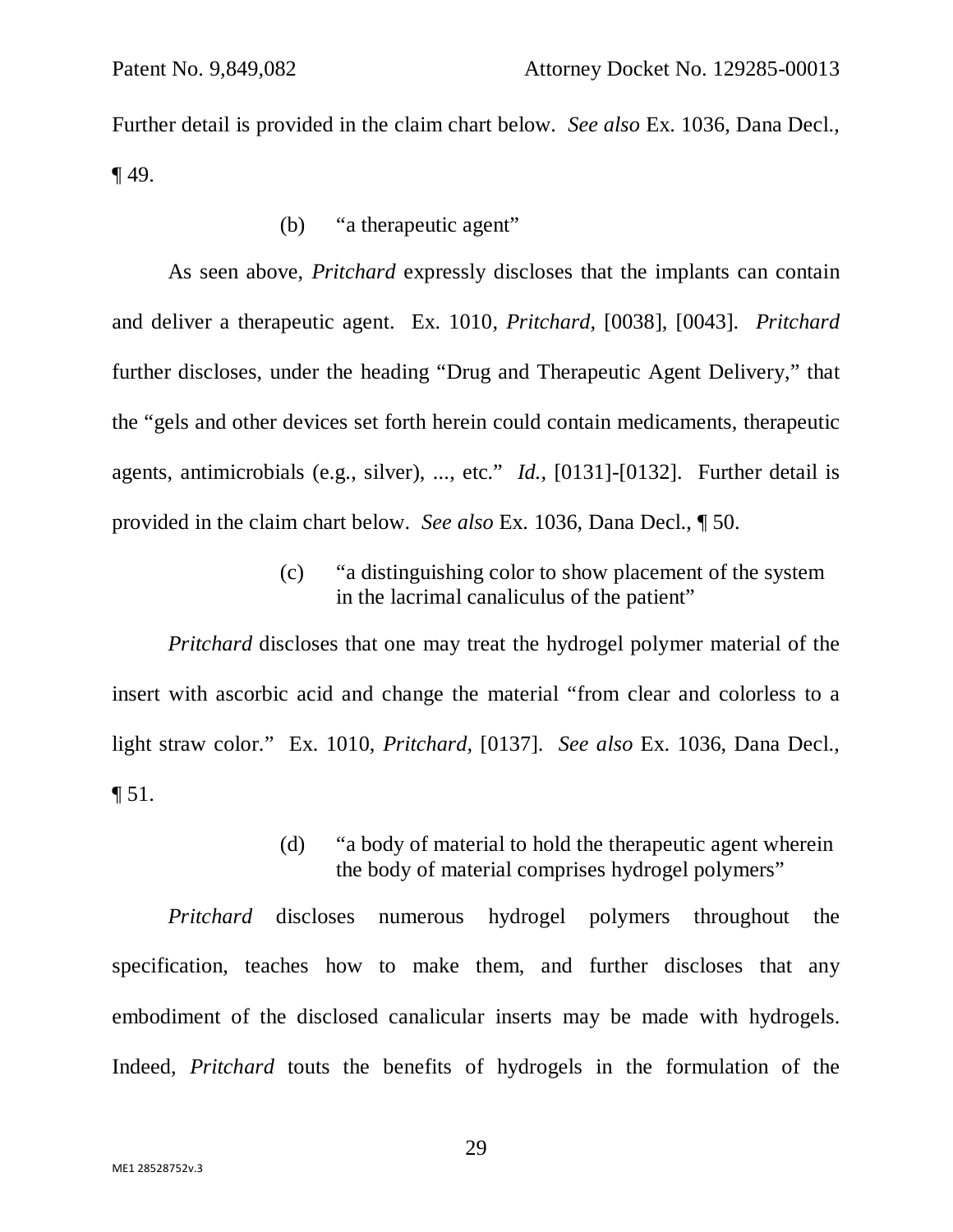canalicular inserts. For example, *Pritchard* teaches that "[u]se of anisotropic hydrogels as materials for punctal occlusion solves a problem with many devices. ... Devices made from anisotropic hydrogels, however, require neither measuring punctal size nor keeping of an inventory of many differently sized punctum plugs. ... the device will swell radially until it has expanded sufficiently to occlude the nasolacrimal passage but will otherwise change in other dimensions in a controlled manner." Ex. 1010, [0061]. *Pritchard* further discloses that "[s]ome punctal plug occlusion devices are meant to be inserted below the punctal opening and others possess a rim meant to sit atop the punctal opening. Devices of both categories can be fabricated using hydrogels and other materials as described herein." Ex. 1010, [0029] (emphasis added). The extensive disclosure of the use of hydrogels throughout the specification is further detailed in the claim chart below. *See also* Ex. 1036, Dana Decl., ¶¶ 53-54.

## (e) "wherein the body of material is a cylindrical rod"

*Pritchard* discloses throughout the document that the inserts are, preferably, "cylindrical" in shape. *See*, *e.g*., Ex. 1010, *Pritchard*, ¶¶ [0030], [0055], [0065], [0066], [0079], [0119], [0140], and [0152]. See also the claim chart below. *Pritchard* depicts implants that are cylindrical in, for example, Figure 7A below: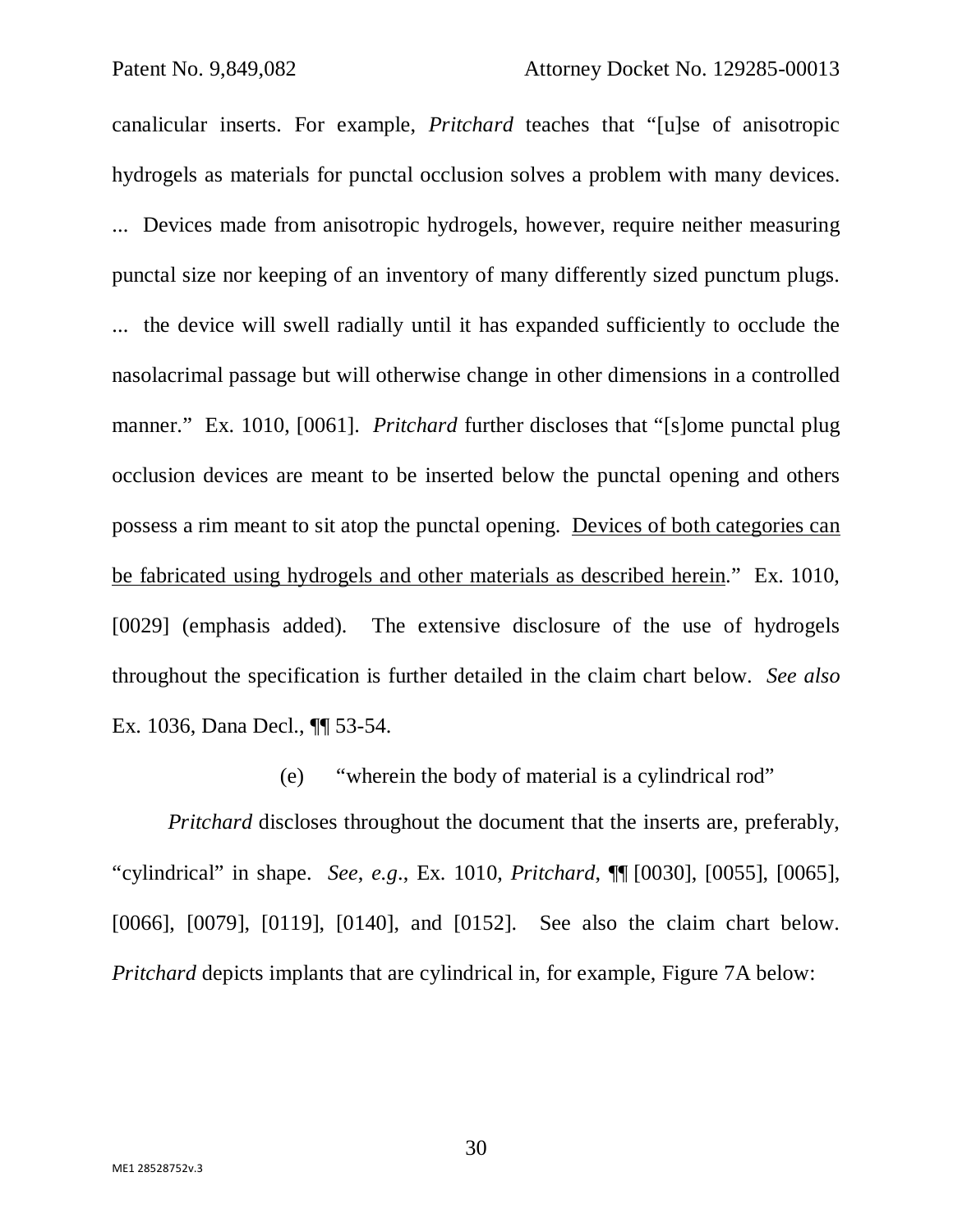

*See also* Ex. 1036, Dana Decl., ¶ 56-57.

## **2. Other Limitations**

(a) "wherein the hydrogel swells when the system is inserted into the lacrimal canaliculus of the patient"

Claim 10, 11, and 23 all provide that the body of the insert swells when inserted or placed into the canaliculus. *Pritchard* extensively discloses this phenomenon. For example, *Pritchard* emphasizes that numerous embodiments of the disclosed canalicular plugs include "swellable devices that expand in volume in response to lacrimal fluid. And other embodiments are anisotropically swellable devices that are swellable in a canaliculus to expand radially, but not longitudinally, whereby the deice fits securely without being dislodged by longitudinal extension." Ex. 1010, [0022]. Such cylindrical, swellable inserts are illustrated in Figures 7A and 7B below.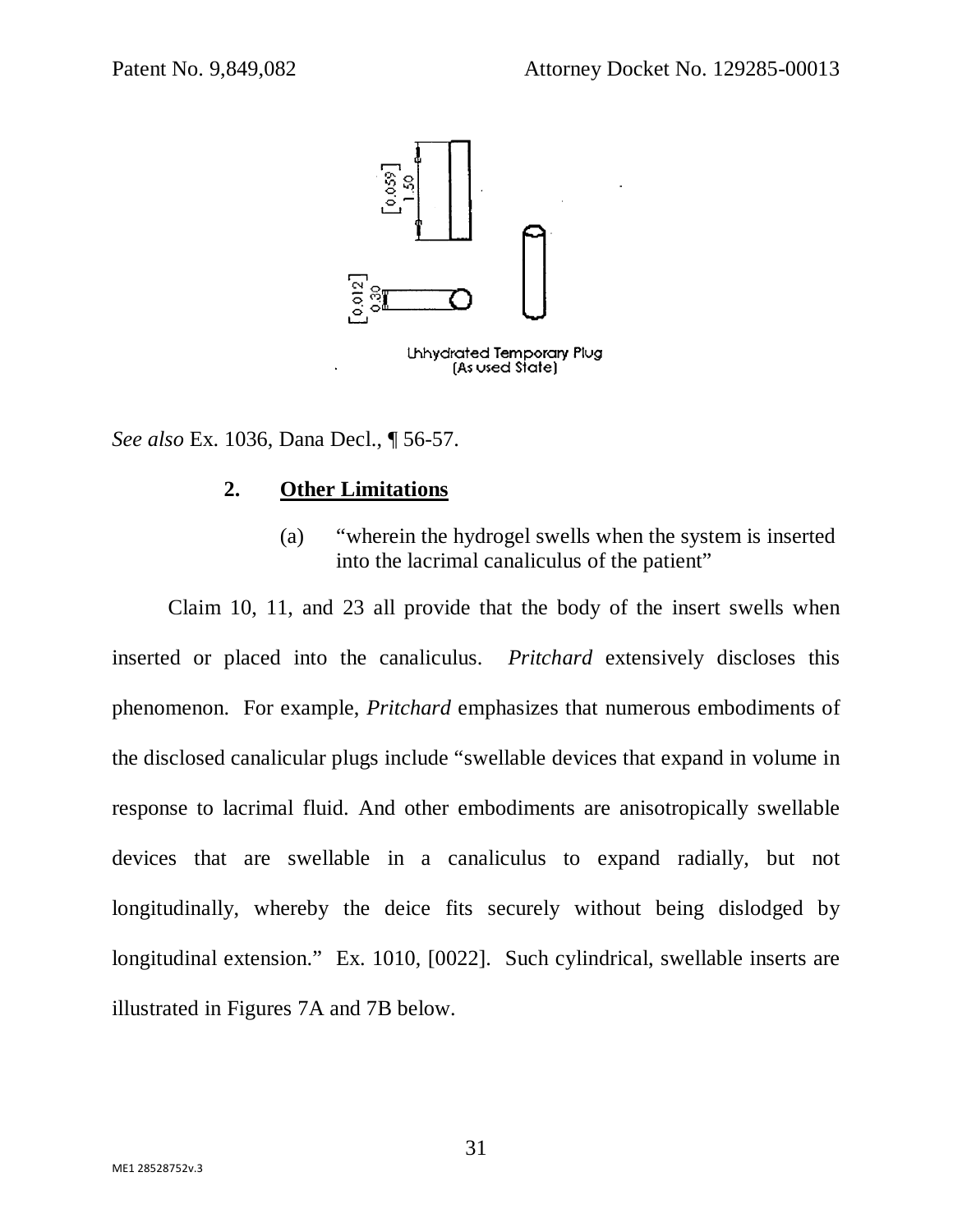

*Pritchard* describes these figures as follows: "FIGS. 7A and 7B are diagrams showing a nasolacrimal occlusion device that swells after contact with a tear or other physiological fluid." Ex. 1010, *Pritchard*, [0020]; *see also id*., [0057] ("FIGS. 7A-7B depicts an example of a swellable punctum plug, and indicates dimensions before and after swelling. The dimensions in the Figures are based on actual results but are exemplary only, and may be suitably modified in light of the material used and the properties of the lumen or canaliculus that receives it").

Moreover, *Pritchard* makes clear that the swellable materials are hydrogels and can be either hydrogels that swell in all directions or "anisotropic" hydrogels that swell in just one or two directions. *See generally id.*, [0051]-[0061]. For instance, *Pritchard* discloses that a "hydrogel plug that incorporates an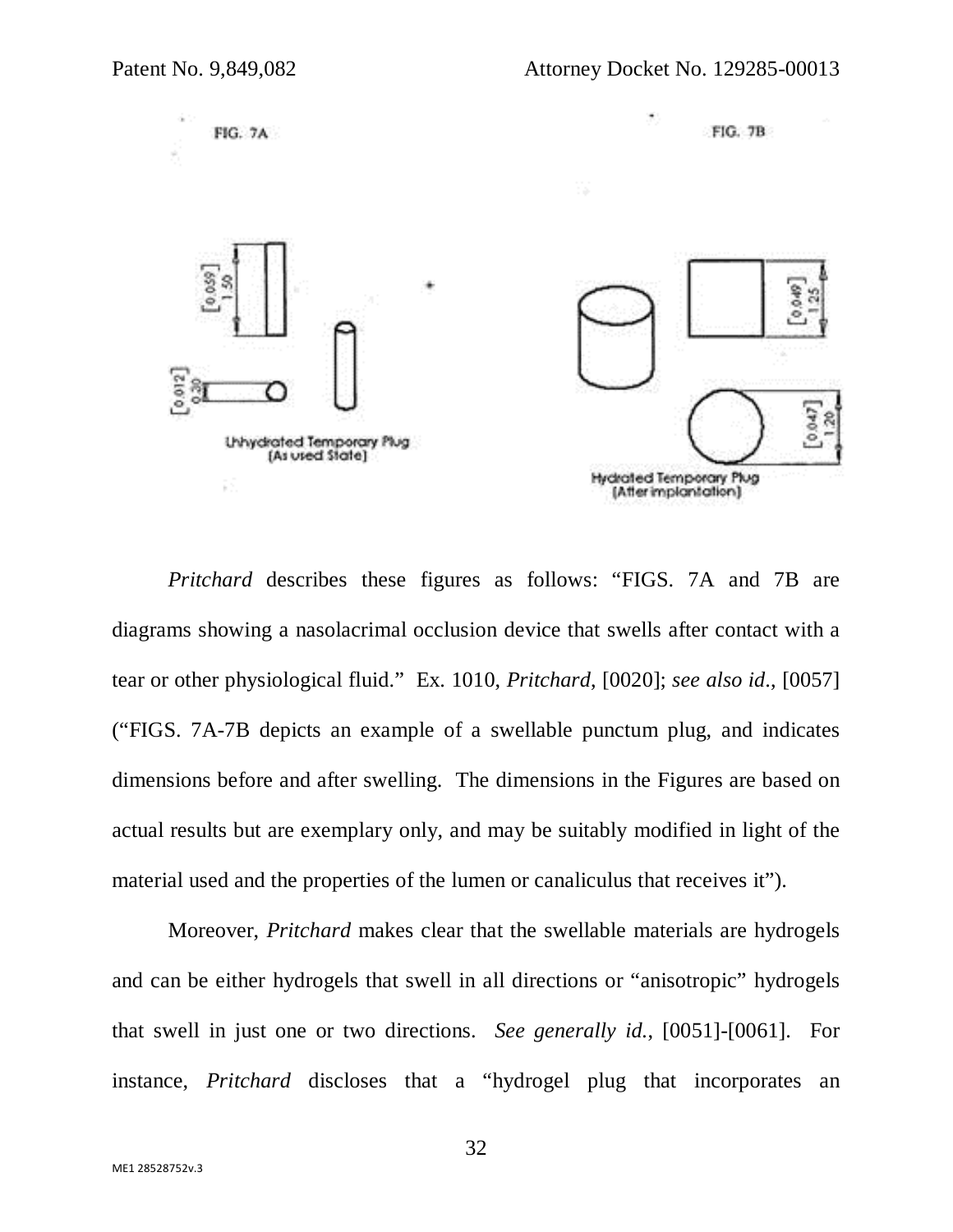unconstrained hydrogel material will thus be more successful in swelling to achieve a secure fit" (*id.*, [0052]), while "an anistropically swellable hydrogel may swell only in one or two directions while maintaining or diminishing in another direction" (*id.*, [0058]). *Pritchard* emphasizes that the devices can be either swellable in all directions or controllably swellable. *Id.*, [0022]. *See also* Ex. 1036, Dana Decl., ¶¶ 58-60 Further detail of the swellable hydrogels is provided in the claim chart below.

(b) "wherein the polymers comprise functional groups"

Claims 9 and 22 require that the hydrogel polymers comprise "functional groups." *Pritchard* discloses functional group. S*ee, e.g*., Ex. 1010, *Pritchard*, [0102] ("Either the first or the second polymer has functional groups that are capable of binding a metal ion."). *See also* Ex. 1036, Dana Decl., ¶ 61. Further disclosure of functional groups is provided in the claim chart below.

#### (c) specific therapeutic agents

Most of the dependent claims, as well as Claim 18, recite a specific therapeutic agent (such as dexamethasone) or category of agent (such as an antiglaucoma agent. Under the heading "Drug and Therapeutic Agent Delivery" [0131], *Pritchard* discloses that the "gels and other devices set forth herein could contain medicaments, therapeutic agents, antimicrobials (e.g., silver), . . . etc." Ex. 1010, [0132]. *Pritchard* discloses in particular two therapeutic agents, silver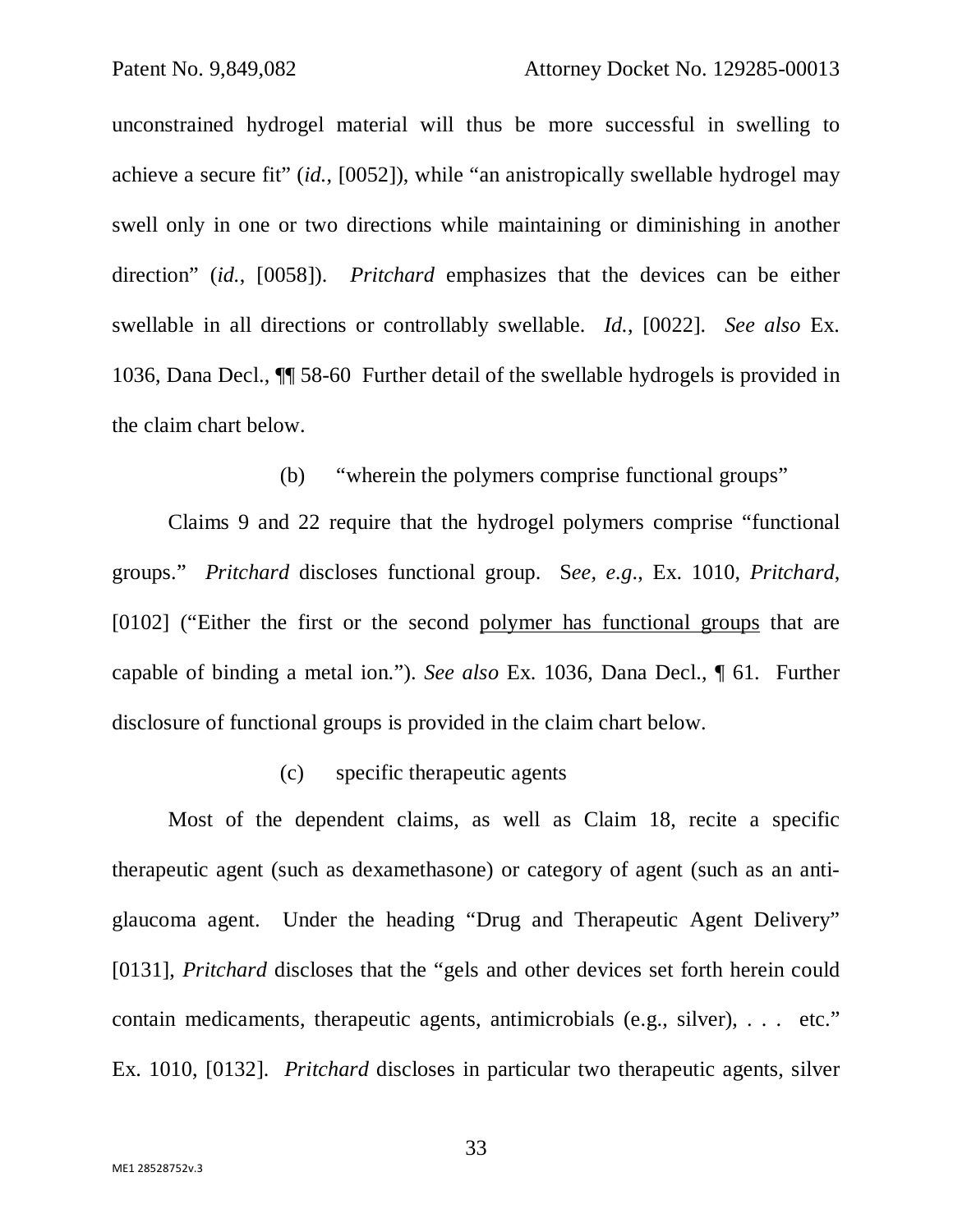and Triclosan, both of which are common antimicrobials. *See* Ex. 1010, *Pritchard*, [0132], [0135], respectively. But *Pritchard* also expressly incorporates by reference several earlier provisional applications. *See id.*, [0001], [0044]. One of the incorporated provisionals, U.S. Provisional App. 60/557,368 ("the '368 Prov.," Ex. 1012) includes a list of potential therapeutic agents, particularly agents used to treat various ophthalmic conditions, including, for example, anti-glaucoma agents, beta blockers, prostaglandins, corticosteroids, anti-fungal agents, antibiotics, antiinflammatories, and most of the other agents recited in the dependent claims of the '082 Patent. *See* Ex. 1012, '368 Prov., 5-15.<sup>4</sup> *See also* Ex. 1036, Dana Decl.,  $\P\P$  62-67.

(d) "wherein the system does not comprise a sheath body"

Claim 2 requires that "the system does not comprise a sheath body." As explained in Section III.B above, a sheath body is a "material or structure that is impermeable to the therapeutic agent and that covers a portion of a drug core to l <sup>4</sup> "When a document is 'incorporated by reference' into a host document, such as a patent, the referenced document becomes effectively part of the host document as if it were explicitly contained therein." *Telemac Celluar Corp. v. Topp Telecom, Inc*., 247 F.3d 1316, 1329 (Fed. Cir. 2001). Thus, the contents of the incorporated reference become part of the host document even for purposes of an anticipation analysis. *Callaway Golf Co. v. Acushnet Co*., 576 F.3d 1331, 1346 (2009).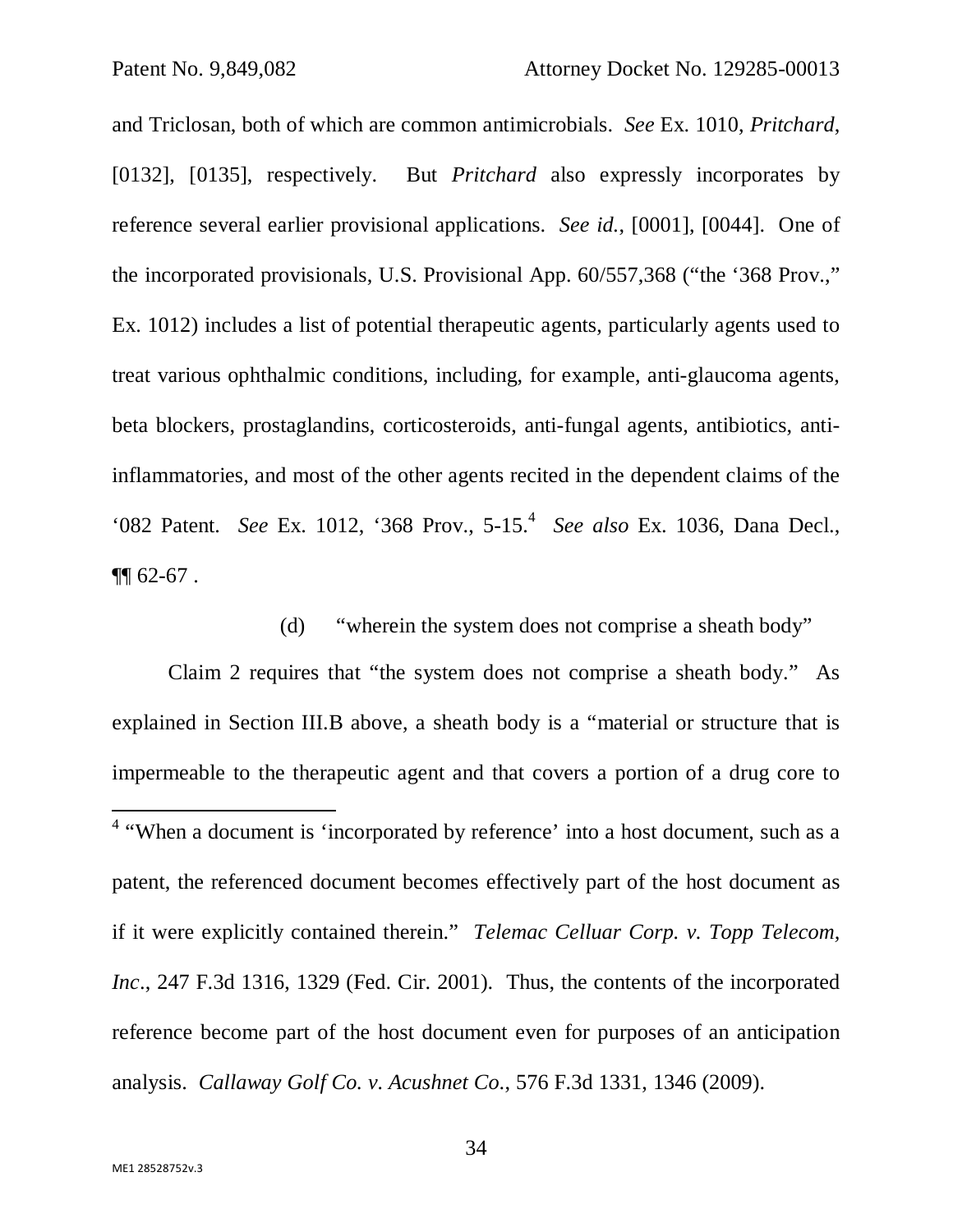prevent migration of the therapeutic agent from the covered portion of the drug core." *See* Ex. 1036, Dana. Decl., ¶¶ 68-70. *Pritchard* discloses devices that are simply cylindrical pieces of hydrogel material that do not have a structure or material layered over it to prevent release of the therapeutic agent. *Id*., ¶ 71; *see also* Ex. 1010, *Pritchard* at [0030]. *Pritchard* further discloses that hydrogel occlusive devices will achieve a more successful fit without an exterior constraint. Ex. 1010, [0052]. Accordingly, *Pritchard* discloses drug-eluting canalicular inserts that do not have a sheath body. *See* Ex. 1036, Dana Decl., ¶¶ 71-72.

The various claimed therapeutic agents and treatments are more fully detailed in the claim chart below.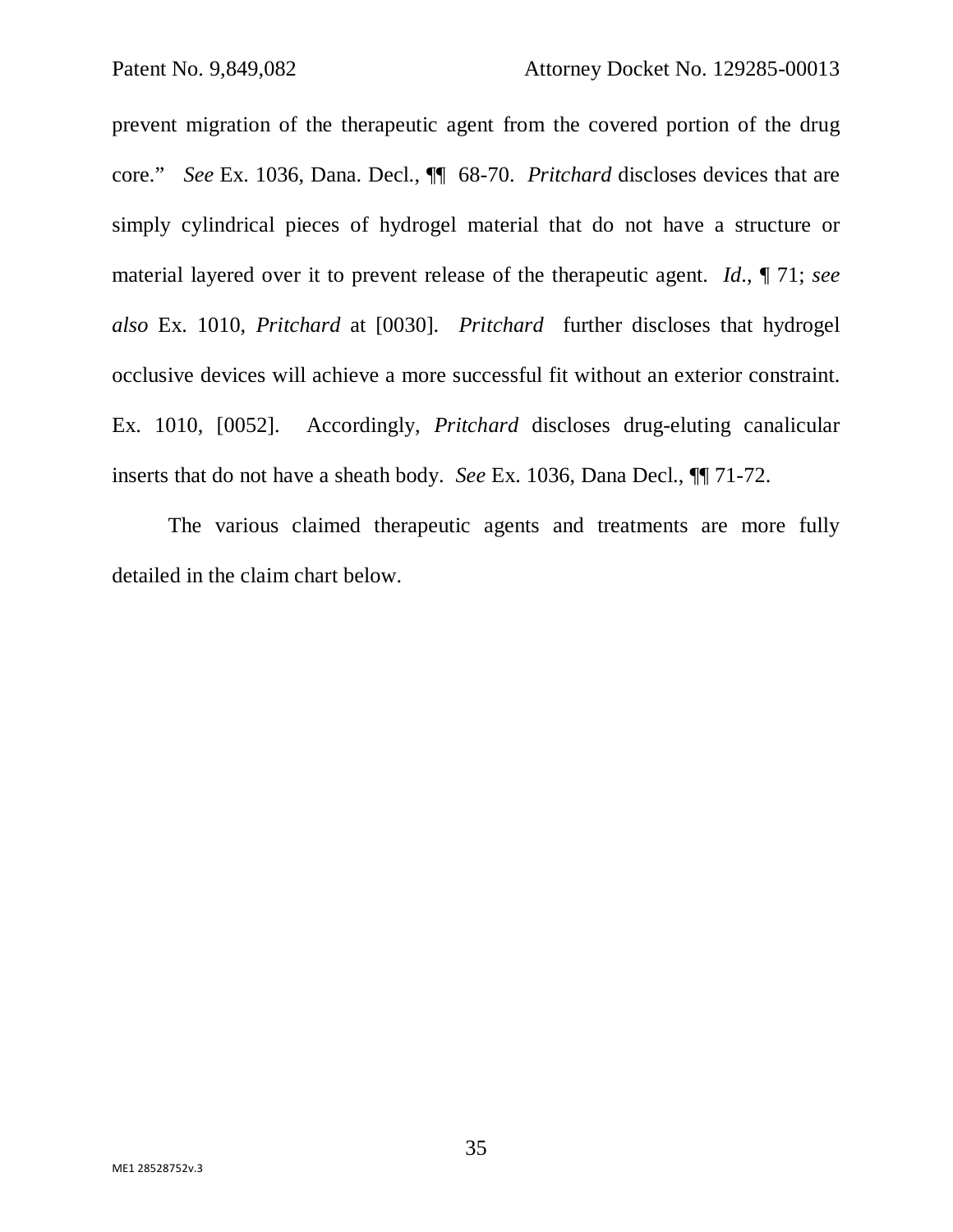| <b>GROUND 1: ANTICIPATION BY PRITCHARD</b> |                                                                                                                                                                                                                                                                                                                         |
|--------------------------------------------|-------------------------------------------------------------------------------------------------------------------------------------------------------------------------------------------------------------------------------------------------------------------------------------------------------------------------|
| '082 Patent Claims                         | US Pub. No. 2005/0197614 ("Pritchard")                                                                                                                                                                                                                                                                                  |
| 1. $[1pre]$ A drug                         | <i>Pritchard</i> discloses drug delivery systems for insertion                                                                                                                                                                                                                                                          |
| delivery system for                        | into a lacrimal canaliculus of a patient:                                                                                                                                                                                                                                                                               |
| insertion into a                           |                                                                                                                                                                                                                                                                                                                         |
| lacrimal                                   | <i>Pritchard</i> is entitled "Occlusive Biomedical Devices,                                                                                                                                                                                                                                                             |
| canaliculus of a                           | Punctal Plugs, and Methods of Use."                                                                                                                                                                                                                                                                                     |
| patient,<br>comprising:                    | "The field of use is related to occlusive devices, and                                                                                                                                                                                                                                                                  |
|                                            | includes disclosure of nasolacrimal occlusive devices                                                                                                                                                                                                                                                                   |
|                                            | such as canalicular plugs placed into the punctal opening                                                                                                                                                                                                                                                               |
|                                            | of the lacrimal duct." Ex. 1010, <i>Pritchard</i> [0002].                                                                                                                                                                                                                                                               |
|                                            | "In certain embodiments of the invention the plugs 20,<br>20', ', may be of medication-impregnable porous<br>material , or may be otherwise adapted as with<br>capillaries or the like, to store and slowly dispense<br>ophthalmic drugs to the eye as they are leached out by<br>the lacrimal fluids." $Id.$ , [0038]. |
|                                            | "An exemplary technique for inserting the plug into the<br>punctal aperture and associated canaliculus will now be<br>set forth." <i>Id.</i> , [0039]                                                                                                                                                                   |
|                                            | "The plug is advanced into the depth of the canaliculus"<br>by manipulation of the inserter tool" Id., $[0041]$ .                                                                                                                                                                                                       |
|                                            | "The device, or a portion thereof, may further comprise a<br>therapeutic agent $\ldots$ " Ex. 1010, [0043].                                                                                                                                                                                                             |
|                                            | <i>Pritchard</i> expressly incorporates US Provisional<br>Application No. 60/557,368 ("the '368 Prov.") by<br>reference. See Ex. 1010, Pritchard, [0001] and [0044].                                                                                                                                                    |
|                                            | Via the '368 Prov., <i>Pritchard</i> discloses that "[u]ses [of<br>the implants] include occlusion (essentially complete<br>blockage) of an opening, blockage of an opening, and<br>drug delivery. For example, a drug or other therapeutic                                                                             |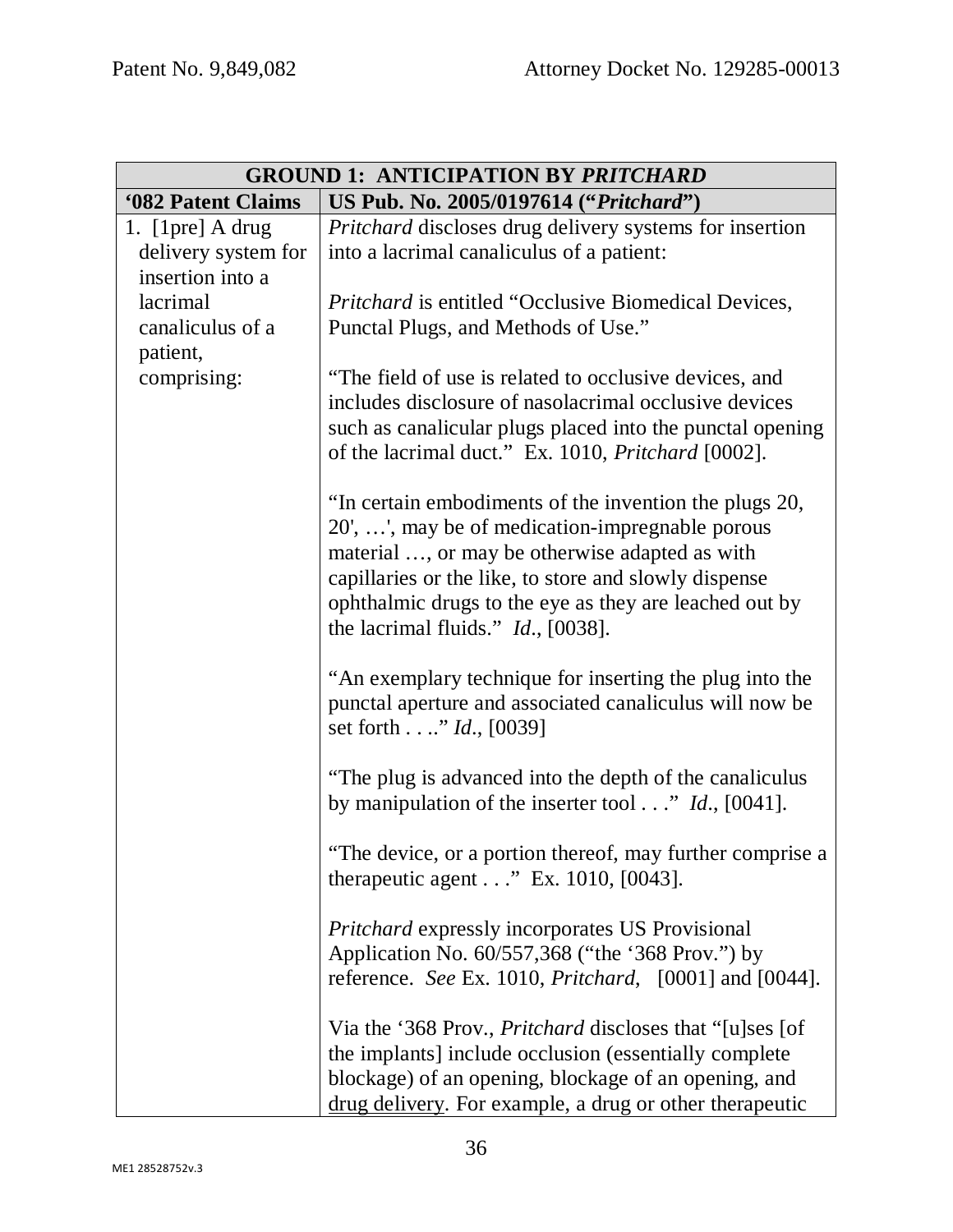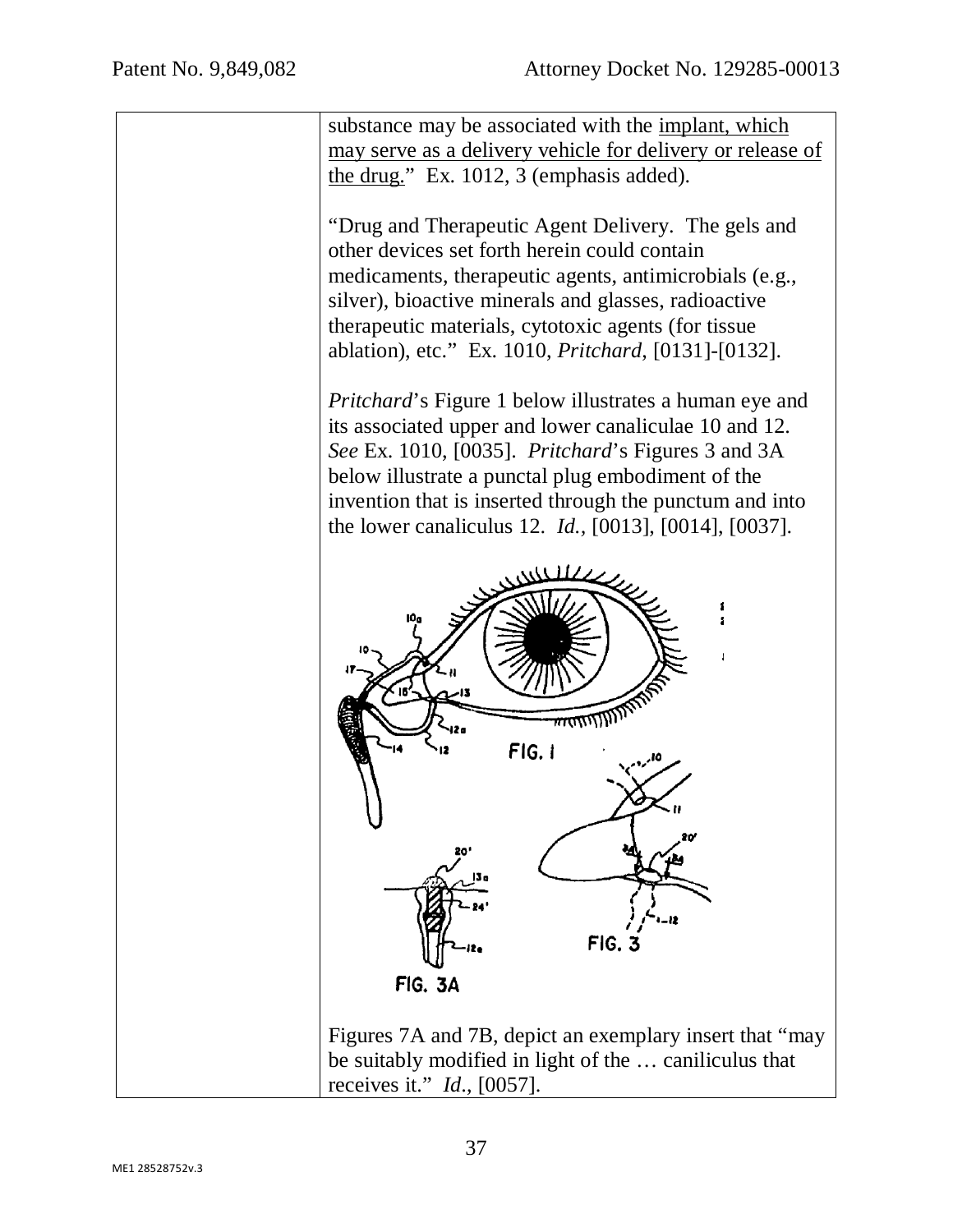| [1a] a therapeutic    | Pritchard discloses devices comprising a therapeutic                                                                                                                                                                                                                                                                                                                                            |
|-----------------------|-------------------------------------------------------------------------------------------------------------------------------------------------------------------------------------------------------------------------------------------------------------------------------------------------------------------------------------------------------------------------------------------------|
| agent,                | agent:                                                                                                                                                                                                                                                                                                                                                                                          |
|                       | "The device, or a portion thereof, may further comprise a<br>therapeutic agent " $Id.$ , [0043].                                                                                                                                                                                                                                                                                                |
|                       | "In certain embodiments of the invention[,] the plugs 20,<br>20', , may be of medication-impregnable porous<br>material , or may be otherwise adapted as with<br>capillaries or the like, to store and slowly dispense<br>ophthalmic drugs to the eye as they are leached out by<br>the lacrimal fluids." Ex. $1010$ , $[0038]$ .                                                               |
|                       | Via the '368 Prov., <i>Pritchard</i> discloses that implant<br>"[u]ses include occlusion (essentially complete)"<br>blockage) of an opening, blockage of an opening, and<br>drug delivery. For example, a drug or other therapeutic<br>substance may be associated with the implant, which<br>may serve as a delivery vehicle for delivery or release of<br>the drug." Ex. 1012, '368 Prov., 3. |
|                       | "Drug and Therapeutic Agent Delivery. The gels and<br>other devices set forth herein could contain<br>medicaments, therapeutic agents, antimicrobials (e.g.,<br>silver), bioactive minerals and glasses, radioactive<br>therapeutic materials, cytotoxic agents (for tissue<br>ablation), etc." Ex. 1010    [0131]-[0132] (emphasis<br>added).                                                  |
|                       | Claims 11, 21, and 70 each recite an ocular punctum<br>plug comprising "a therapeutic agent."                                                                                                                                                                                                                                                                                                   |
|                       | Claims 37 and 58 each recite a device for occluding a<br>nasolacrimal passage "comprising a therapeutic agent."                                                                                                                                                                                                                                                                                 |
|                       | Also see citations for [1pre].                                                                                                                                                                                                                                                                                                                                                                  |
| [1b] a distinguishing | Pritchard discloses devices comprising a distinguishing                                                                                                                                                                                                                                                                                                                                         |
| color to show         | color to show placement in the lacrimial canaliculus of                                                                                                                                                                                                                                                                                                                                         |
| placement of the      | the patient:                                                                                                                                                                                                                                                                                                                                                                                    |
| system in the         |                                                                                                                                                                                                                                                                                                                                                                                                 |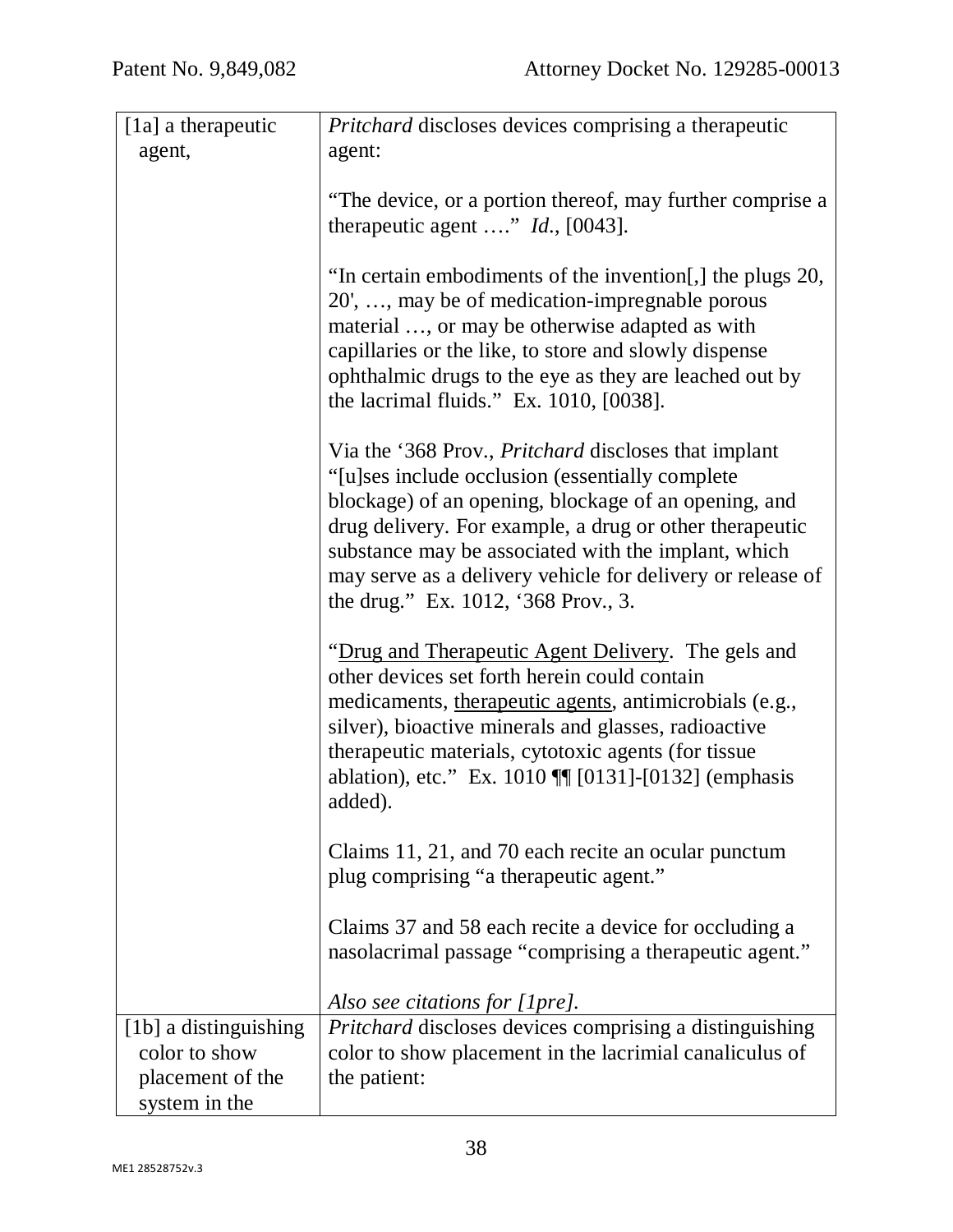| lacrimal             | For example, <i>Pritchard</i> discloses processes for making |
|----------------------|--------------------------------------------------------------|
| canaliculus of the   | an insert including a therapeutic agent that involve         |
| patent and           | adding ascorbic acid in a solution and allowing the          |
|                      | material to develop a distinguishing color:                  |
|                      |                                                              |
|                      | "Anisotropically swellable occlusive devices containing      |
|                      | a therapeutic agent, silver, were made from gellan gum.      |
|                      | A silver solution was then made  One milliliter of           |
|                      | this solution was added to the 99 milliliters of gellan      |
|                      | gum solution and was subjected to a vacuum to remove         |
|                      | air bubbles. This solution was extruded  into 10%            |
|                      | <u>ascorbic acid in water and allowed to incubate</u> for 30 |
|                      | minutes, at which time extrusions changed from clear         |
|                      | and colorless to a light straw color" Ex. 1010, [0137]       |
|                      | (emphasis added). The final device featured the light        |
|                      | straw color. $Id.$ , [0138].                                 |
|                      | "Another set of anisotropically swellable devices were       |
|                      | [similarly] made with a therapeutic agent.  After            |
|                      | dehydration through a graded ethanol series[, the light      |
|                      | straw color] extrusions were stretched to twice their        |
|                      | original length and allowed to dry.  After drying,           |
|                      | extrusions were placed into a 5% solution of calcium         |
|                      | chloride in 70% aqueous ethanol and allowed to incubate      |
|                      | for 2 hours. After rinsing  and dehydration ,                |
|                      | extrusions were allowed to air dry. Occlusive devices        |
|                      | were then fabricated by cutting calcium gellan extrusions    |
|                      | into cylindrical pieces.  After 2-3 weeks in the             |
|                      | distilled water they retained their original straw color."   |
|                      | <i>Id.</i> , [0139] - [0140] (emphasis added).               |
| [1c] a body of       | <i>Pritchard</i> discloses devices comprising a body of      |
| material to hold the | material to hold the therapeutic agent:                      |
| therapeutic agent    |                                                              |
|                      | "Some punctal plug occlusion devices are meant to be         |
|                      | inserted below the punctal opening and others possess a      |
|                      | rim meant to sit atop the punctal opening. Devices of        |
|                      | both categories can be fabricated using hydrogels and        |
|                      | other materials as described herein." Ex. 1010, [0029].      |
|                      |                                                              |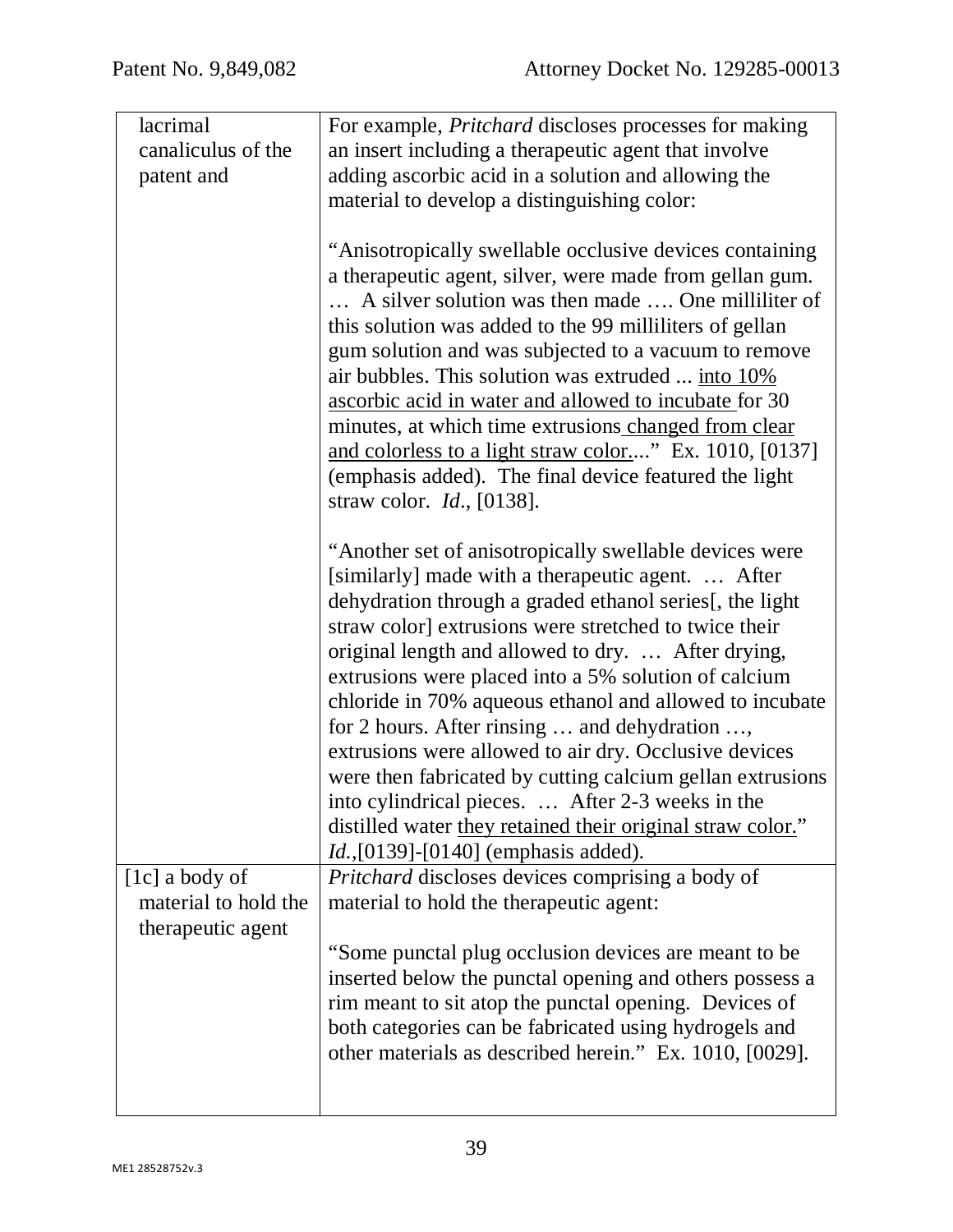| "In certain embodiments of the invention the plugs 20,<br>20', , may be of medication-impregnable porous<br>material , or may be otherwise adapted as with<br>capillaries or the like, to store and slowly dispense<br>ophthalmic drugs to the eye as they are leached out by<br>the lacrimal fluids." $Id.$ , [0038].                                                                                                                                          |
|-----------------------------------------------------------------------------------------------------------------------------------------------------------------------------------------------------------------------------------------------------------------------------------------------------------------------------------------------------------------------------------------------------------------------------------------------------------------|
| "The device, or a portion thereof, may further comprise a<br>therapeutic agent " $Id.$ , [0043].                                                                                                                                                                                                                                                                                                                                                                |
| Via the '368 Prov., <i>Pritchard</i> discloses that "a drug or<br>other therapeutic substance may be associated with the<br>implant, which may serve as a delivery vehicle for<br>delivery or release of the drug." Ex. 1012, '368 Prov., 3.                                                                                                                                                                                                                    |
| "Drug and Therapeutic Agent Delivery. The gels and<br>other devices set forth herein could contain<br>medicaments, therapeutic agents, antimicrobials (e.g.,<br>silver), bioactive minerals and glasses, radioactive<br>therapeutic materials, cytotoxic agents (for tissue<br>ablation), etc." Ex. 1010, <i>Pritchard</i> , [0131]-[0132].                                                                                                                     |
| <i>Pritchard</i> discloses processes whereby a therapeutic<br>agent is dispersed throughout a body of material:<br>"Without being limited to a particular theory of<br>operation, it is believed that this process results in a<br>dispersion of silver particles throughout the hydrogel."<br><i>Id.</i> , [0137].                                                                                                                                             |
| "Another set of anistropically swellable devices were<br>made with a therapeutic agent " <i>Id.</i> , [0139].                                                                                                                                                                                                                                                                                                                                                   |
| "The materials described herein may be made into a<br>device with a predetermined structure suitable for its<br>intended purpose. A predetermined structure has a shape<br>that is determined prior to introduction into a patient.<br>For example, a polysaccharide hydrogel formed into a<br>punctum plug shape for use as a punctum plug has a<br>predetermined shape Thus, e.g., , cylinders, and<br>cones are all contemplated as particular predetermined |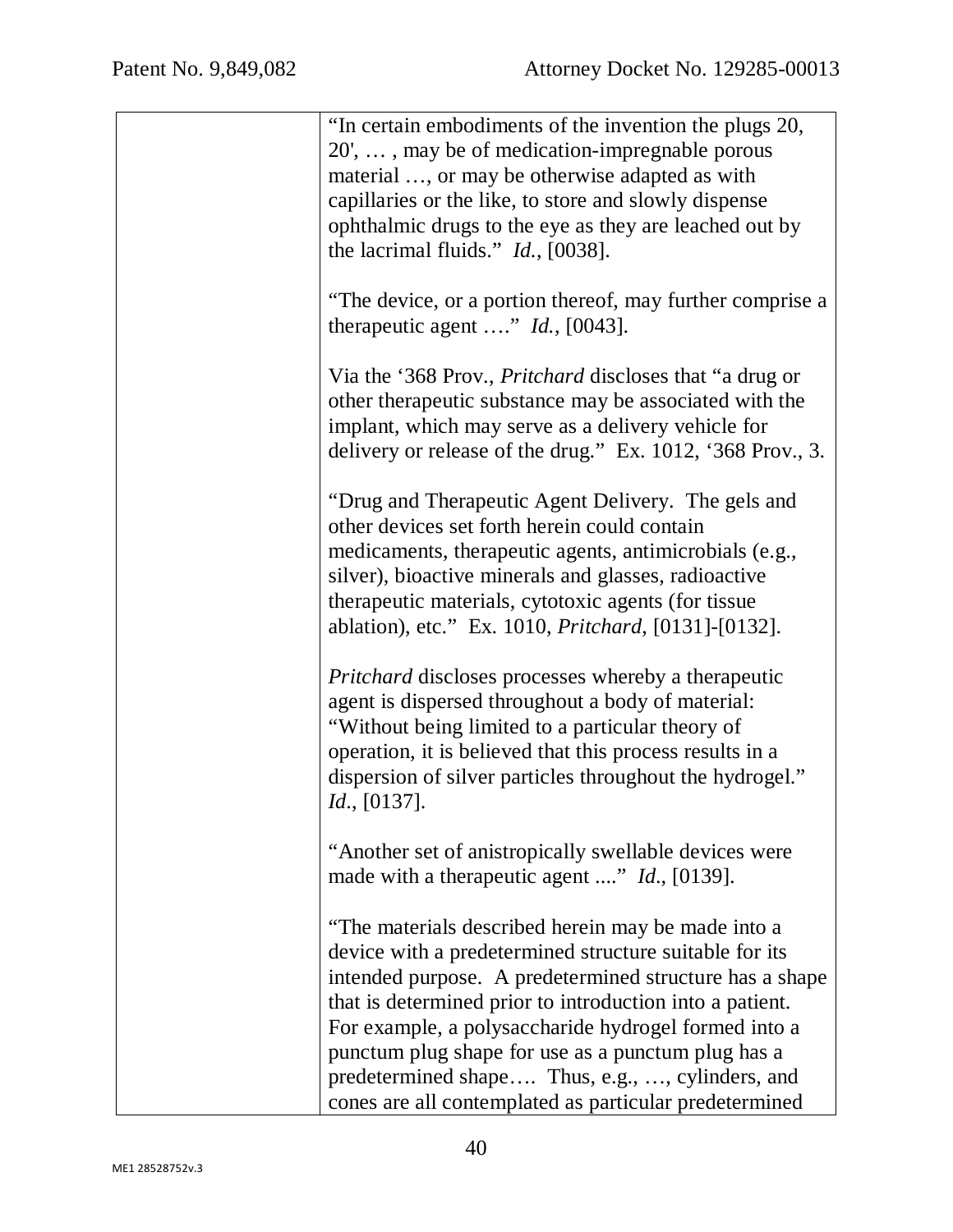|                                    | shapes." <i>Id.</i> , [0152].                                                                                                                                                                                                                                                                                                                                                                                                                                                                                                                                                                                                                                                                                                     |
|------------------------------------|-----------------------------------------------------------------------------------------------------------------------------------------------------------------------------------------------------------------------------------------------------------------------------------------------------------------------------------------------------------------------------------------------------------------------------------------------------------------------------------------------------------------------------------------------------------------------------------------------------------------------------------------------------------------------------------------------------------------------------------|
|                                    | Claims 11, 21, and 70 each recite an ocular punctum<br>plug comprising "a therapeutic agent."                                                                                                                                                                                                                                                                                                                                                                                                                                                                                                                                                                                                                                     |
|                                    | Claims 37 and 58 each recite a device for occluding a<br>masolacrimal passage "comprising a therapeutic agent."                                                                                                                                                                                                                                                                                                                                                                                                                                                                                                                                                                                                                   |
|                                    | Also see citations for [1pre] and [1a].                                                                                                                                                                                                                                                                                                                                                                                                                                                                                                                                                                                                                                                                                           |
| [1d] wherein the                   | <i>Pritchard</i> discloses devices comprising a body of                                                                                                                                                                                                                                                                                                                                                                                                                                                                                                                                                                                                                                                                           |
| body of material                   | material comprising hydrogel polymers:                                                                                                                                                                                                                                                                                                                                                                                                                                                                                                                                                                                                                                                                                            |
| comprises hydrogel<br>polymers and | "Some punctal plug occlusion devices are meant to be."<br>inserted below the punctal opening and others possess a<br>rim meant to sit atop the punctal opening. Devices of<br>both categories can be fabricated using hydrogels and<br>other materials as described herein." Ex. 1010,<br>Pritchard, [0029].                                                                                                                                                                                                                                                                                                                                                                                                                      |
|                                    | "In certain embodiments of the invention the plugs 20,<br>20', , may be of medication-impregnable porous<br>material such as HEMA hydrophilic polymer" Id.,<br>$[0038]$ .                                                                                                                                                                                                                                                                                                                                                                                                                                                                                                                                                         |
|                                    | Pritchard discloses "An anisotropically swellable<br>polymer material may be prepared by aligning polymer<br>molecules in one or more preferential directions.  In<br>some embodiments, hydrogels are fabricated by<br>crosslinking of water-soluble polymers so that the<br><u>crosslinking is only extensive enough to insolublize [sic]</u><br>the material in water. Upon hydration, the oriented<br>polymer molecules are forced apart, held together only<br>by crosslinks." Ex. 1010, [0058]; see also, [0086]; Ex.<br>1012, '368 Prov., 45 ("Typical hydrogels are fabricated<br>by crosslinking of water-soluble polymers and<br>crosslinking is only extensive enough to insolublize [sic]<br>the material in water."). |
|                                    | "As a dry gel material hydrates, it typically swells to fill<br>a space and then takes up no more water. For example, if                                                                                                                                                                                                                                                                                                                                                                                                                                                                                                                                                                                                          |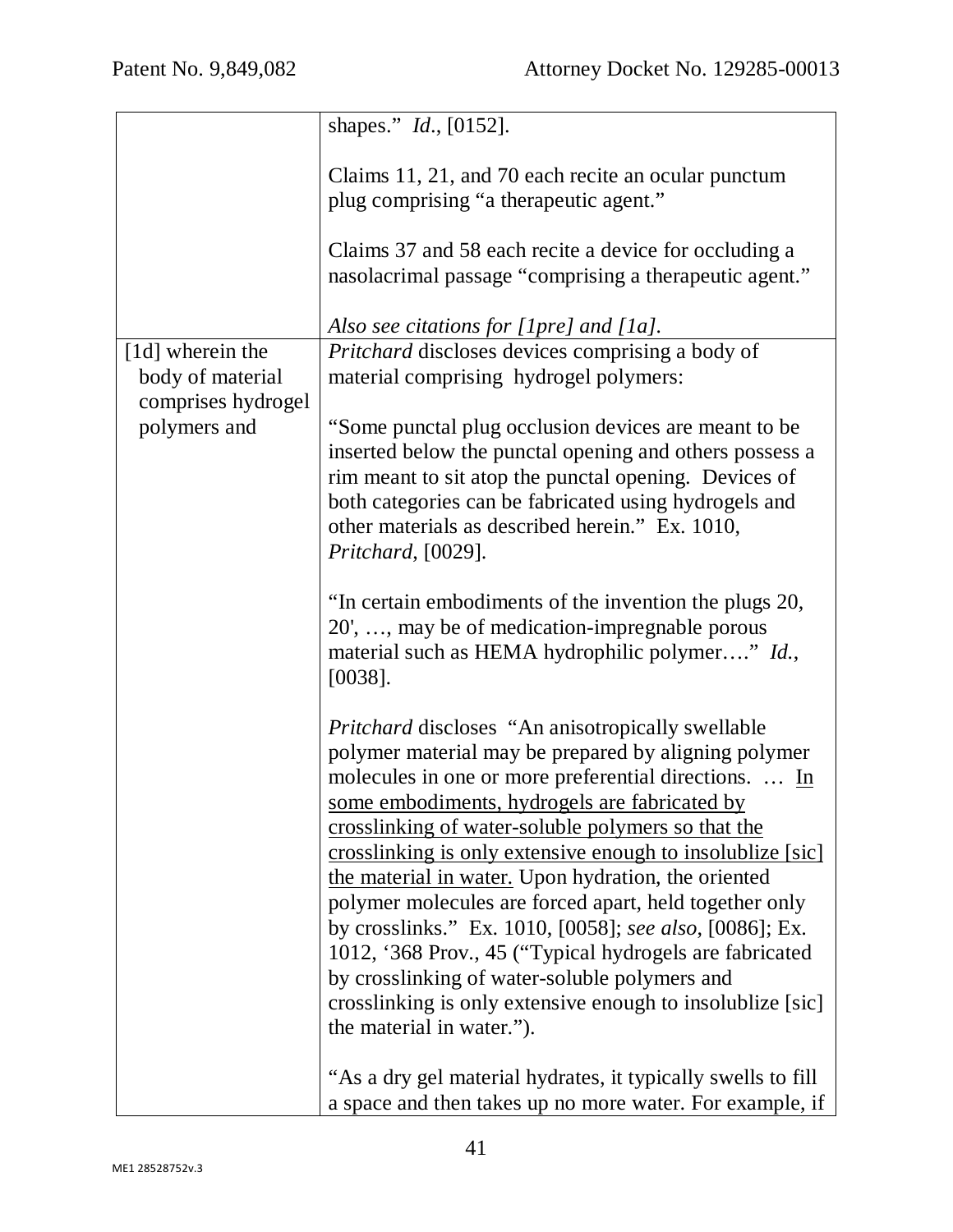| a dry gel material is placed in thin walled flexible<br>silicone tubing and then hydrated, the gel will swell to<br>fill, but only slightly deform, the tubing. A hydrogel<br>plug that incorporates an unconstrained hydrogel<br>material will thus be more successful in swelling to<br>achieve a secure fit." Ex. 1010, <i>Pritchard</i> , [0052]<br>(emphasis added).                                                                                                                                                                                                                                                                                                                                                                                                                                                       |
|---------------------------------------------------------------------------------------------------------------------------------------------------------------------------------------------------------------------------------------------------------------------------------------------------------------------------------------------------------------------------------------------------------------------------------------------------------------------------------------------------------------------------------------------------------------------------------------------------------------------------------------------------------------------------------------------------------------------------------------------------------------------------------------------------------------------------------|
| "Use of anisotropic hydrogels as materials for punctal<br>occlusion solves a problem with many devices. The size<br>of the punctal opening varies among patients; therefore<br>the punctum must be measured, and a properly sized<br>plug inserted. Devices made from anisotropic hydrogels,<br>however, require neither measuring punctal size nor<br>keeping of an inventory of many differently sized<br>punctum plugs. Proper dimensions necessary for punctal<br>occlusion are achieved through hydration of the device.<br>For example, the device will swell radially until it has<br>expanded sufficiently to occlude the nasolacrimal<br>passage but will otherwise change in other dimensions in<br>a controlled manner." Id., [0061] (emphasis added).<br><i>Pritchard</i> discloses inserts that include a hydrogel |
| polymer body of material (24, 24') and at least one other<br>element made of "a strong, non-swelling material." See<br><i>Id.</i> , [0052]. "Referring to FIGS. 2A and 2B, for example,<br>plug 20 may be made of an anisotropically swellable<br>material having polymeric alignment parallel to the<br>longitudinal axis,  Thus, for example, the portion 24,<br>24' would swell against a wall of a nasolacrimal passage<br>after the device was inserted into the same." <i>Id.</i> , [0062].                                                                                                                                                                                                                                                                                                                               |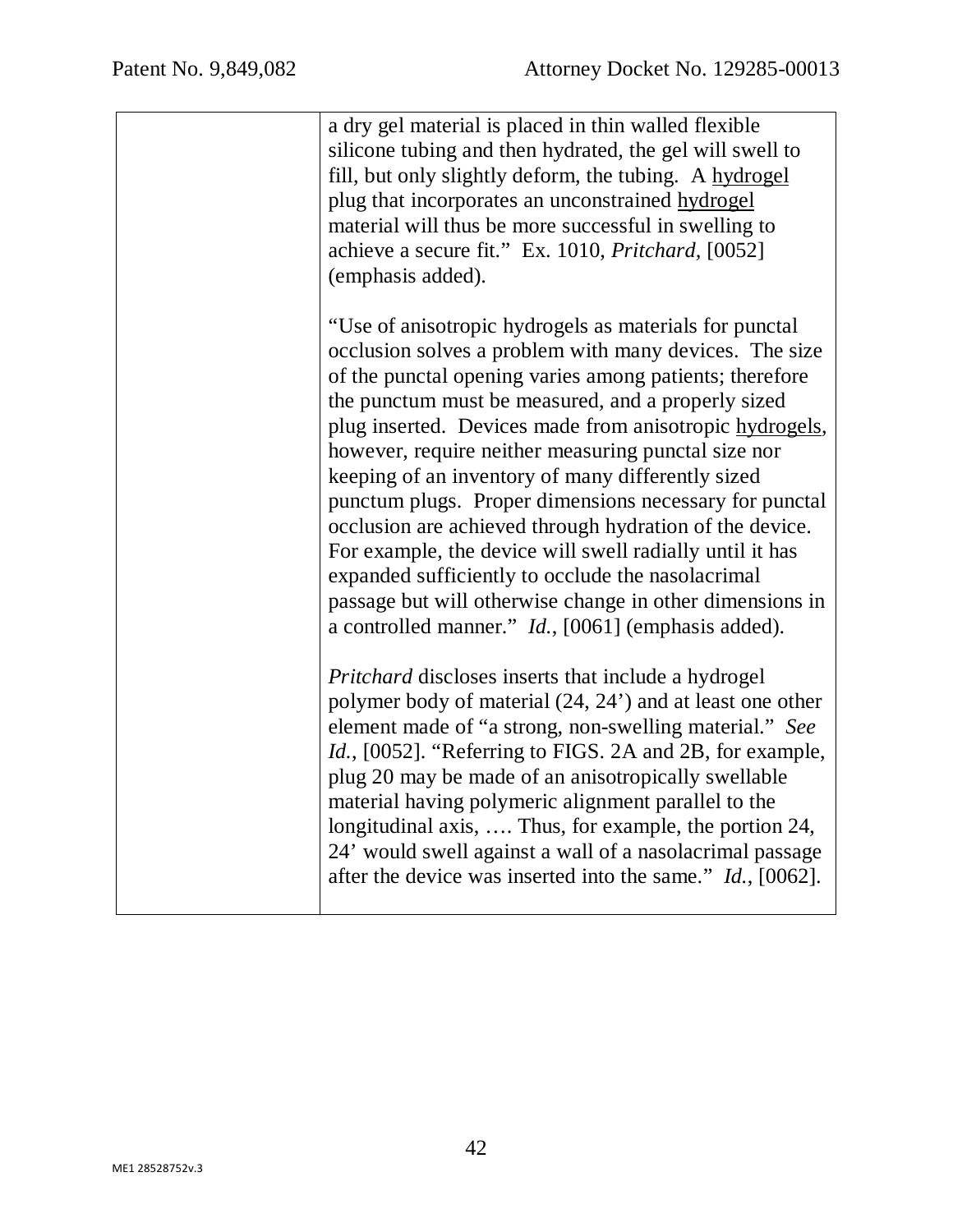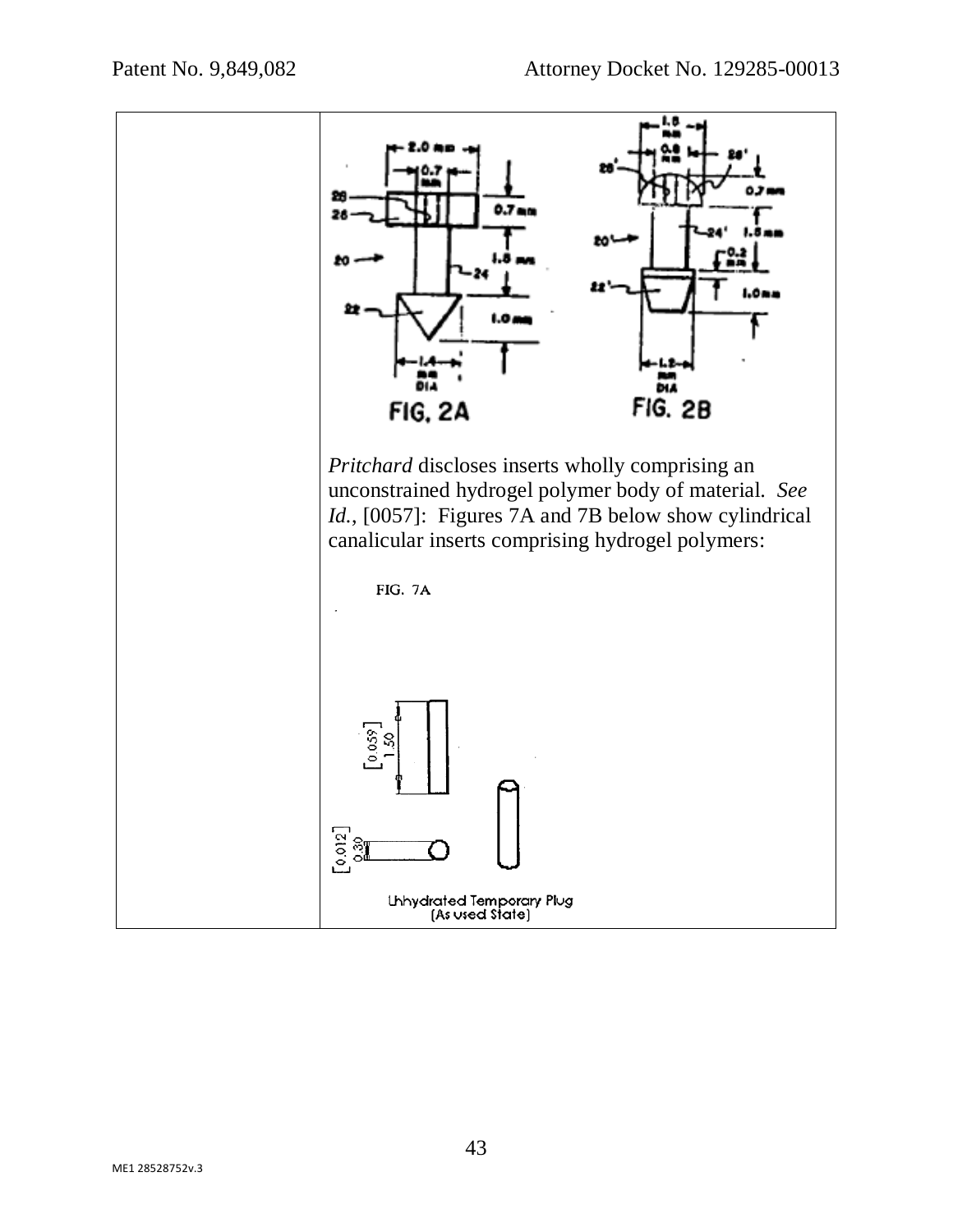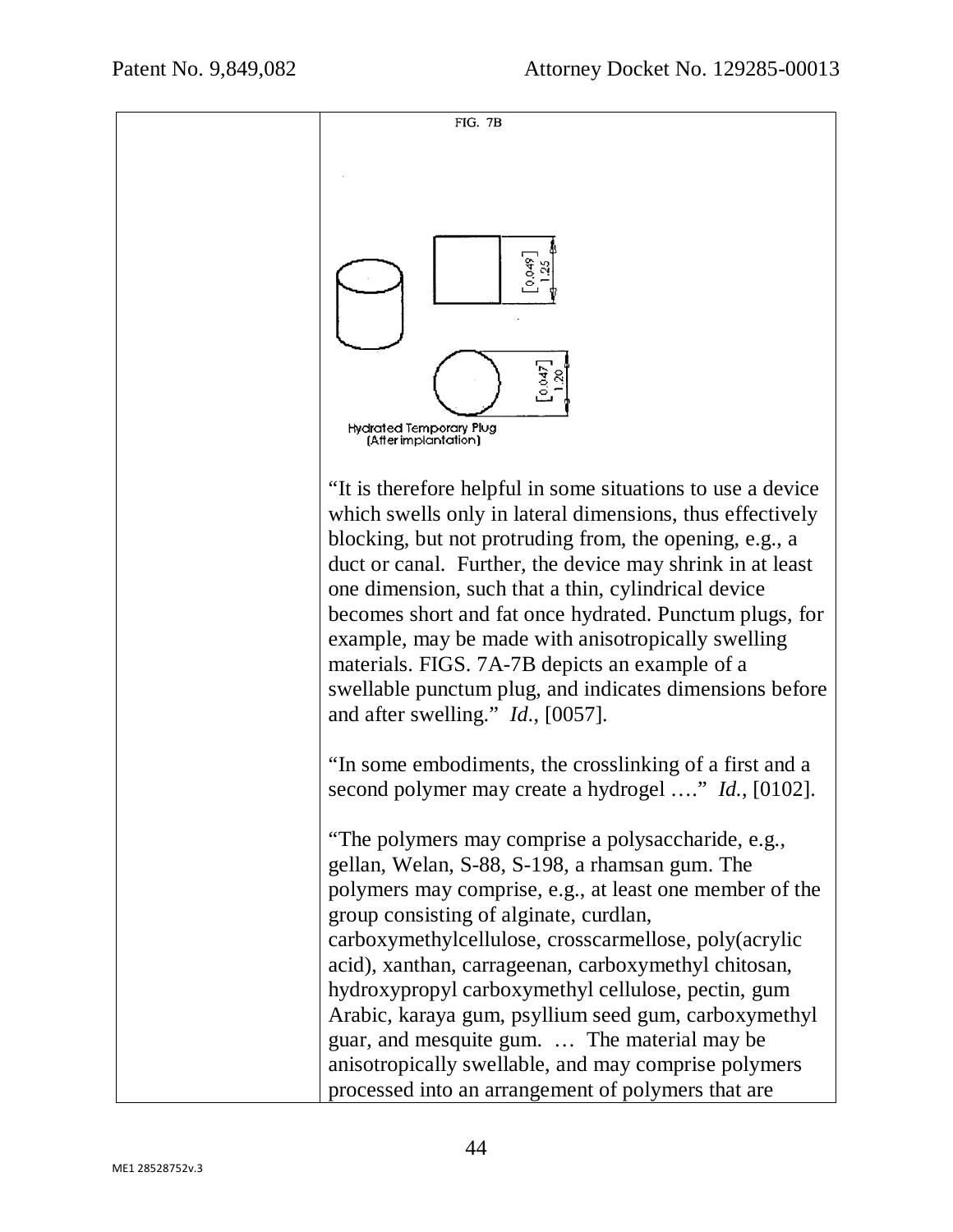|                                                               | substantially parallel to each other." <i>Id.</i> , [0104].                                                                                                                                                                                                                                                                                                                                         |
|---------------------------------------------------------------|-----------------------------------------------------------------------------------------------------------------------------------------------------------------------------------------------------------------------------------------------------------------------------------------------------------------------------------------------------------------------------------------------------|
|                                                               | "Without being limited to a particular theory of<br>operation, it is believed that this process results in a<br>dispersion of silver particles throughout the hydrogel."<br>Id., [0137].                                                                                                                                                                                                            |
|                                                               | "The materials described herein may be made into a<br>device with a predetermined structure suitable for its<br>intended purpose. A predetermined structure has a shape<br>that is determined prior to introduction into a patient.<br>For example, a polysaccharide hydrogel formed into a<br>punctum plug shape for use as a punctum plug has a<br>predetermined shape " [0152] (emphasis added). |
|                                                               | Also see citations for $[1c]$ .                                                                                                                                                                                                                                                                                                                                                                     |
| [1e] wherein the<br>body of material is<br>a cylindrical rod. | Pritchard discloses devices comprising a body of<br>material that is a cylindrical rod:                                                                                                                                                                                                                                                                                                             |
|                                                               | <i>Pritchard</i> discloses devices comprising only a body of<br>material that is a cylindrical rod: "Devices inserted<br>below the punctal opening are referred to herein as<br>subpunctal devices Subpunctal devices are simple in<br>design, being cylindrical pieces of material " Ex.<br>1010, Pritchard, [0030] (emphasis added).                                                              |
|                                                               | "FIGS. 7A-7B depicts [sic] an example of a swellable<br>punctum plug, and indicates dimensions before and after<br>swelling. The dimensions in the Figures are based on<br>actual results but are exemplary only, and may be<br>suitably modified inlight of the material used and the<br>properties of the lumen or canaliculus that receives it."<br>$Id.$ , [0057].                              |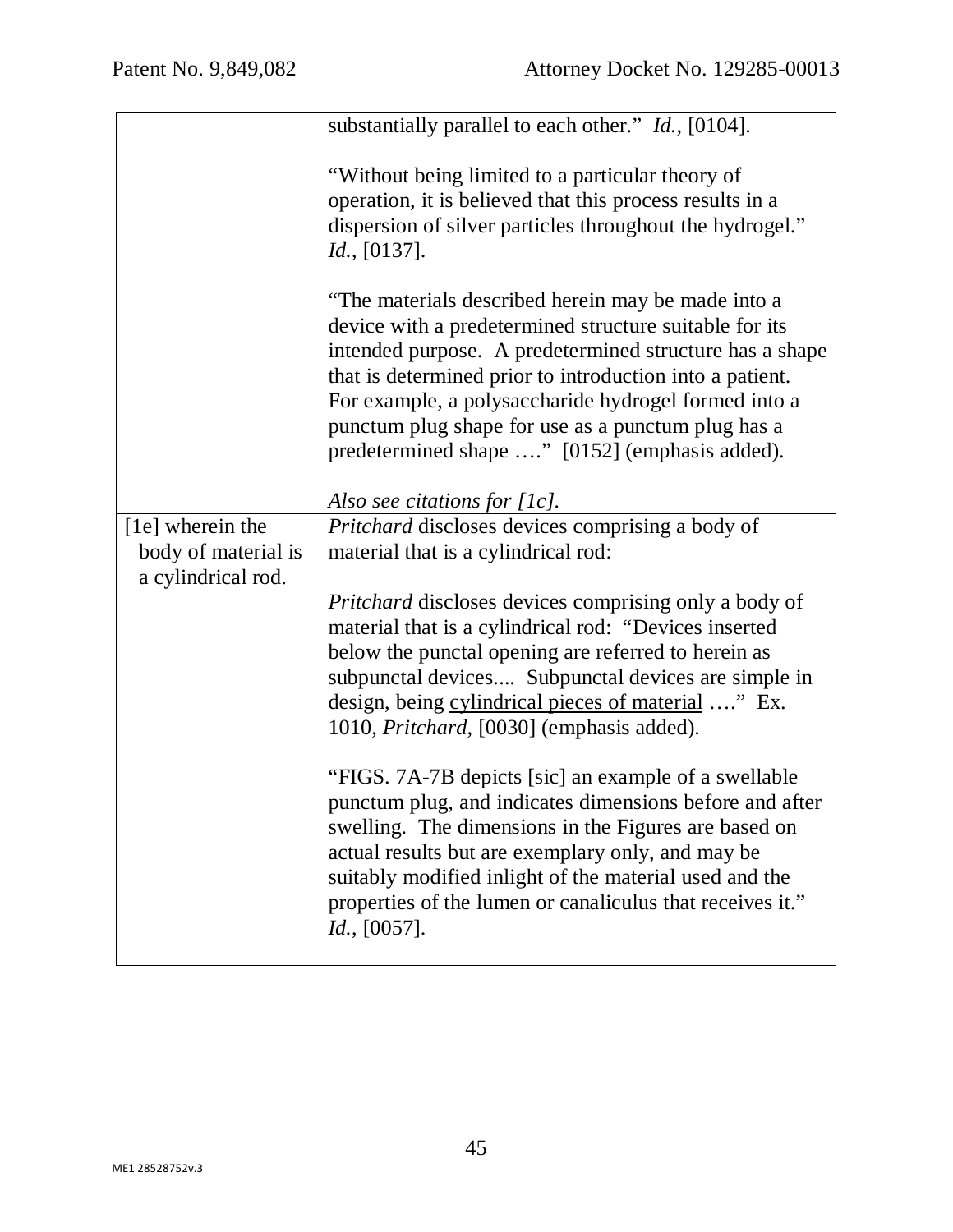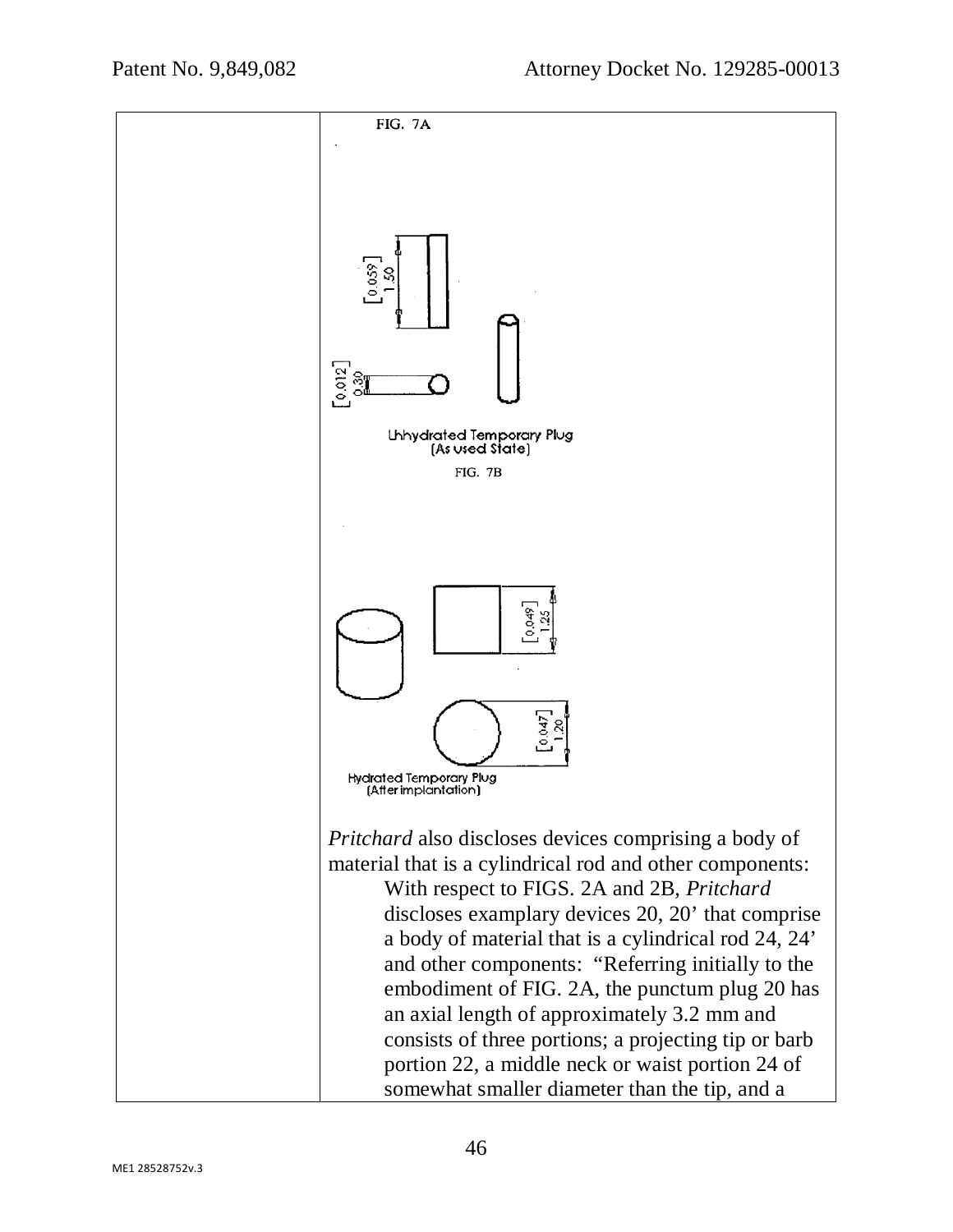smooth disc-like head portion 26 of relatively larger diameter. The plug embodiment 20' of FIG. 2B is of generally similar dimensions to the firstdescribed embodiment with a somewhat blunted tip or barb portion 22', a cylindrical middle portion 24' of substantially the same dimension, and a dome-shaped head portion 26' of somewhat smaller diameter than its counterpart in the embodiment of FIG. 2A.

Ex. 1010, [0036] (emphasis added).



"Prototype occlusive devices were fabricated by cutting neutralized extrusions into cylindrical pieces." *Id*. [0055], [0119].

"In general, an anisotropically swellable nasolacrimal occlusive device may be made from suitable polymers aligned in a predominantly parallel orientation relative to each other. Aligning the polymers may comprise at least one technique chosen from the group consisting of spin coating, spray coating, stretching, unidirectional freezing, extrusion from liquid crystalline solution, ordered convection, and stretching plus drying of an extrusion. A molecularly oriented occlusive device of cylindrical shape can be made in these ways, but the simplest and preferred method is usually by stretching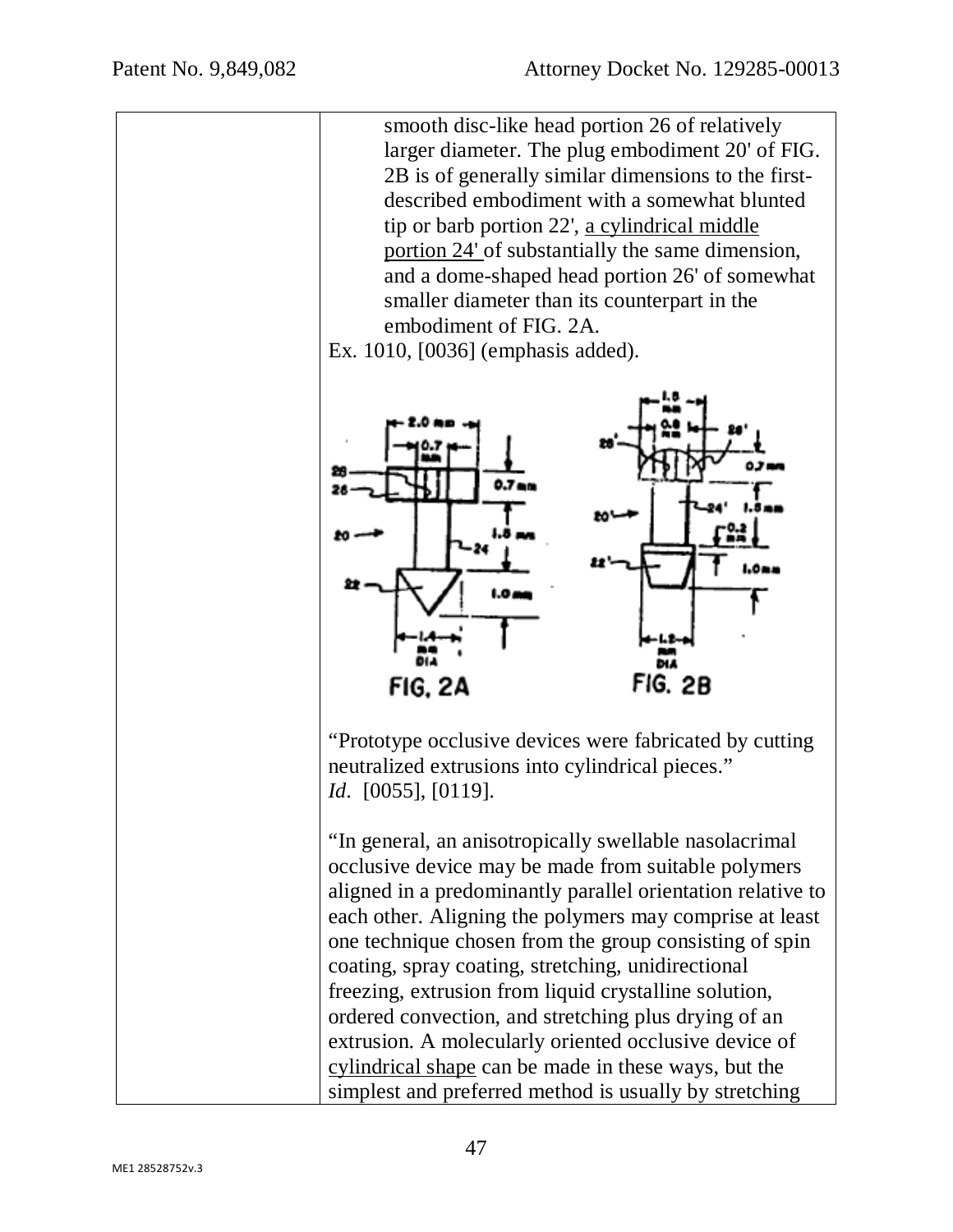| and drying of an extrusion." Id., [0065] (emphasis<br>added).                                                                                                                                                                                                                                                                                                                                                                                                                                       |
|-----------------------------------------------------------------------------------------------------------------------------------------------------------------------------------------------------------------------------------------------------------------------------------------------------------------------------------------------------------------------------------------------------------------------------------------------------------------------------------------------------|
| "Monofilaments of a hydrogel material may be made,<br>e.g., by extrusion and subsequent stretching to at least<br>1.5-2 times their original length. Upon drying, they can<br>be cut into small cylinders for easy insertion into a duct<br>or canal." <i>Id.</i> , [0066] (emphasis added).                                                                                                                                                                                                        |
| "Occlusive devices were then fabricated by cutting<br>neutralized extrusions into cylindrical pieces." Id.,<br>[0073]. "Dried calcium alginate solutions were cut into<br>small cylindrical pieces to simulate occlusive devices."<br><i>Id.</i> III [0075], [0077]. "Dried, borate-esterified sodium<br>gellan extrusions were cut into small cylindrical pieces<br>to simulate occlusive devices." $Id.$ , [0079].                                                                                |
| "The anisotropically swellable occlusive devices were<br>then produced by cutting the neutralized extrusions into<br>cylindrical pieces." <i>Id.</i> , [0138]. "Occlusive devices<br>were then fabricated by cutting calcium gellan extrusions<br>into cylindrical pieces." <i>Id.</i> , [0140].                                                                                                                                                                                                    |
| "The materials described herein may be made into a<br>device with a predetermined structure suitable for its<br>intended purpose. A predetermined structure has a shape<br>that is determined prior to introduction into a patient.<br>For example, a polysaccharide hydrogel formed into a<br>punctum plug shape for use as a punctum plug has a<br>predetermined shape.  Thus, e.g.,  cylinders,  are<br>all contemplated as particular predetermined shapes."<br>$Id., [0152]$ (emphasis added). |
| Similarly, via the '368 Prov., <i>Pritchard</i> discloses that:<br>"embodiments provide for materials and devices that are<br>anisotropicly swellable, meaning that the materials or<br>devices are designed to swell more in one direction than<br>in other directions. For example, cylindrical rods may be<br>constructed to have a diameter that increases in response<br>to swelling, and have a length that increases to a lesser                                                             |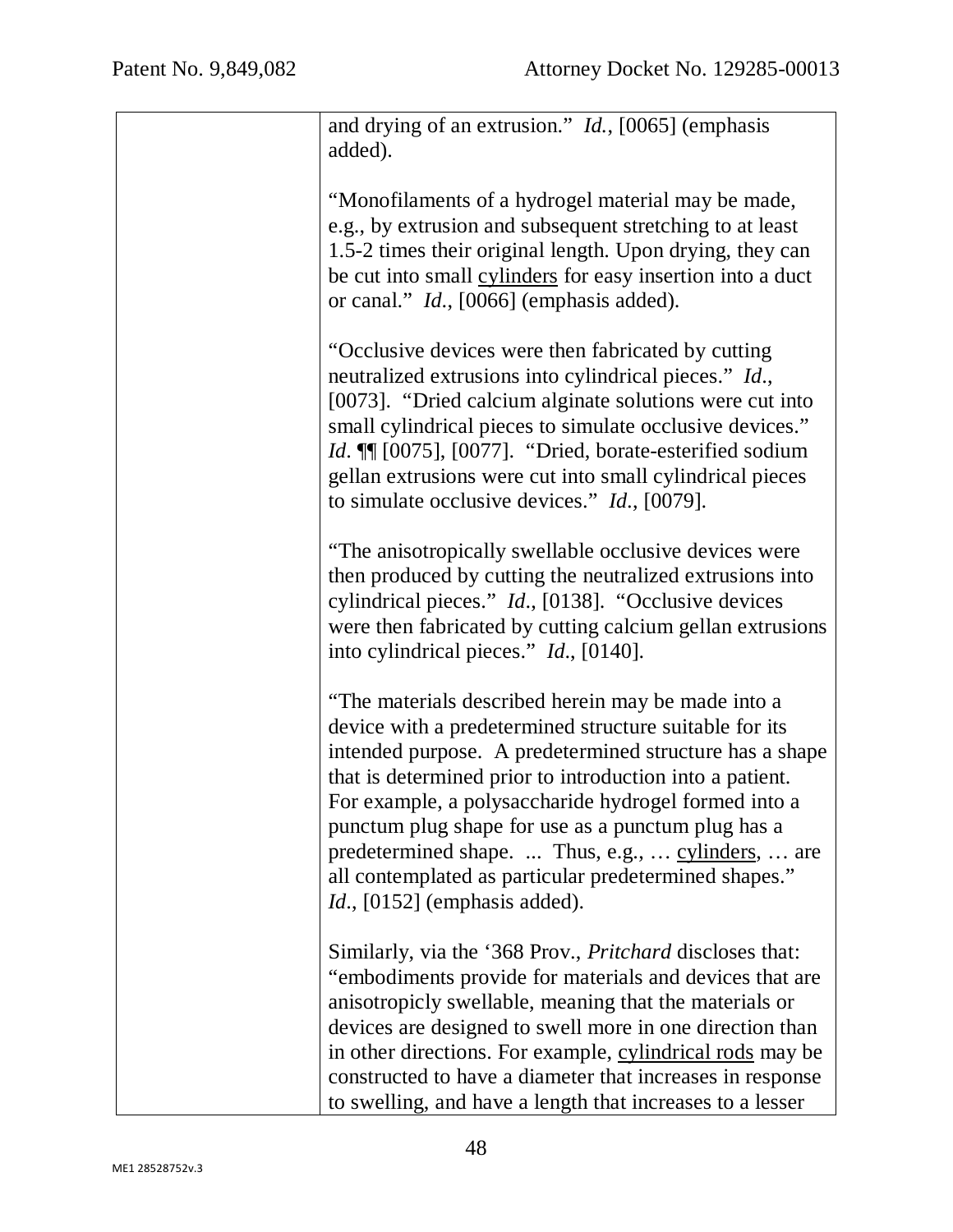|                                                                                                         | extent, essentially does not increase, or even shrinks"<br>Ex. 1012, '368 Prov., 3 (emphasis added).                                                                                                                                                                                                                                                                                                                                                                                                                                                                                                                                                                                                                                                                                                                                                                                                                                                                                                                                                                                                                                                                                                                                                                                                |
|---------------------------------------------------------------------------------------------------------|-----------------------------------------------------------------------------------------------------------------------------------------------------------------------------------------------------------------------------------------------------------------------------------------------------------------------------------------------------------------------------------------------------------------------------------------------------------------------------------------------------------------------------------------------------------------------------------------------------------------------------------------------------------------------------------------------------------------------------------------------------------------------------------------------------------------------------------------------------------------------------------------------------------------------------------------------------------------------------------------------------------------------------------------------------------------------------------------------------------------------------------------------------------------------------------------------------------------------------------------------------------------------------------------------------|
|                                                                                                         | Also see citations for $[1c]$ .                                                                                                                                                                                                                                                                                                                                                                                                                                                                                                                                                                                                                                                                                                                                                                                                                                                                                                                                                                                                                                                                                                                                                                                                                                                                     |
| 2. The drug delivery<br>system of claim 1,<br>wherein the system<br>does not comprise<br>a sheath body. | <i>Pritchard</i> discloses devices that do not comprise a<br>sheath body:<br>Pritchard discloses devices that are simple cylindrical<br>pieces of material: "Devices inserted below the punctal<br>opening are referred to herein as subpunctal devices.<br>Subpunctal devices are simple in design, being<br>cylindrical pieces of material with dimensions of, e.g.,<br>about 1.5 to about 2 mm in length and about 0.3 to about<br>0.4 mm in diameter." Ex. 1010, <i>Pritchard</i> , [0030].<br>Pritchard discloses that hydrogel occlusive devices will<br>achieve a more successful fit without a sheath body:<br>"As a dry gel material hydrates, it typically swells to fill<br>a space and then takes up no more water. For example, if<br>a dry gel material is placed in thin walled flexible<br>silicone tubing and then hydrated, the gel will swell to<br>fill, but only slightly deform, the tubing. A hydrogel<br>plug that incorporates an unconstrained hydrogel<br>material will thus be more successful in swelling to<br>achieve a secure fit." <i>Id.</i> , [0052].<br>Pritchard discloses "Anisotropically Swelling Materials<br>and Devices" including exemplary devices illustrated in<br>Figures 7A and 7B (copied below) without a sheath<br>body. $Id.$ , [0056]-[0057]. |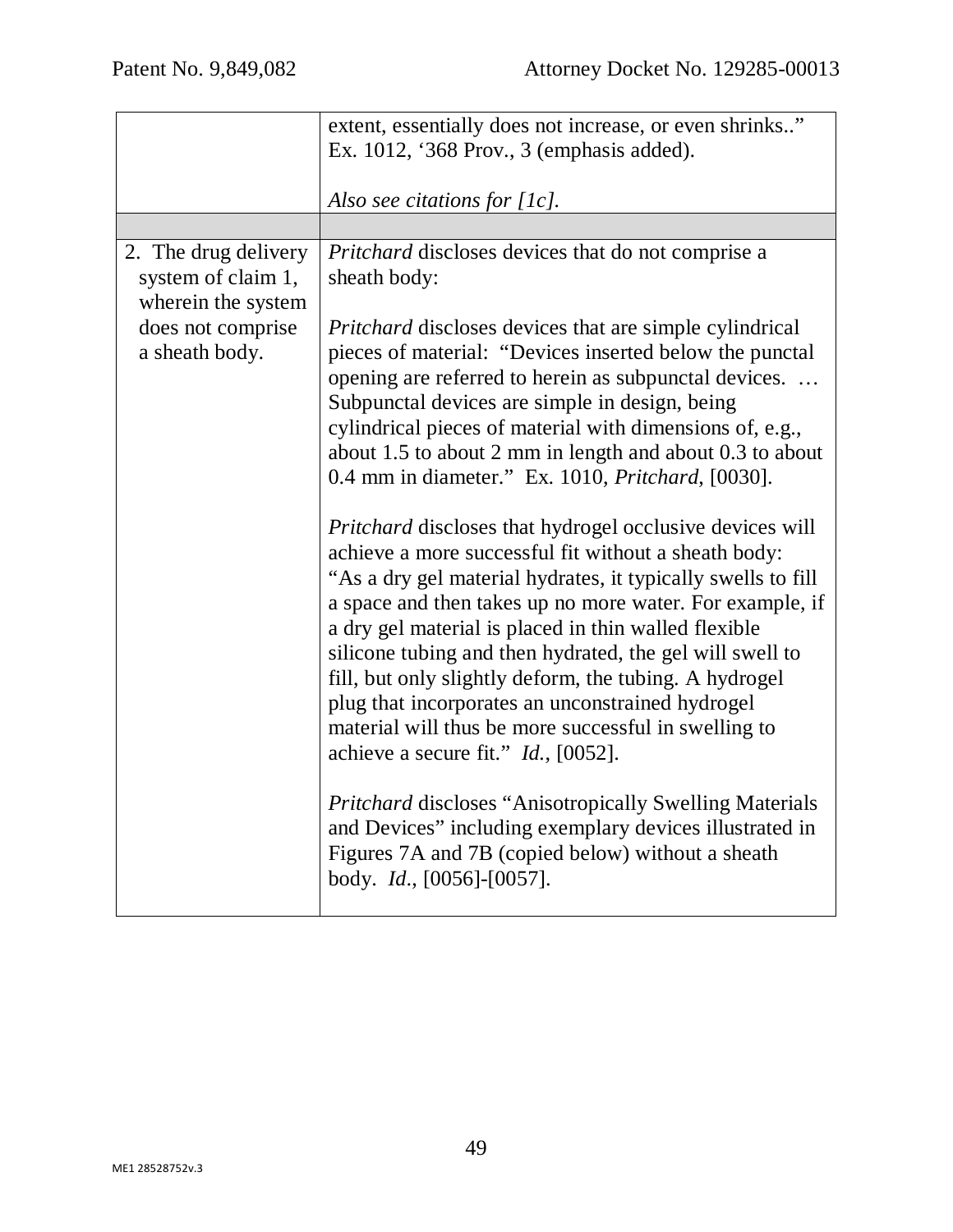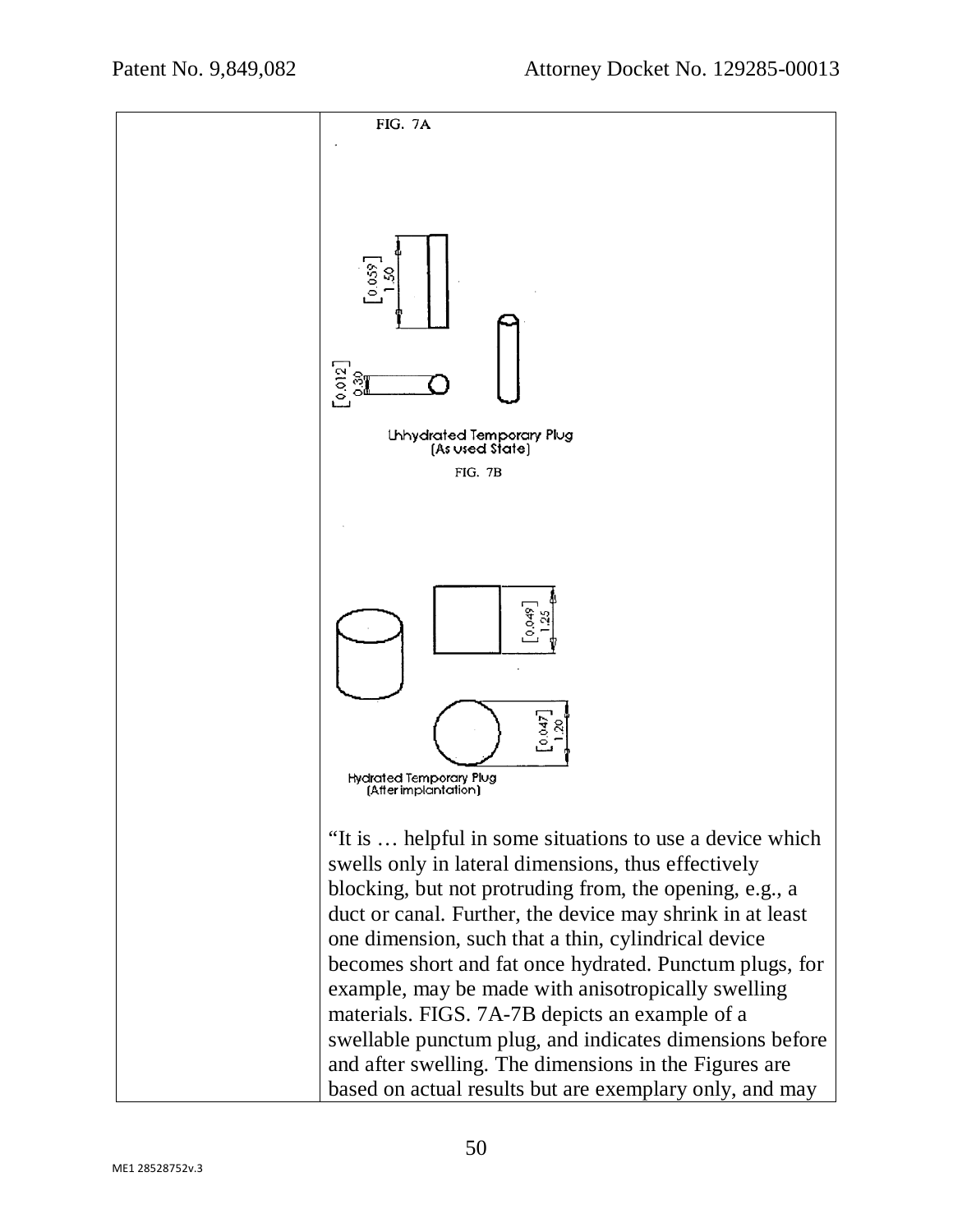|                                                                                                                                                                                                                                                                       | be suitably modified in light of the material used and the<br>properties of the lumen or canaliculus that receives it."<br>Id., [0057].<br><i>Pritchard</i> discloses advantages of hydrogel devices that<br>do not comprise a sheath body: "Use of anisotropic<br>hydrogels as materials for punctal occlusion solves a<br>problem with many devices. The size of the punctal<br>opening varies among patients; therefore the punctum<br>must be measured, and a properly sized plug inserted.<br>Devices made from anisotropic hydrogels, however,<br>require neither measuring punctal size nor keeping of an<br>inventory of many differently sized punctum plugs.<br>Proper dimensions necessary for punctal occlusion are<br>achieved through hydration of the device. For example,<br>the device will swell radially until it has expanded<br>sufficiently to occlude the nasolacrimal passage but will<br>otherwise change in other dimensions in a controlled<br>manner." <i>Id.</i> [0061]. |
|-----------------------------------------------------------------------------------------------------------------------------------------------------------------------------------------------------------------------------------------------------------------------|-------------------------------------------------------------------------------------------------------------------------------------------------------------------------------------------------------------------------------------------------------------------------------------------------------------------------------------------------------------------------------------------------------------------------------------------------------------------------------------------------------------------------------------------------------------------------------------------------------------------------------------------------------------------------------------------------------------------------------------------------------------------------------------------------------------------------------------------------------------------------------------------------------------------------------------------------------------------------------------------------------|
| 3. The drug delivery<br>system of claim 1,<br>wherein the<br>therapeutic agent is<br>selected from an<br>anti-glaucoma<br>agent, a<br>corticosteroid, and<br>anti-microbial<br>agent, an anti-<br>allergy agent or a<br>non-steroidal anti-<br>inflammatory<br>agent. | <i>Pritchard</i> discloses "the gels and other devices set forth<br>herein could contain  antimicrobials " Ex. 1010,<br>[0132]; see also id., [0135].<br>Via the '368 Prov., <i>Pritchard</i> discloses that the<br>therapeutic agent may include "anti-glaucoma drugs"<br>(Ex. 1012, 14); "corticosteroids" (id., 10-11);<br>"Antimicrobials" (id., 12; 15; 36; 49; 51); an<br>"antihistamine" (id., 7); "anti-inflammatory agents" (id.,<br>6); and "Non-steroidal anti-inflammatory agents" (id., 9-<br>10.                                                                                                                                                                                                                                                                                                                                                                                                                                                                                        |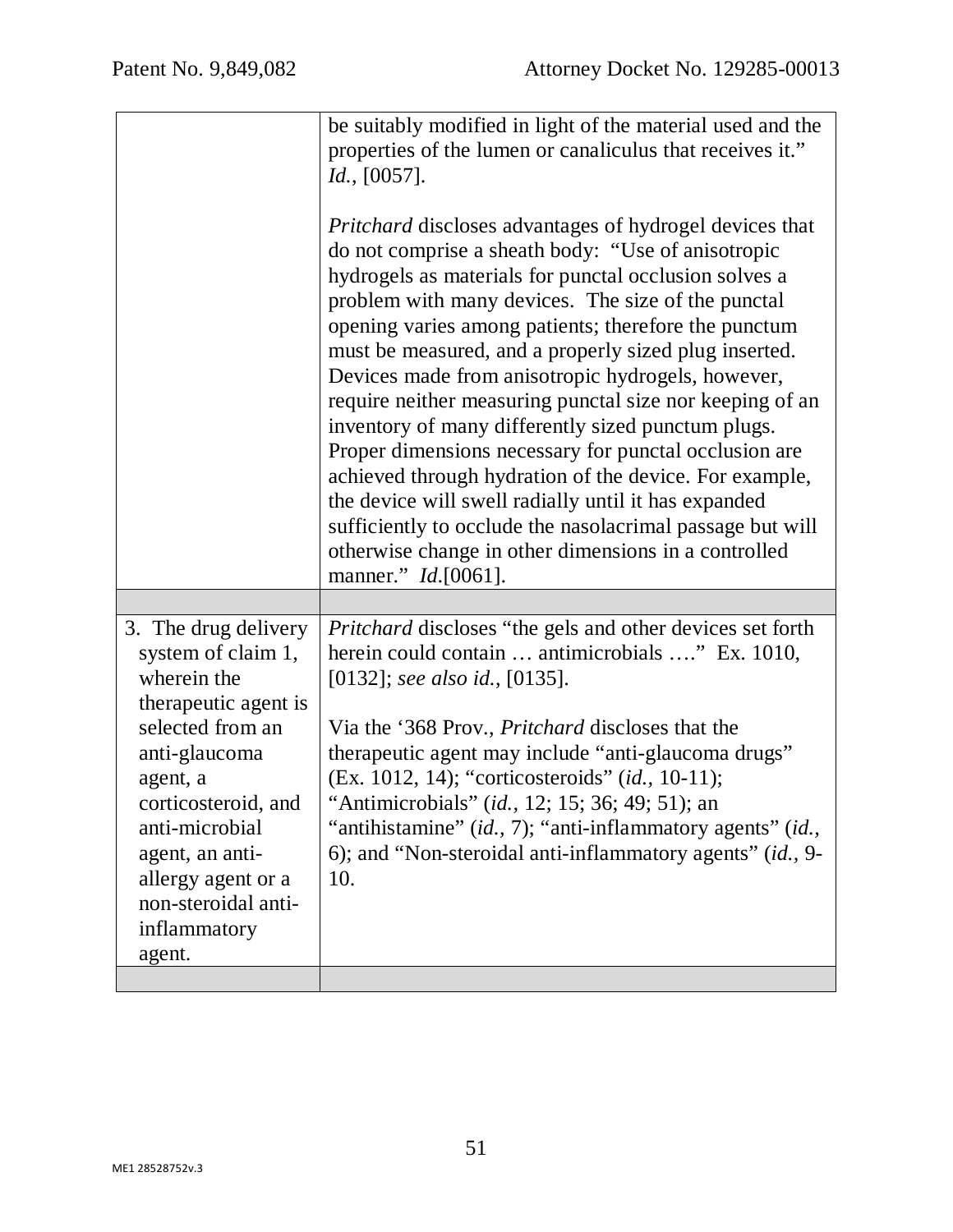| 4. The drug delivery<br>system of claim 1,<br>wherein the system<br>is used to treat<br>glaucoma, pre and<br>post surgical<br>treatments, dry eye<br>or allergy. | <i>Pritchard</i> discloses "temporary occlusion may be useful<br>in decreasing contact lens intolerance, to evaluate<br>treatment of ocular dryness secondary to contact lens<br>use, for increasing retention/enhancement of ocular<br>medications or lubricants on the eye, for maintenance of<br>ocular flora, punctal stenosis, and to enhance healing and<br>comfort after surgery." Ex. 1010, <i>Pritchard</i> , [0024]<br>(emphasis added).<br>Claim 44 recites a method comprising "using the device"<br>to treat at least one eye in a patient having at least one<br>condition chosen from the group consisting of dry eye,<br>seasonal allergy, and trauma caused by surgical<br>correction." Id., Claim 44; see also Claim 77.<br>Via the '368 Prov., <i>Pritchard</i> discloses that the<br>therapeutic agent may include "anti-glaucoma drugs" |
|------------------------------------------------------------------------------------------------------------------------------------------------------------------|--------------------------------------------------------------------------------------------------------------------------------------------------------------------------------------------------------------------------------------------------------------------------------------------------------------------------------------------------------------------------------------------------------------------------------------------------------------------------------------------------------------------------------------------------------------------------------------------------------------------------------------------------------------------------------------------------------------------------------------------------------------------------------------------------------------------------------------------------------------|
|                                                                                                                                                                  | (Ex. 1012, 14); an "antihistamine" (Id., 7).                                                                                                                                                                                                                                                                                                                                                                                                                                                                                                                                                                                                                                                                                                                                                                                                                 |
| 5. The drug delivery<br>system of claim 1,<br>wherein the<br>therapeutic agent is<br>dexamethasone.                                                              | Via the '368 Prov., Pritchard discloses that the<br>"Therapeutic agents, include, for example, anti-<br>inflammatory agents such as dexamethasone " Ex.<br>1012, 6.                                                                                                                                                                                                                                                                                                                                                                                                                                                                                                                                                                                                                                                                                          |
|                                                                                                                                                                  |                                                                                                                                                                                                                                                                                                                                                                                                                                                                                                                                                                                                                                                                                                                                                                                                                                                              |
| 6. The drug delivery<br>system of claim 1,<br>wherein the<br>therapeutic agent is<br>an antibiotic or<br>antifungal agent.                                       | Via the '368 Prov., Pritchard discloses that<br>"Therapeutic agents include, for example,  antibiotics"<br>(Ex. 1012, 6; see also id., 7; 12; 13; 14); and that<br>"therapeutic agents include antifungal agents, " (id.,<br>14; see also id., 12).                                                                                                                                                                                                                                                                                                                                                                                                                                                                                                                                                                                                          |
|                                                                                                                                                                  |                                                                                                                                                                                                                                                                                                                                                                                                                                                                                                                                                                                                                                                                                                                                                                                                                                                              |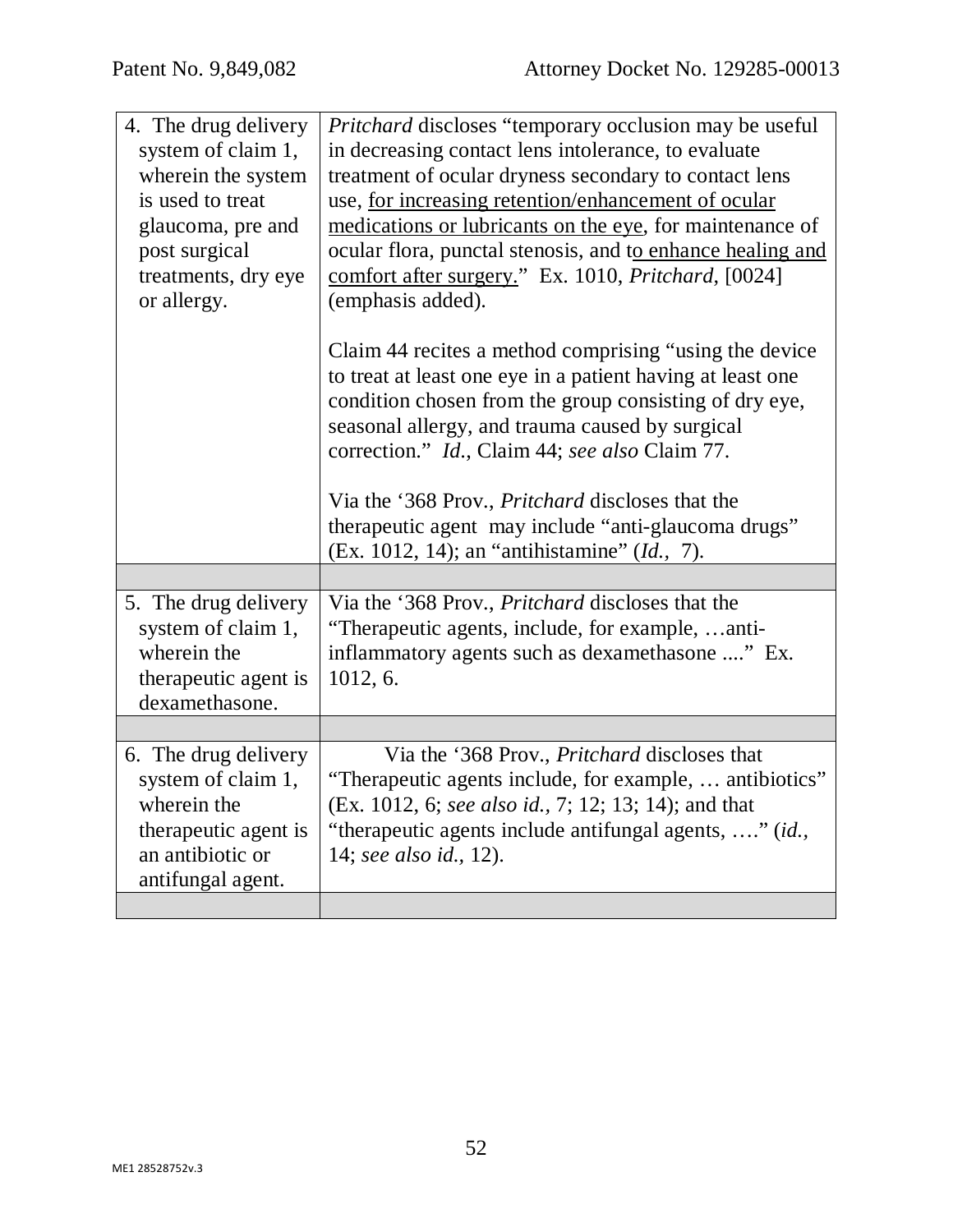| 7. The drug delivery<br>system of claim 1,<br>wherein the<br>therapeutic agent is<br>a prostaglandin, a<br>prostaglandin<br>precursor, a beta- | Via the '368 Prov., Pritchard discloses that the<br>therapeutic agent may include "Prostaglandins" (Ex.<br>1012, 12) and "a beta blocker" (id., 7).                                                                                                                                                                                                                                                                                                                                                                                                                                                                                                                                                                                                                                                                                                                                                                                                                  |
|------------------------------------------------------------------------------------------------------------------------------------------------|----------------------------------------------------------------------------------------------------------------------------------------------------------------------------------------------------------------------------------------------------------------------------------------------------------------------------------------------------------------------------------------------------------------------------------------------------------------------------------------------------------------------------------------------------------------------------------------------------------------------------------------------------------------------------------------------------------------------------------------------------------------------------------------------------------------------------------------------------------------------------------------------------------------------------------------------------------------------|
| blocker, or a                                                                                                                                  |                                                                                                                                                                                                                                                                                                                                                                                                                                                                                                                                                                                                                                                                                                                                                                                                                                                                                                                                                                      |
| prostaglandin<br>analog.                                                                                                                       |                                                                                                                                                                                                                                                                                                                                                                                                                                                                                                                                                                                                                                                                                                                                                                                                                                                                                                                                                                      |
|                                                                                                                                                |                                                                                                                                                                                                                                                                                                                                                                                                                                                                                                                                                                                                                                                                                                                                                                                                                                                                                                                                                                      |
| 9. The drug delivery<br>system of claim 1,<br>wherein the                                                                                      | <i>Pritchard</i> discloses deviced wherein the polymers<br>comprise functional groups:                                                                                                                                                                                                                                                                                                                                                                                                                                                                                                                                                                                                                                                                                                                                                                                                                                                                               |
| polymers comprise<br>functional groups.                                                                                                        | <i>Pritchard</i> discloses "chelation-resistant material may<br>include unmineralized free metal ion-binding <u>functional</u><br>groups, so that metals may be complexed thereto, and for<br>subsequent metal-catalyzed degradation." Ex. 1010,<br>Pritchard, [0086] (emphasis added).                                                                                                                                                                                                                                                                                                                                                                                                                                                                                                                                                                                                                                                                              |
|                                                                                                                                                | Pritchard discloses "Triggerable Dissolution of<br>Nasolacrimal Implants," which employs functional<br>groups of polymers to trigger dissolution. <i>Id.</i> , [0100].                                                                                                                                                                                                                                                                                                                                                                                                                                                                                                                                                                                                                                                                                                                                                                                               |
|                                                                                                                                                | "Metal-catalyzed oxidation may be used to triggerably<br>dissolve a polymeric material. Free metal ions are<br>associated with the polymer before, during, or after the<br>formation of the gel. The metal ions are used as catalysts<br>to catalyze oxidation by a peroxide, e.g., benzoyl<br>peroxide or hydrogen peroxide, or ascorbate (vitamin C).<br>Polymers which effectively bind metals usually have<br>amino, carboxyl, phosphate or sulfate <u>functional groups.</u><br>Covalent or other crosslinking of such polymers to form<br>hydrogels may therefore be accomplished so as to leave<br>at least some functional groups free to bind metal ions. If<br>polysaccharides are to be used to create gels, therefore,<br>their hydroxyl groups may be utilized in crosslinking<br>reactions instead of other groups such as carboxyls.<br>Some or all of the polymers or materials in a gel or<br>hydrogel may be used to capture the free metal ions." |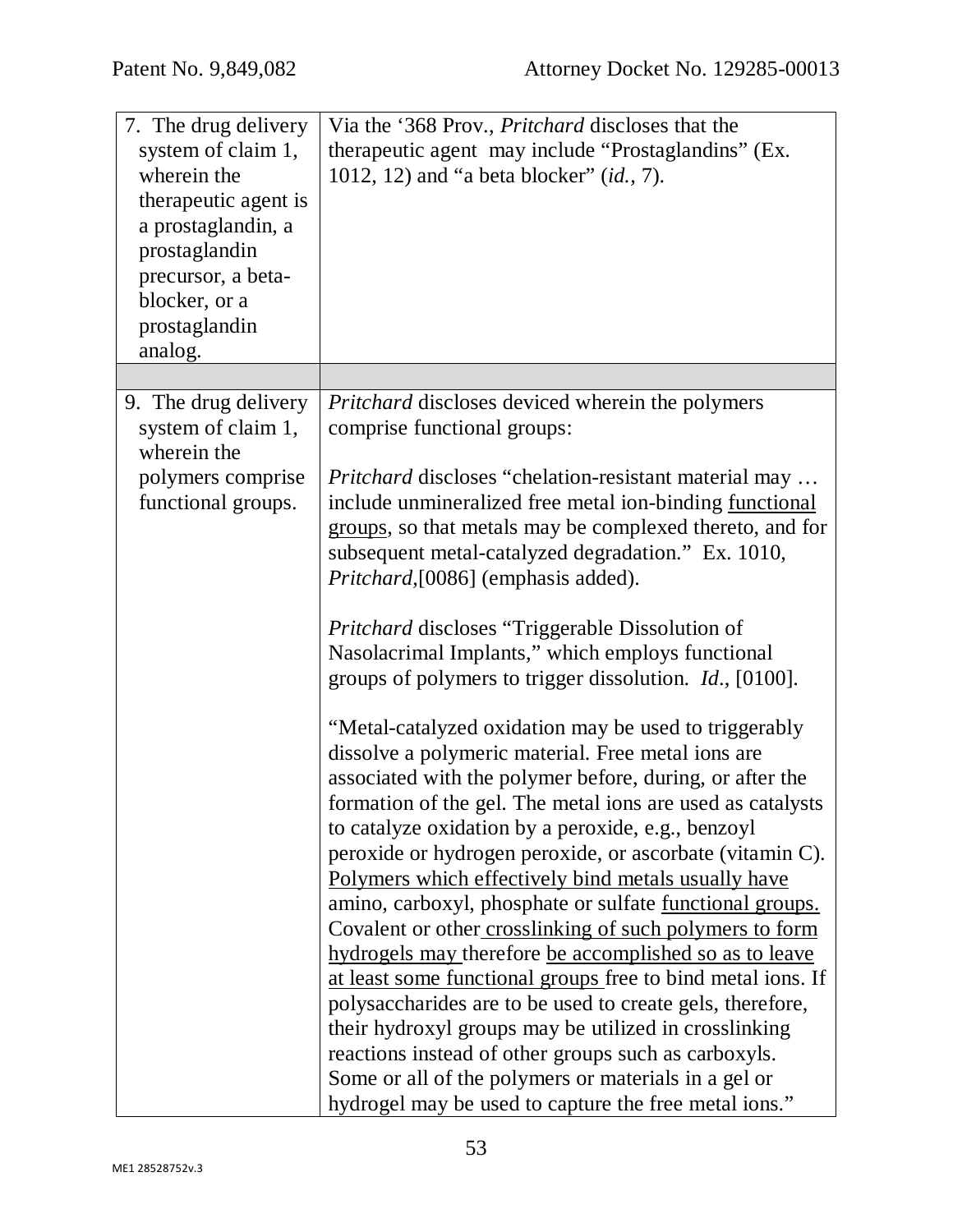|                                                                                                                                                                      | <i>Id.</i> , $\P$ [0100]-[0101] (emphasis added).                                                                                                                                                                                                                                                                                                                                                                                                                                                                                                                                                              |
|----------------------------------------------------------------------------------------------------------------------------------------------------------------------|----------------------------------------------------------------------------------------------------------------------------------------------------------------------------------------------------------------------------------------------------------------------------------------------------------------------------------------------------------------------------------------------------------------------------------------------------------------------------------------------------------------------------------------------------------------------------------------------------------------|
|                                                                                                                                                                      | "In some embodiments, the crosslinking of a first and a<br>second polymer may create a hydrogel while degradation<br>of the second polymer causes the gel to degrade. Either<br>the first or the second polymer has functional groups that<br>are capable of binding a metal ion.  To make the gel,<br>the first and second polymer may be mixed together and<br>exposed to heat under acidic conditions to crosslink their<br>functional groups with each other or to a crosslinking<br>agent." Id., [0102] (emphasis added); see also<br>id. $[0103]$ - $[0104]$ .                                           |
|                                                                                                                                                                      | "As set forth in detail, herein, and in [the '368 Prov.],<br>devices may be removed using metal-catalyzed<br>oxidation. One method of removing a device for<br>occluding a nasolacrimal passage, comprises exposing<br>the device to metal-catalyzed oxidation to degrade a<br>material in the device to facilitate removal of the device<br>from the nasolacrimal passage. Such a device may have<br>metal ion-binding <u>functional groups</u> to facilitate such<br>catalytic oxidation." <i>Id.</i> , [0105] (emphasis added).                                                                             |
|                                                                                                                                                                      |                                                                                                                                                                                                                                                                                                                                                                                                                                                                                                                                                                                                                |
| 10. The drug<br>delivery system of<br>claim 1, wherein<br>the hydrogel swells<br>when the system is<br>inserted into the<br>lacrimal<br>canaliculus of a<br>patient. | Pritchard discloses device wherein the hydrogel swells<br>when inserted into the lacrimal canaliculus of a patient:<br>"Some embodiments are nasolacrimal occlusive devices"<br>made of swellable materials In some circumstances,<br>the implant must be firmly set into an opening in a<br>patient so that a relatively high degree of swelling is<br>desirable, but the high degree of swelling tends to push<br>the implant out of the opening so that the implant is not<br>stable. Accordingly, controllably swellable materials<br>may be used, as described, below. Ex. 1010, Pritchard,<br>$[0008]$ . |
|                                                                                                                                                                      | "Various materials and methods for making improved<br>nasolacrimal occlusive devices are described herein.<br>Certain embodiments are directed to nasolacrimal<br>devices that are swellable, anisotropically swellable                                                                                                                                                                                                                                                                                                                                                                                        |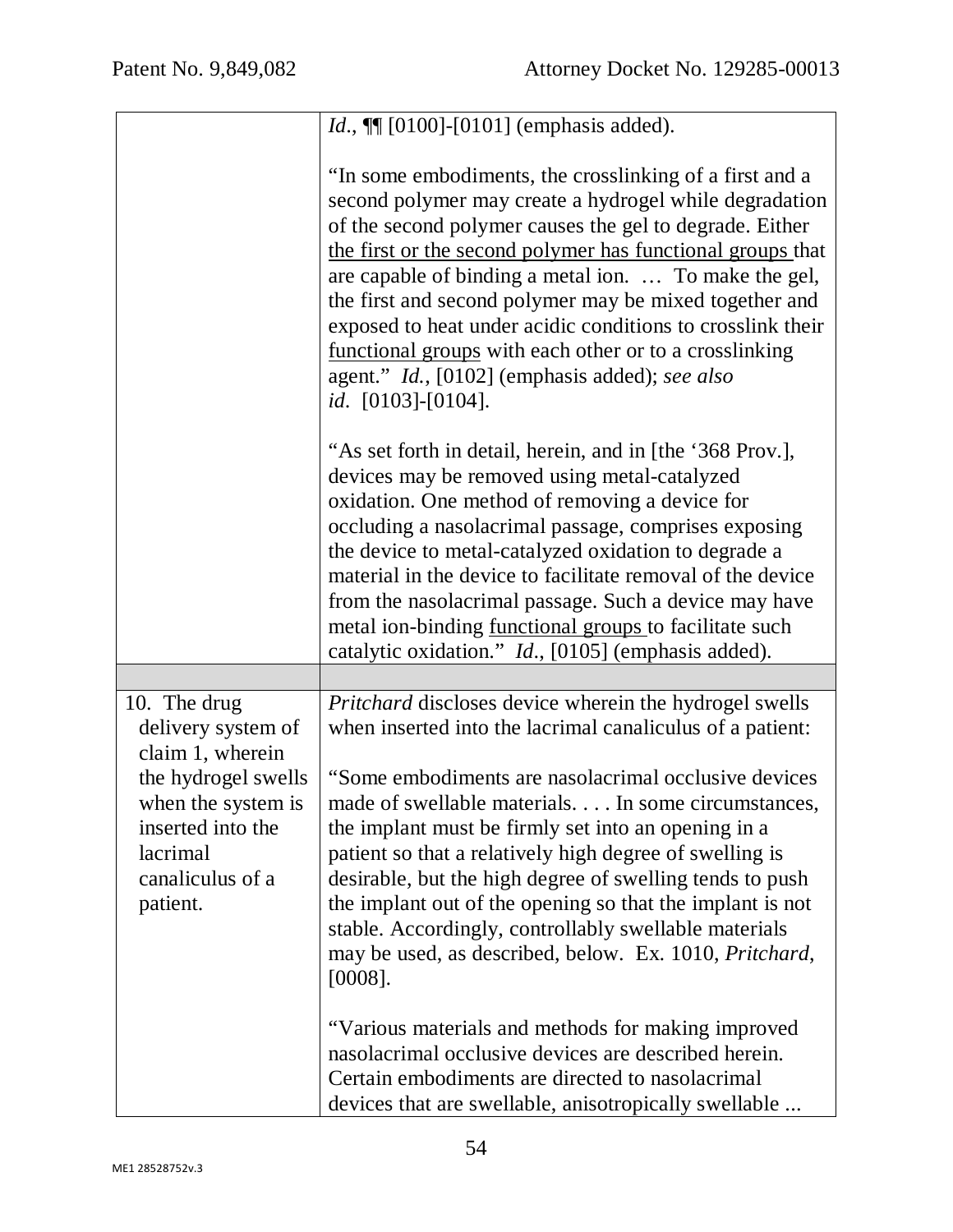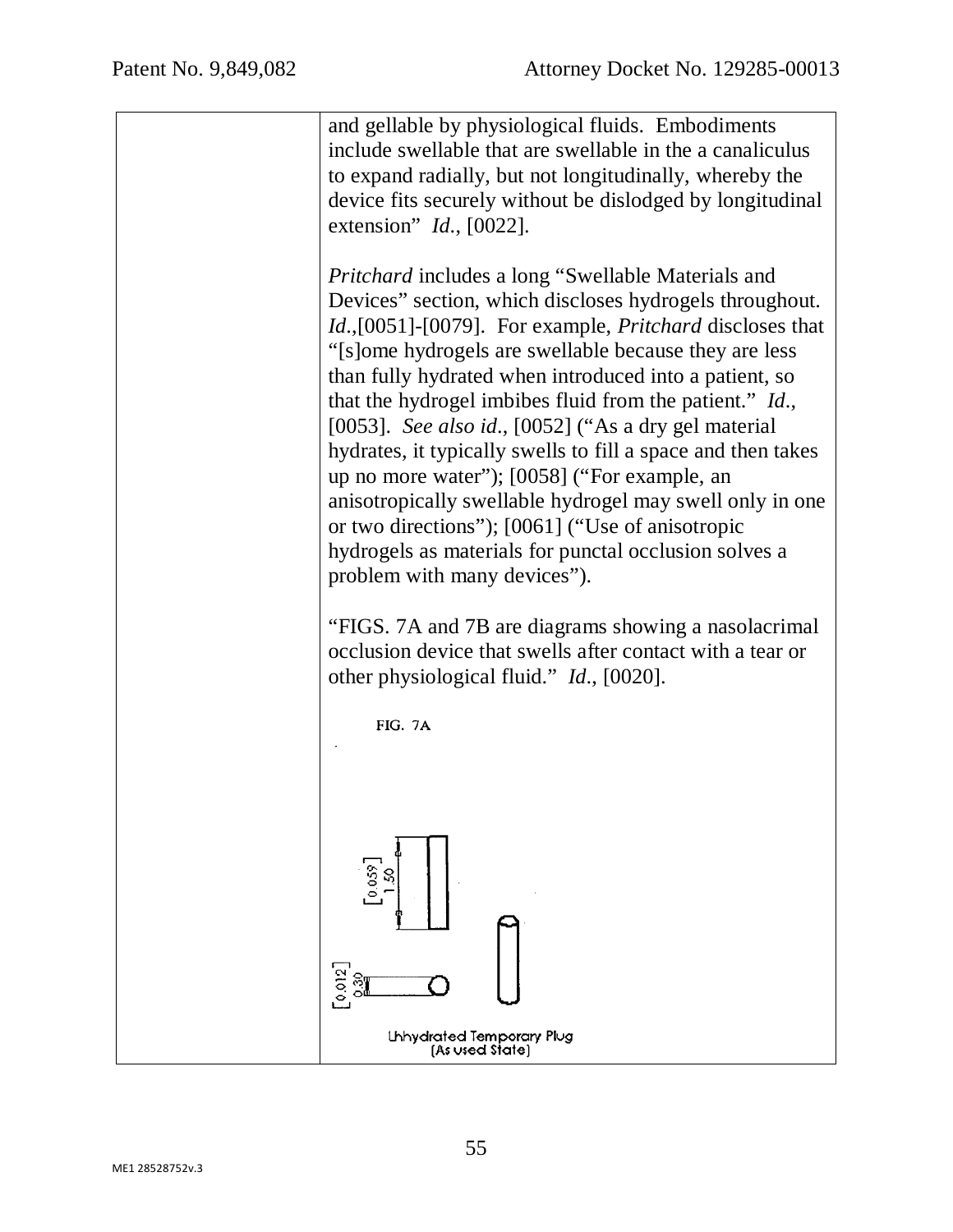

"FIGS. 7A-7B depicts an example of a swellable punctum plug, and indicates dimensions before and after swelling. The dimensions in the Figures are based on actual results but are exemplary only, and may be suitably modified in light of the material used and the properties of the lumen or canaliculus that receives it." *Id*.¶ [0057].

"Use of anisotropic hydrogels as materials for punctal occlusion solves a problem with many devices. The size of the punctal opening varies among patients; therefore the punctum must be measured, and a properly sized plug inserted. Devices made from anisotropic hydrogels, …, require neither measuring punctal size nor keeping of an inventory of many differently sized punctum plugs. Proper dimensions necessary for punctal occlusion are achieved through hydration of the device. For example, the device will swell radially until it has expanded sufficiently to occlude the nasolacrimal passage but will otherwise change in other dimensions in a controlled manner." *Id.*, [0061] (emphasis added).

"Another embodiment is a nasolacrimal occlusive device that comprises gellan and is degradable in a nasolacrimal canaliculus in about 20-40 days, e.g., about 30 days.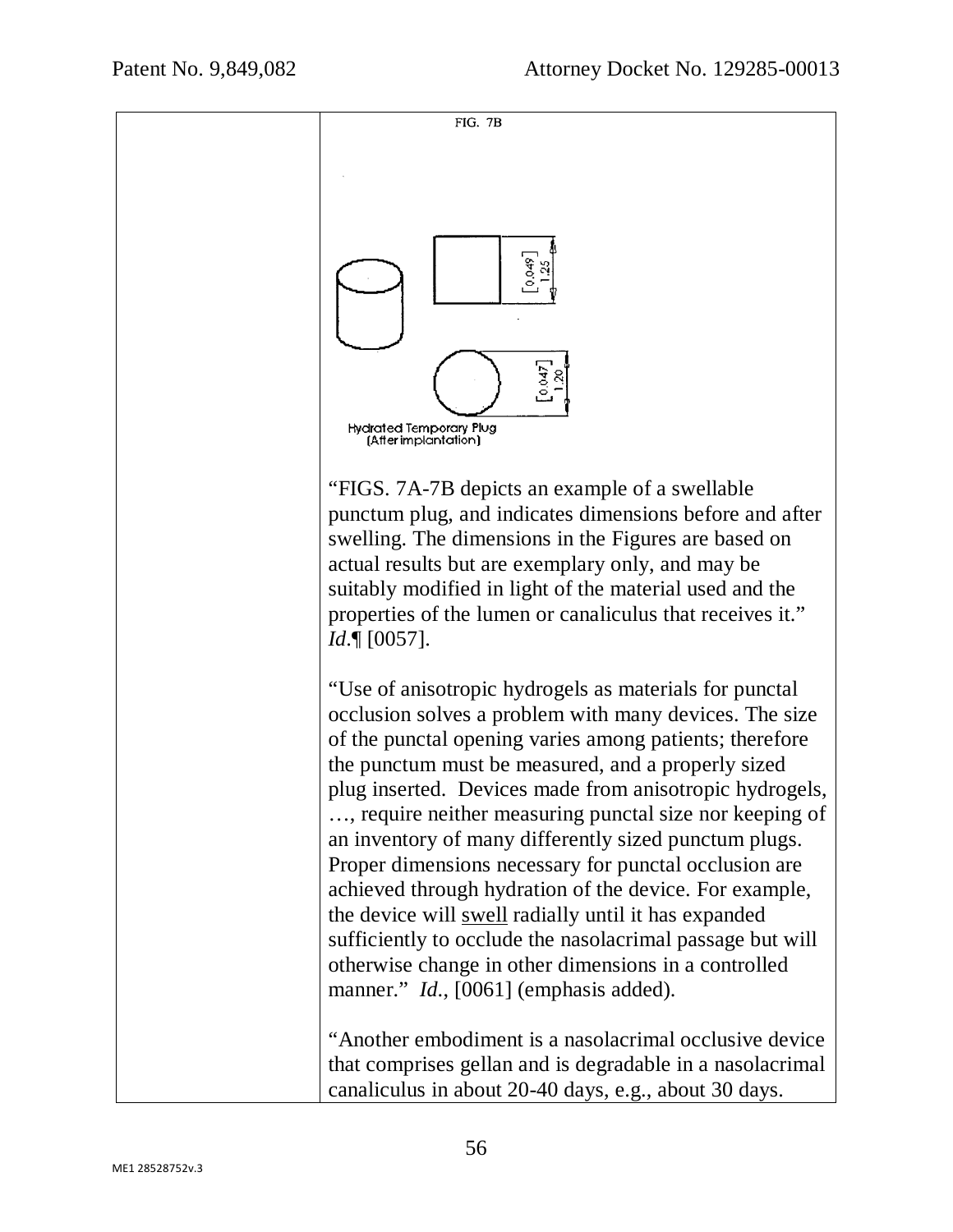|                                                                                                                                               | Such a device may be swellable in a physiological fluid,<br>e.g., between 25% and 1000%, 50% and 500%, or<br>between 100% and 400%; persons of ordinary skill in<br>these arts will immediately appreciate that all values and<br>ranges within these explicit ranges are contemplated."<br>Id., [0156].<br><b>Pritchard discloses "Swellable Temporary Punctum</b><br>Plugs." Ex. 1010 $\P$ [0157]-[0158]. According to<br><i>Pritchard</i> , "Swellable temporary punctum plugs have<br>been made that generally take 5-10 minutes to become<br>fully hydrated by the action of tear production, or by the<br>use of saline drops if tear volume is not sufficient (as<br>may be expected from patients suffering from dry eye)." |
|-----------------------------------------------------------------------------------------------------------------------------------------------|-------------------------------------------------------------------------------------------------------------------------------------------------------------------------------------------------------------------------------------------------------------------------------------------------------------------------------------------------------------------------------------------------------------------------------------------------------------------------------------------------------------------------------------------------------------------------------------------------------------------------------------------------------------------------------------------------------------------------------------|
|                                                                                                                                               | Id., [0158].<br><i>Pritchard</i> includes a section on "In Vitro Testing of<br>Gellan, Depolymerized to Varying Degrees," which<br>discloses exemplary hydrogel devices and their<br>constrained and unconstrained swelling behavior in<br>response to simulated insertion into the lacrimal system,<br>in the form of exposure to a sterile saline solution. Ex.<br>$Id., [0159] - [0161].$                                                                                                                                                                                                                                                                                                                                        |
|                                                                                                                                               |                                                                                                                                                                                                                                                                                                                                                                                                                                                                                                                                                                                                                                                                                                                                     |
| 11. $[11pre]$ A drug<br>delivery system for<br>insertion into a<br>lacrimal<br>canaliculus of a<br>patient, consisting<br>essential [sic] of: | See citations for [1pre].<br>To the extent that the inclusion of the transitional phrase<br>"consisting essential of" in the preamble of claim 11<br>versus the transitional phrase "comprising" in the<br>preamble of claim 1, is deemed to change the analysis—<br>Pritchard discloses devices that consist essentially of the<br>following elements. See, e.g., Ex. 1010, Pritchard<br>FIGS. 7A and 7B and related disclosures in the citations.                                                                                                                                                                                                                                                                                 |
| $[11a]$ a therapeutic<br>agent,                                                                                                               | See citations for $[1a]$ .                                                                                                                                                                                                                                                                                                                                                                                                                                                                                                                                                                                                                                                                                                          |
| [11b] a hydrogel<br>body of material to<br>hold the<br>therapeutic agent                                                                      | See citations for $[1c]$ and $[1d]$ .                                                                                                                                                                                                                                                                                                                                                                                                                                                                                                                                                                                                                                                                                               |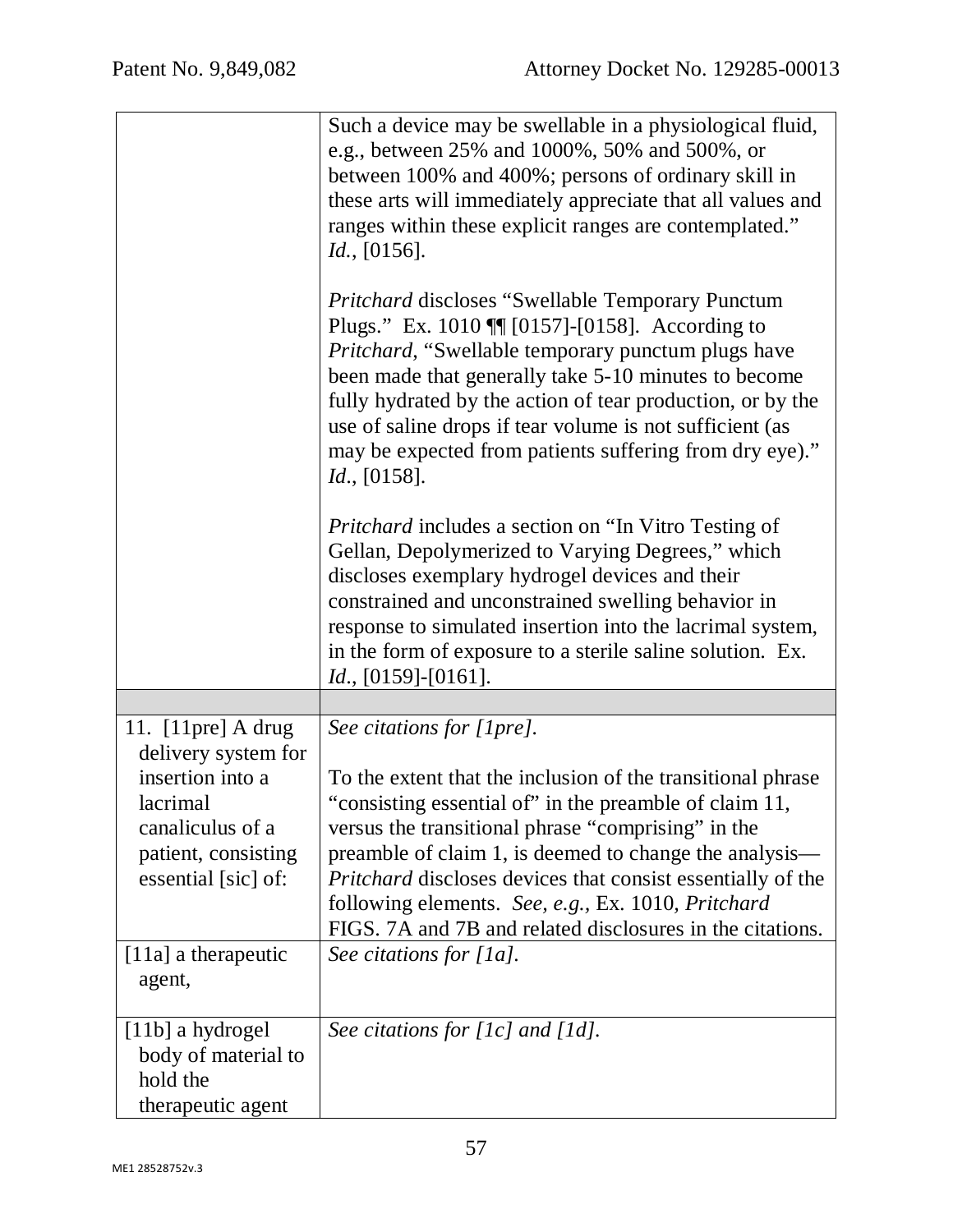| and                 |                             |
|---------------------|-----------------------------|
| $[11c]$ a           | See citations for [1b].     |
| distinguishing      |                             |
| color to show       |                             |
| placement of the    |                             |
| system in the       |                             |
| lacrimal            |                             |
| canaliculus of the  |                             |
| patient,            |                             |
| [11d] wherein the   | See citations for [1e].     |
| body of material is |                             |
| a cylindrical rod   |                             |
| and                 |                             |
| [11e] swells when   | See citations for Claim 10. |
| placed in the       |                             |
| lacrimal            |                             |
| canaliculus of the  |                             |
| patient.            |                             |
|                     |                             |
| 12. The drug        | See citations for Claim 3.  |
|                     |                             |
| delivery system of  |                             |
| claim 11, wherein   |                             |
| the therapeutic     |                             |
| agent is selected   |                             |
| from an anti-       |                             |
| glaucoma agent, a   |                             |
| corticosteroid, and |                             |
| anti-microbial      |                             |
| agent, an anti-     |                             |
| allergy agent or a  |                             |
| non-steroidal anti- |                             |
| inflammatory        |                             |
| agent.              |                             |
|                     |                             |
|                     |                             |
| 13. The drug        | See citations for Claim 4.  |
| delivery system of  |                             |
| claim 11, wherein   |                             |
| the system is used  |                             |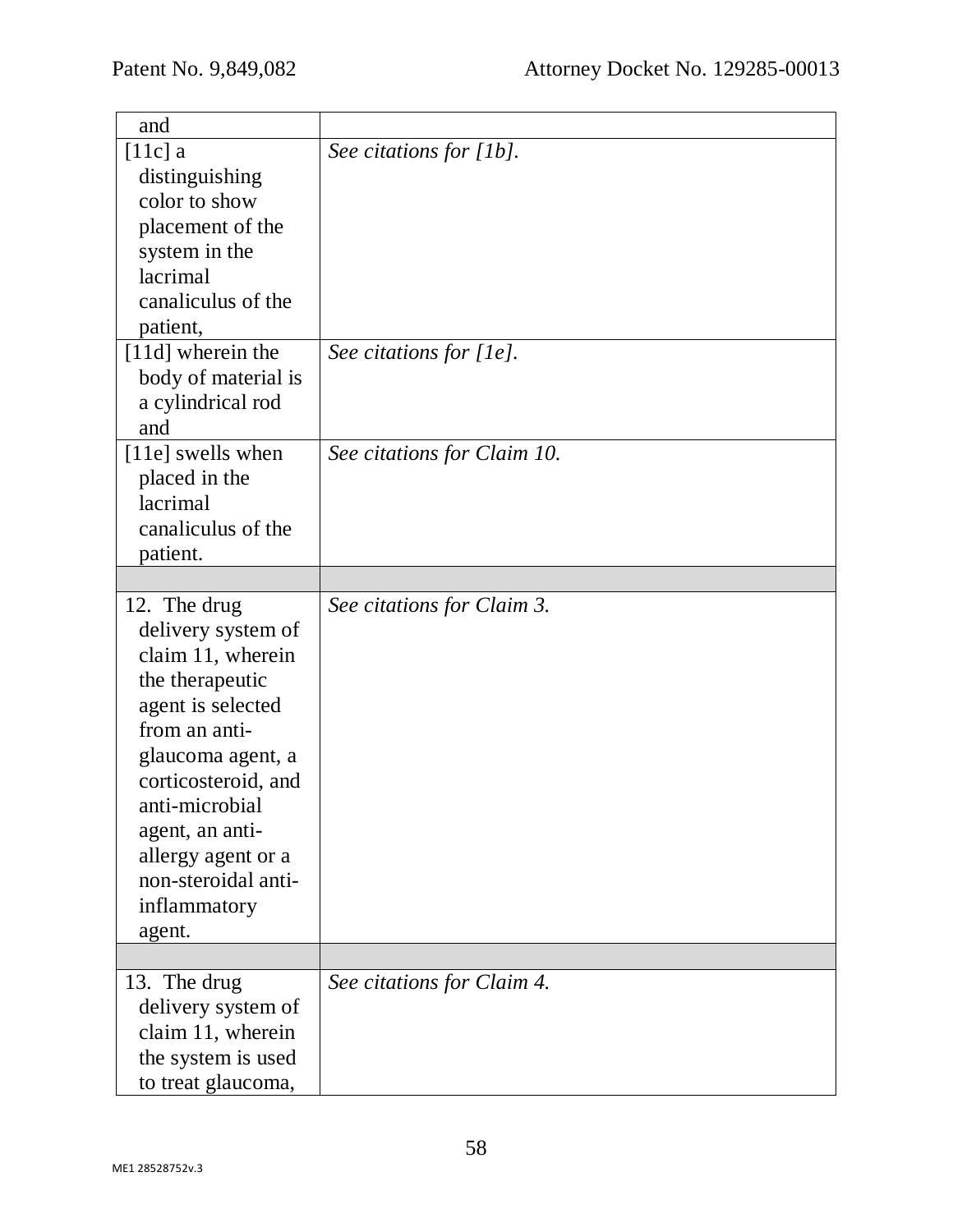| pre and post                            |                                     |
|-----------------------------------------|-------------------------------------|
| surgical treatments,                    |                                     |
| dry eye or allergy                      |                                     |
|                                         |                                     |
| 14. The drug                            | See citations for Claim 5.          |
| delivery system of                      |                                     |
| claim 11, wherein                       |                                     |
| the therapeutic                         |                                     |
| agent is<br>dexamethasone.              |                                     |
|                                         |                                     |
|                                         |                                     |
| 15. The drug                            | See citations for Claim 6.          |
| delivery system of<br>claim 11, wherein |                                     |
| the therapeutic                         |                                     |
| agent is an                             |                                     |
| antibiotic or                           |                                     |
| antifungal agent.                       |                                     |
|                                         |                                     |
| 16. The drug                            | See citations for claim 7.          |
| delivery system of                      |                                     |
| claim 11, wherein                       |                                     |
| the therapeutic                         |                                     |
| agent is a                              |                                     |
| prostaglandin, a                        |                                     |
| prostaglandin                           |                                     |
| precursor, a beta-                      |                                     |
| blocker, or a                           |                                     |
| prostaglandin                           |                                     |
| analog.                                 |                                     |
|                                         |                                     |
| 18. [18pre] A drug                      | See citations for [1pre].           |
| delivery system for<br>insertion into a |                                     |
| lacrimal                                |                                     |
| canaliculus of a                        |                                     |
| patient,                                |                                     |
| comprising:                             |                                     |
| [18a] a therapeutic                     | See citations for [1a] and claim 3. |
|                                         |                                     |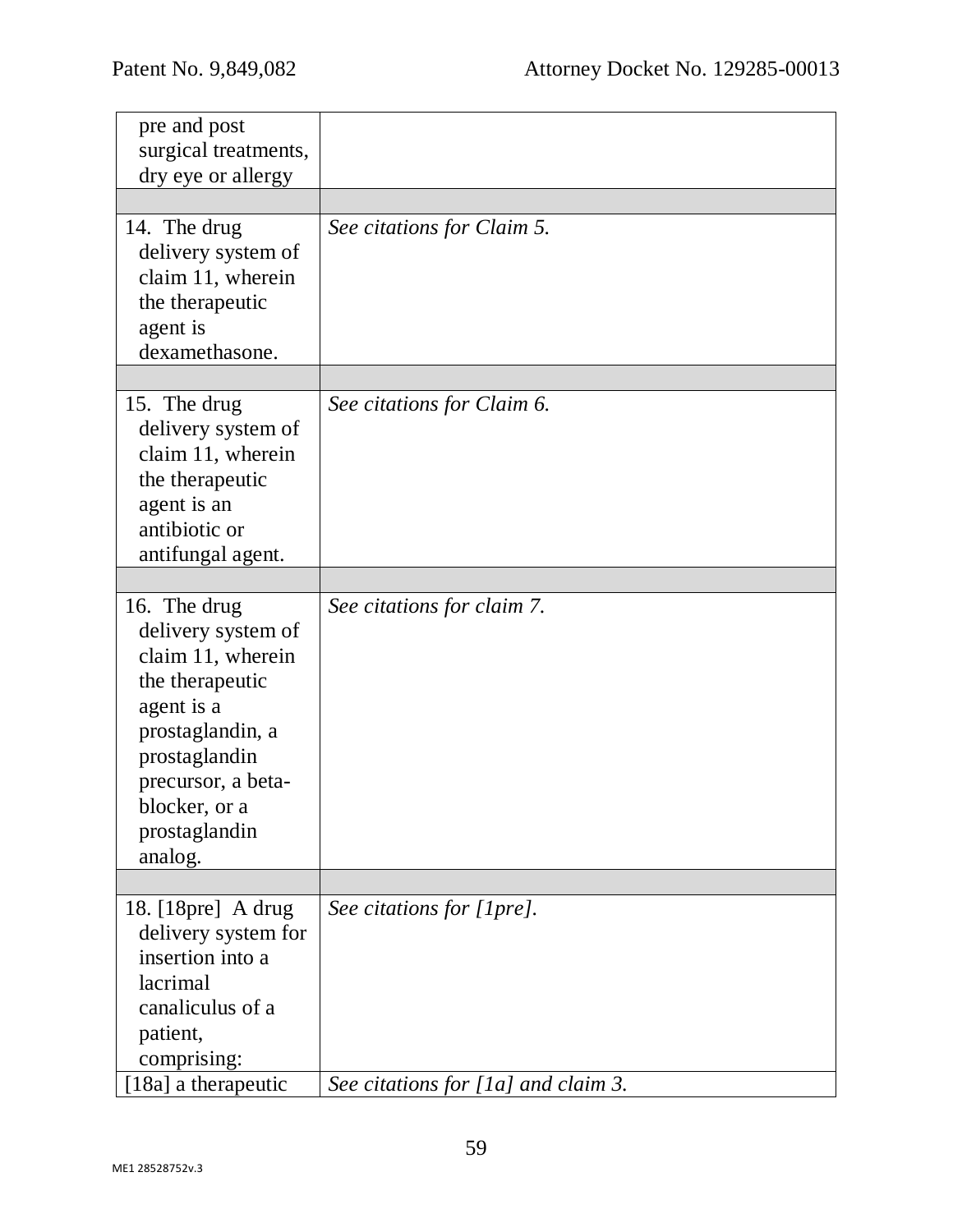| agent selected from   |                            |
|-----------------------|----------------------------|
| an anti-glaucoma      |                            |
| agent, a              |                            |
| corticosteroid[, sic] |                            |
| an anti-microbial     |                            |
| agent, and anti-      |                            |
| allergy agent or a    |                            |
| non-steroidal anti-   |                            |
| inflammatory          |                            |
| agent;                |                            |
| $[18b]$ a body of     | See citations for [1c].    |
| material to hold the  |                            |
| therapeutic agent     |                            |
| [18c] wherein the     | See citations for [1d].    |
| body of material      |                            |
| comprises hydrogel    |                            |
| polymers and          |                            |
| [18d] wherein the     | See citations for [1e].    |
| body of material is   |                            |
| a cylindrical rod;    |                            |
| and                   |                            |
| $[18e]$ a             | See citations for [1b].    |
| distinguishing        |                            |
| color to show         |                            |
| placement of the      |                            |
| system in the         |                            |
| lacrimal              |                            |
| canaliculus of the    |                            |
| patent.               |                            |
|                       |                            |
| 19. The drug          | See citations for claim 4. |
| delivery system of    |                            |
| claim 18, wherein     |                            |
| the system is used    |                            |
| to treat glaucoma,    |                            |
| pre and post          |                            |
| surgical treatments,  |                            |
| dry eye or allergy    |                            |
|                       |                            |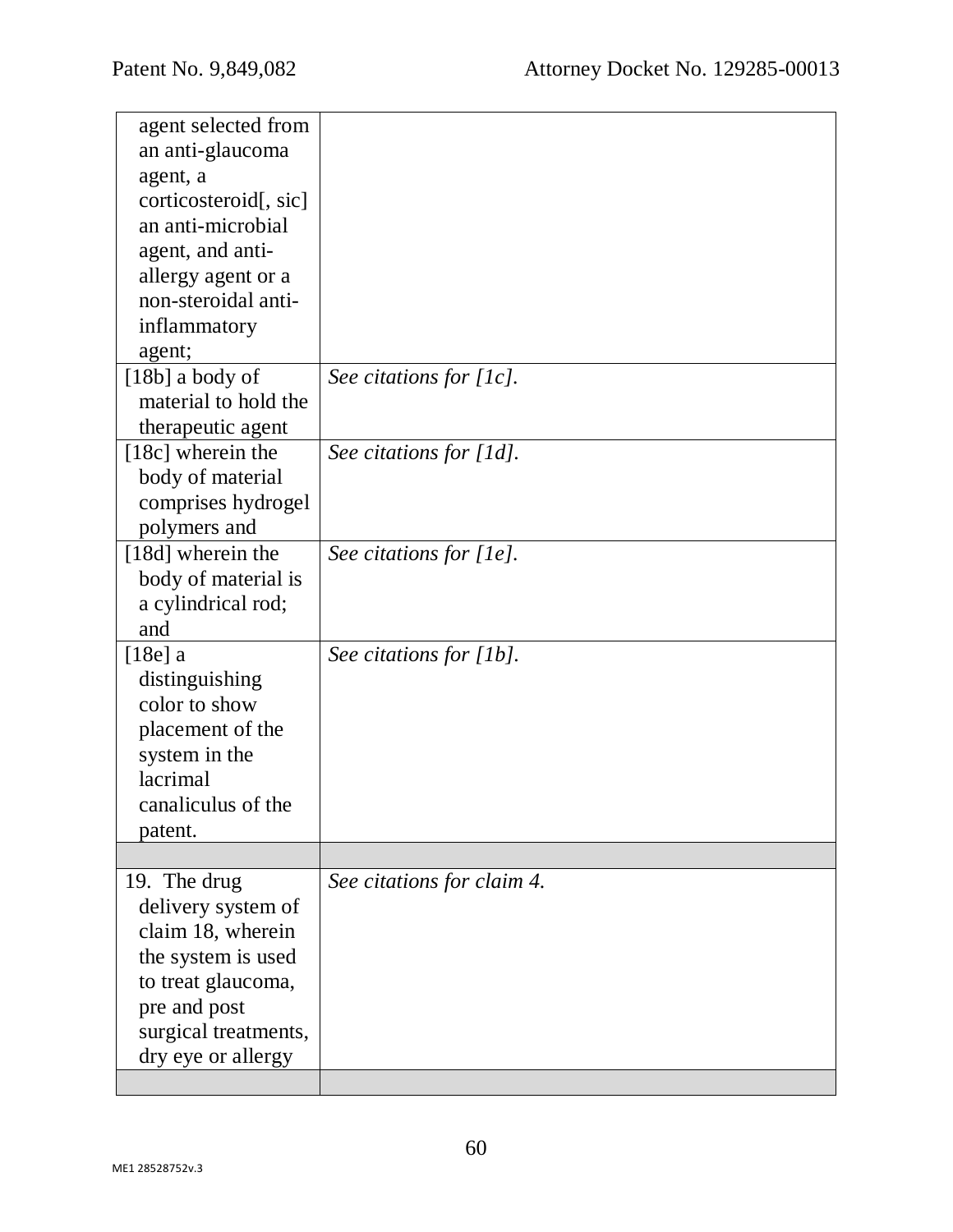| See citations for claim 5.  |
|-----------------------------|
| See citations for claim 9.  |
|                             |
|                             |
|                             |
|                             |
| See citations for claim 10. |
|                             |
|                             |
|                             |
|                             |
|                             |
|                             |
|                             |
|                             |

# **B. Ground 2: Claims 1-7, 9-16, 18-20, 22-23 Are Obvious Over**  *Pritchard* **in View of** *Gillespie* **under §103**

For the reasons set forth in Ground 1, *Pritchard* anticipates Claims 1-7, 9- 16, 18-20, and 22-23. Ocular incorporates by reference the facts and arguments of Ground 1. But to the extent that *Pritchard's* express and inherent disclosure of color is somehow deemed an insufficient disclosure of the "distinguishing color to show" limitation, then Claims 1-7, 9-16, 18-20, and 22-23 are obvious over *Pritchard* in view of *Gillespie*.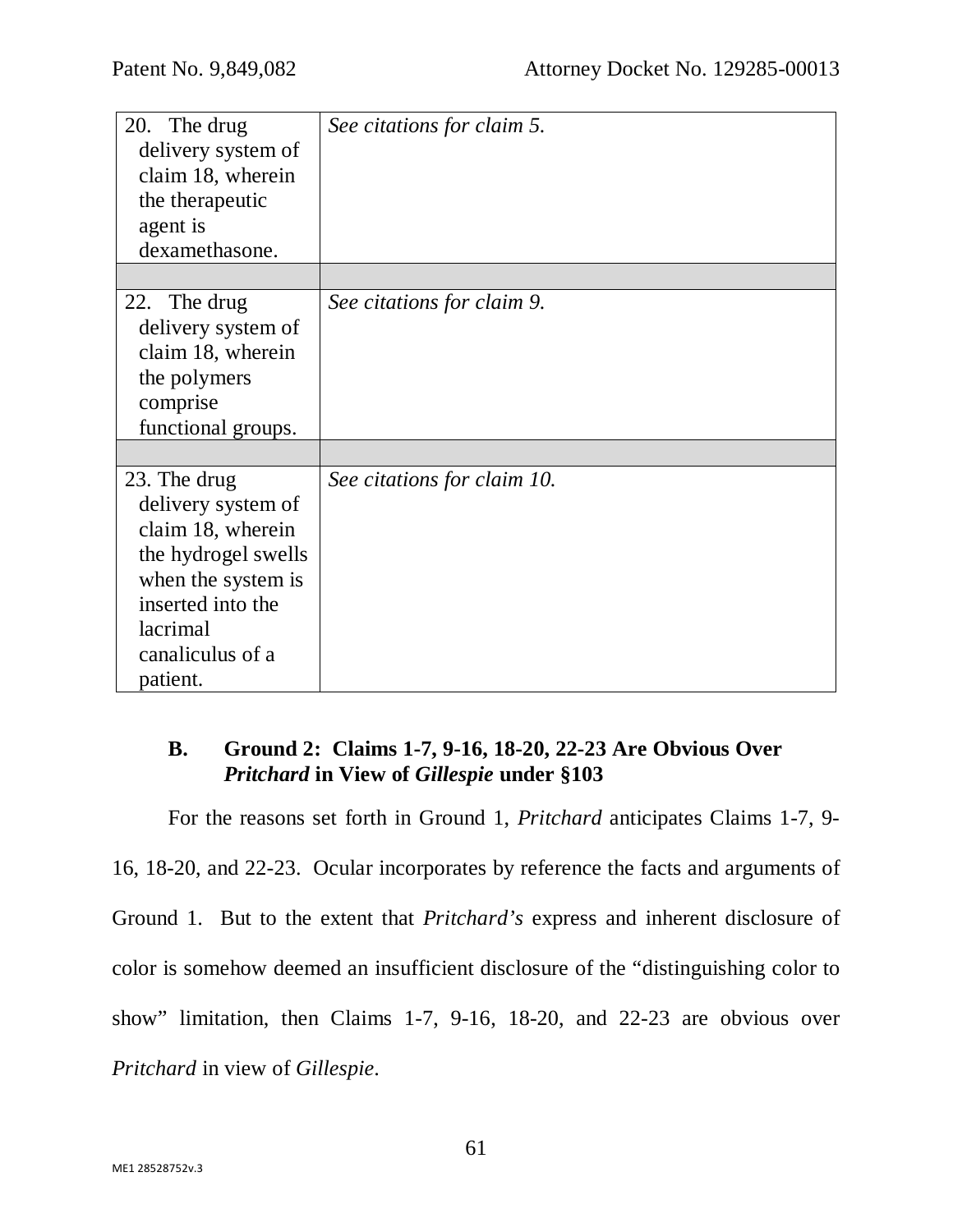*Gillespie's* "invention relates generally to the punctum plug and in particular, to plugs and apparatus which enable a plug to be more easily visualized following insertion." Ex. 1015, *Gillespie*, [0001]. *Gillespie* discloses that the inserts are "very difficult to see" for various reasons including because they are "extremely small," and may be "translucent." *Id.*, [0005]. Accordingly, an object of *Gillespie* is "to make the punctum plug readably visible or detectable to the recipient or caregiver."<sup>5</sup> *Id.*, [0005]; *see also* [0011]. *Gillespie* is entitled "More Easily Visualized Punctum Plug Configurations," and discloses the desirability of making inserts more easily visible. *See also* Ex. 1036, Dana Decl., ¶¶ 73-75.

*Gillespie* teaches "the use of [a] substance [that] causes the plug to be more easily visualized than if the substance were not present." Ex. 1015, *Gillespie*, [0006]. *Gillespie* teaches "the rest of the plug body may be composed of any suitable material, including those presently used in the manufacture of such devices." *Id*., [0006]. "The substance, which may be disposed on the outwardly exposed surface or within the body of the plug, may include a saturated coloration, or may be phosphorescent, fluorescent or otherwise operative to reflect or reradiate light to assist in visualization." *Id*., [0007]. *Gillespie* teaches "the substance may include a<sup>[]</sup> ... phosphor or fluorescent material, reflective beads,  $\overline{a}$ <sup>5</sup> The specification of the '082 Patent similarly discloses the use of color to make inserts "more readily detected by the patient." Ex. 1001, 21:1-5.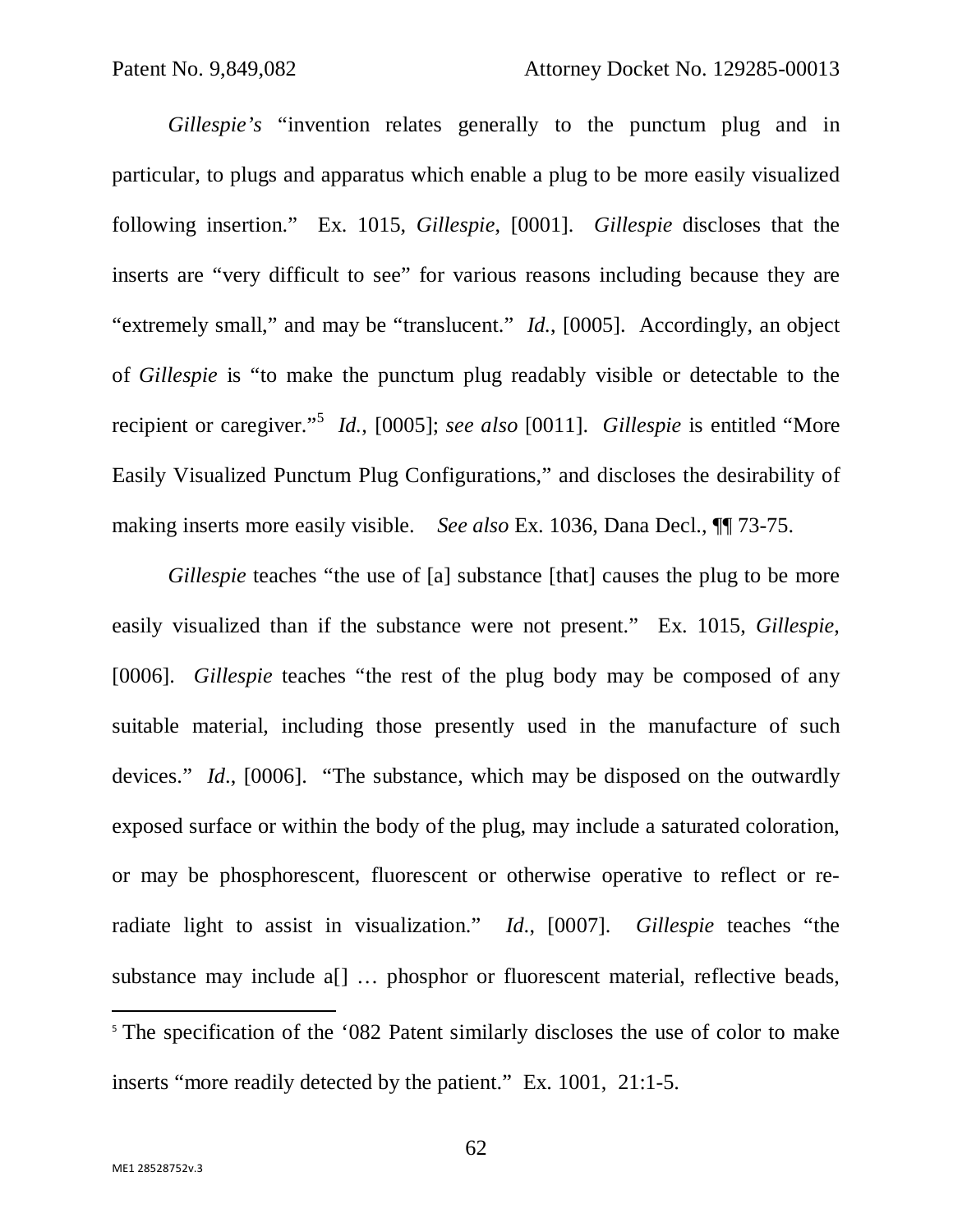quantum dots, a dye or pigment." *Id.*, [0007]. *Gillespie* discloses that, "[i[n one preferred embodiment, at least the outwardly exposed surface of the plug, or the entire plug body, is pigmented to contrast with surrounding tissue." *Id*., [0011] (emphasis added). In other words, *Gillespie* discloses a distinguishing color to show placement of an insert in the lacrimal canaliculus of the patient, and motivations for using such a color. *See also* Ex. 1036, Dana Decl., ¶ 77.

One of ordinary skill would have been motivated to combine the "color" teachings of *Gillespie* with the inserts of *Pritchard* for several reasons. As *Gillespie* explains, "extremely small" inserts, which may be "translucent," are "very difficult to see." Ex. 1015, *Gillespie*, [0005]. One of skill in the art would have understood that a distinguishing color would make the insert easier to see. Ex. 1036, Dana Decl., ¶ 76 (citing Ex. 1015, [0013] ("use of [*Gillespie*'s teachings] preferably permit[] visualization with the unaided eye")). Thus, one of skill in the art would been motivated to combine the "color" teachings of *Gillespie* to make the inserts of *Pritchard* easier to see. Ex. 1036, Dana Decl., ¶ 78. Inserts that are easier see are easier to use and to locate. *Id*., ¶ 78. Indeed, it has long been known that one of the most common problems of these inserts is that they often become dislodged. *Id.*, ¶ 78. One of skill in the art would have understood that more easily visible inserts would make detection of that problem easier. *Id*., Also, one of skill in the art would have understood that the addition of a distinguishing color, as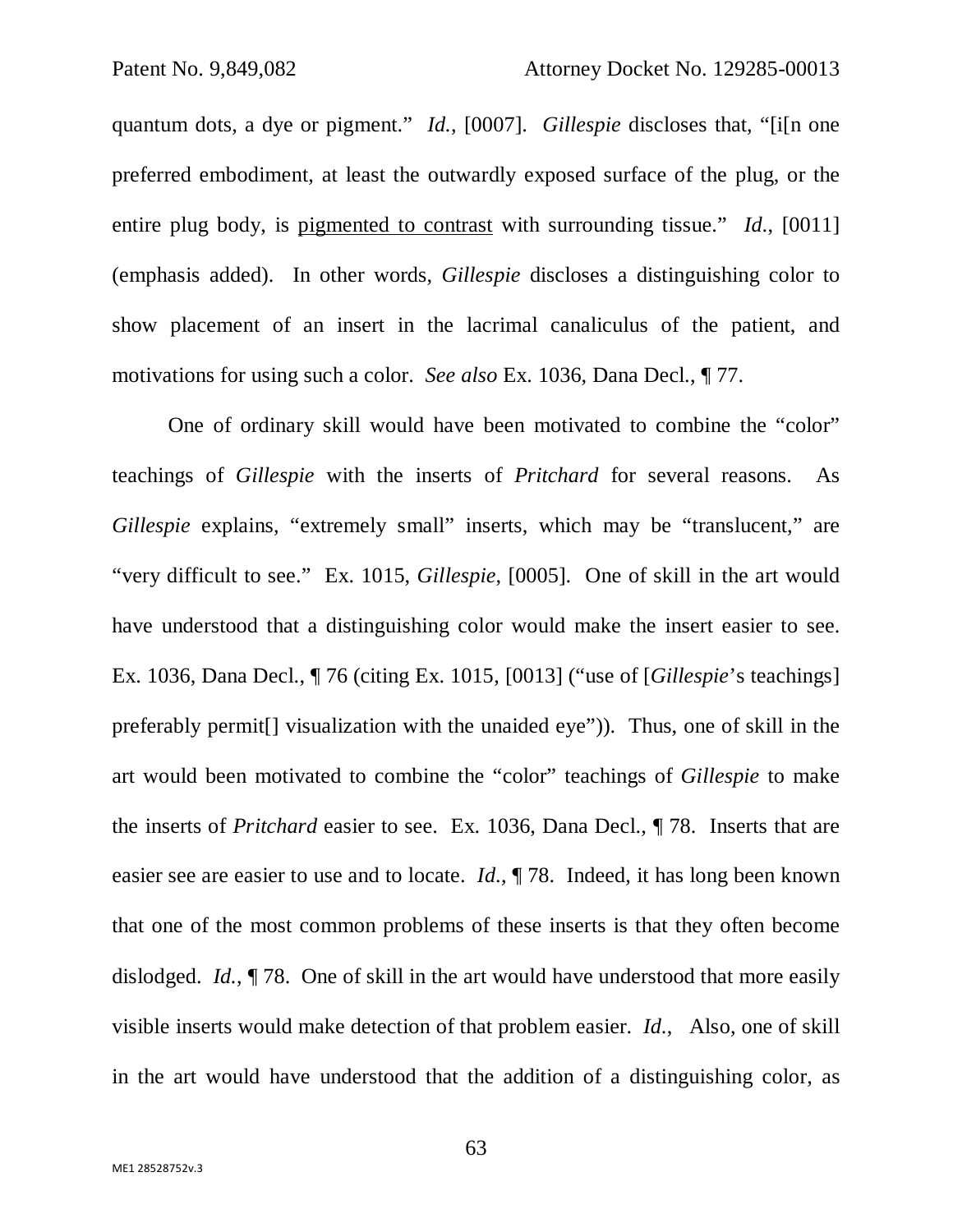taught by *Gillespie,* to the inserts of *Pritchard* would make the inserts more distinctive, help prevent counterfeiting, and may make the inserts more visually uniform. *Id.*, 84 (citing Ex. 1016, 146). In sum, Claims 1-7, 9-16, 18-20, and 22- 23 would have been obvious over *Pritchard* in view of *Gillespie*. Ex. 1036, Dana Decl., ¶ §V.B. (¶¶ 73-78).

## **C. Ground 3: Claims 8, 17, and 21 Are Obvious Over** *Pritchard* **in View of** *Gillespie* **and** *Hellberg* **under §103**

Claims 8, 17, and 21 depend from independent Claims 1, 11, and 18, respectively, and further require that "the therapeutic agent is travoprost." Travoprost is a known agent for treating glaucoma. *See* Ex. 1036, Dana Decl., ¶ 8, ); Ex. 1035, PHYSICIANS' DESK REFERENCE (57 ed. 2003) 540-41, 541 ("TRAVATAN® [travoprost] Opthalmic solutions is indicated for reduction of elevated intraocular pressure in patients with open-angle glaucoma ….").

For the reasons set forth in Ground 1, *Pritchard* anticipates Claims 1, 11, and 18 (and other claims) and, for the reasons set forth in Ground 2, *Pritchard* renders those claims obvious in view of *Gillespie*. Ocular incorporates by reference the facts and arguments set forth in Grounds 1 and 2.

Although neither *Pritchard* nor *Gillespie* expressly discloses travoprost, Claims 8, 17, and 21 are obvious over *Pritchard* in view of *Gillespie* and *Hellberg*. *Hellberg* "is directed … to methods of treating glaucoma, comprising …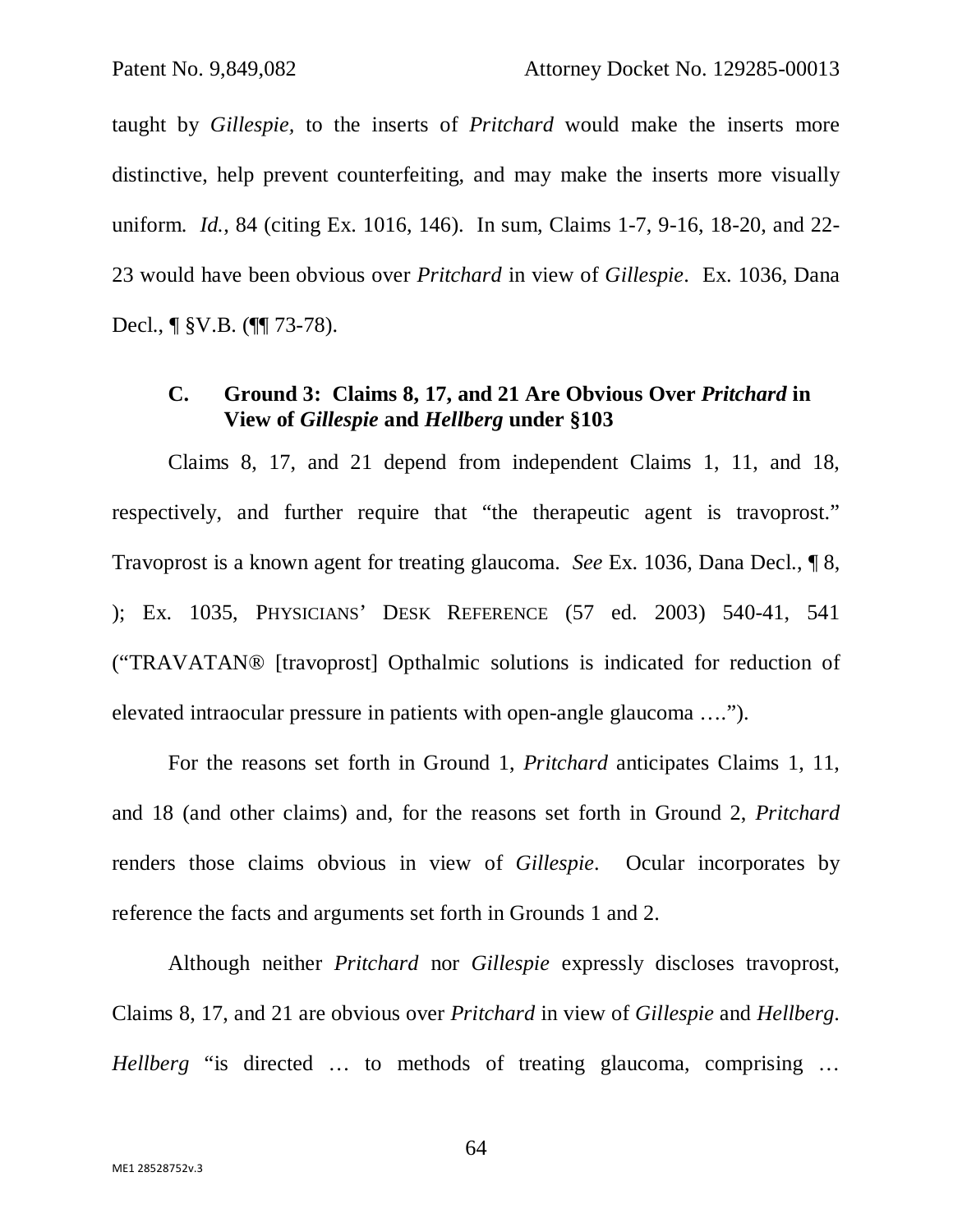administration of therapeutically effective amounts of a prostaglandin analog …." Ex. 1017, *Hellberg,* 5:40-43. *Hellberg* discloses "[t]he preferred methods of the present invention comprise one or more prostaglandin analogs …." *Id.*, 5:44-46. *Hellberg* identifies travoprost as one of its three "most preferred prostaglandin analogs." *Id.*, 7:56-58. And *Hellberg* notes that "[t]he prostaglandin analogs of the present invention are known and are either commercially available (Cayman Chemical, Ann Arbor, Mich.) or may be prepared by known methods to those skilled in the art." *Id.*, 7:59-62. In other words, *Hellberg* teaches the use of travoprost as a preferred therapeutic agent in a drug delivery system to treat glaucoma. Ex. 1036, Dana Decl., ¶ 80.

One of ordinary skill would have been motivated to combine the "travoprost" therapeutic agent for treatment of glaucoma, as taught by *Hellberg,* with the canalicular implants of *Pritchard* and *Gillespie* for several reasons. First, as explained with respect to Ground 1, *Pritchard* discloses systems used to treat glaucoma (*see Pritchard* chart for Claims 4, 13, and 19); wherein the therapeutic agent is an anti-glaucoma agent (*see Pritchard* chart for Claims 3, 12, and 18); and wherein the therapeutic agent is a prostaglandin analog (*see Pritchard* chart for Claims 7 and 16). Thus, *Pritchard* would have motivated a person of oridinary skill to use a prostaglandin analog as a therapeutic agent to treat glaucoma. And one of skill in the art would been motivated to include travoprost, in particular, as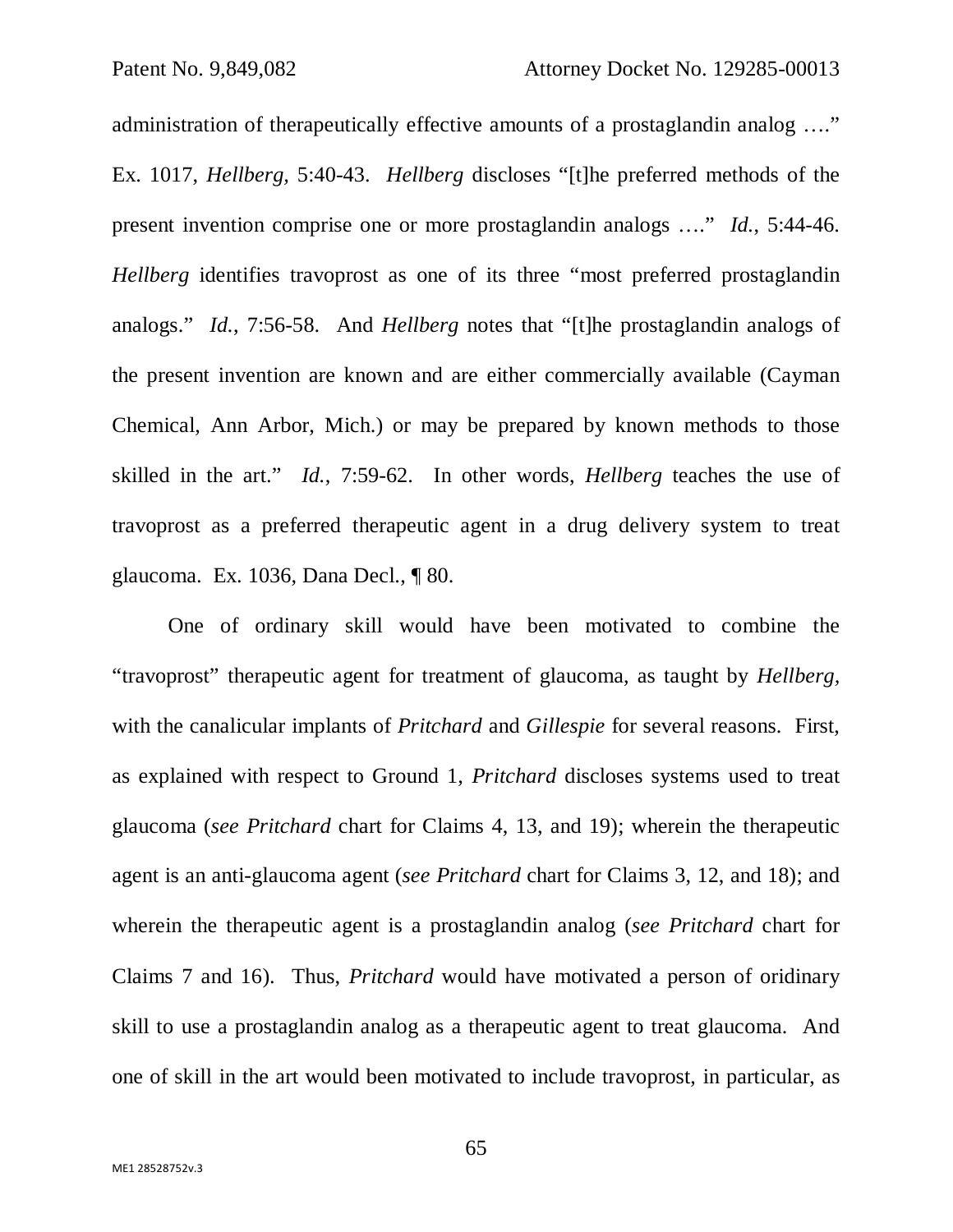the therapeutic agent in a drug delivery system as one of the three most preferred prostaglandin analogs for treatment of glaucoma*. See* Ex. 1036, Dana Decl., ¶ 81. Second, a person of skill in the art would have understood that travoprost is a similar alternative to other prostaglandin analogs for treatment of glaucoma, including latanaprost and bimatoprost. *Id.,*. Thus, one of skill in the art would been motivated to include travoprost as the therapeutic agent in a drug delivery system to have an available alternative, preferred prostaglandin analogs for treatment of glaucoma*. Id.,* In sum, Claims 8, 17, and 21 would have been obvious over *Pritchard* in view of *Gillespie* and *Hellberg*. *Id.*, §V.C (¶¶ 79-81).

## **D. Ground 4: Claims 1-7, 9-16, 18-20, 22-23 Are Obvious Over**  *Pritchard* **in View of the** *Handbook* **under §103**

For the reasons set forth in Ground 1, *Pritchard* anticipates Claims 1-7, 9- 16, 18-20, and 22-23. Ocular incorporates by reference the facts and arguments of Ground 1. But to the extent that *Pritchard's* express and inherent disclosure of color is somehow deemed an insufficient disclosure of the color recited in the challenged claims, Claims 1-7, 9-16, 18-20, and 22-23 are obvious over *Pritchard* in view of the Handbook (Ex. 1016). .

The *Handbook* includes a section on "Coloring Agents." *See* Ex. 1016, *Handbook,* 21-28. According to the *Handbook,* "[t]he primary purpose of coloring agents is to visually alter the appearance of a medicinal product by imparting a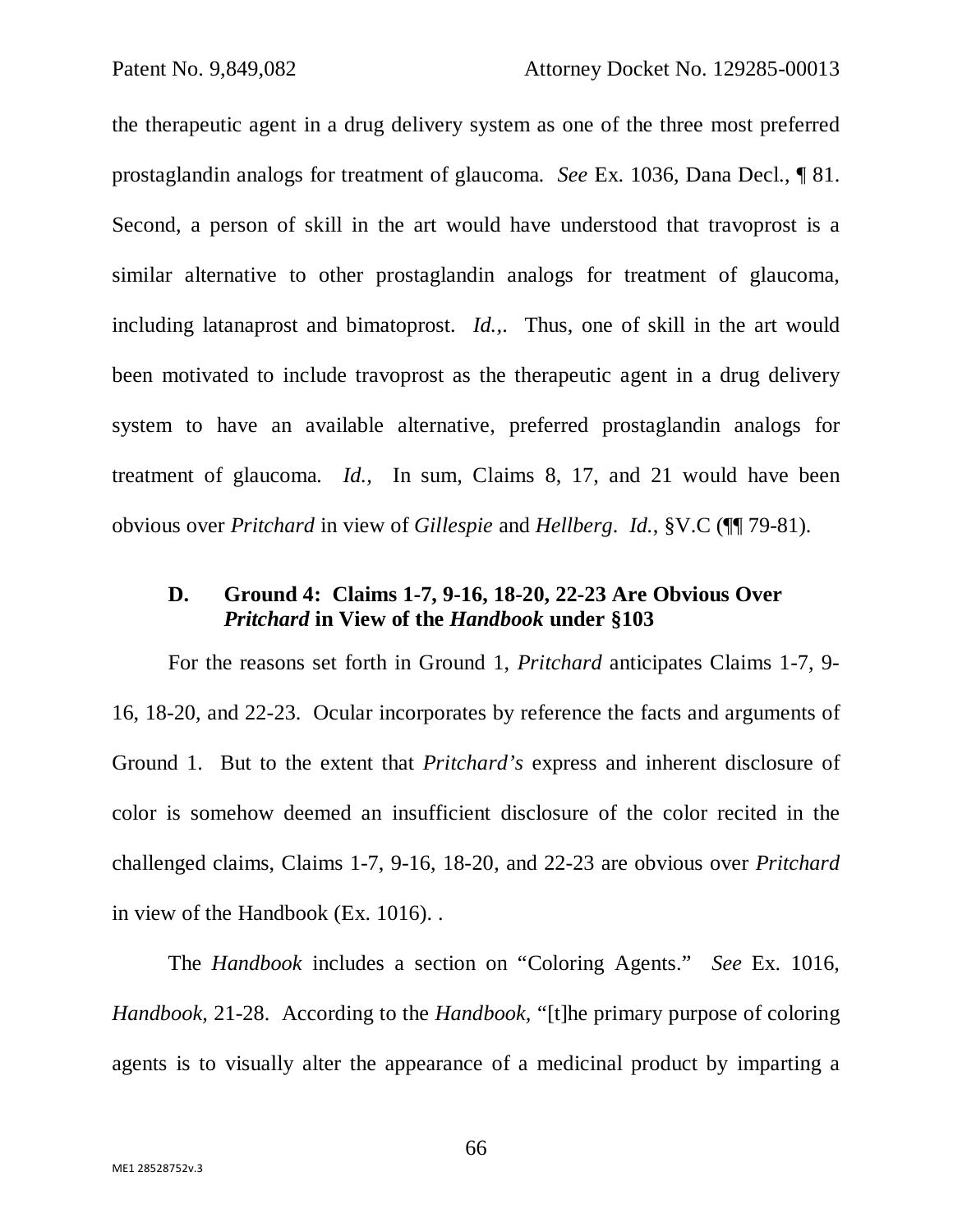definite color or shade. This has the advantage to the manufacturer of making otherwise similar products more distinctive. … This commercial distinctiveness also aids in preventing the counterfeiting of products." *Id.*, 21. "Colors … can also serve to introduce a uniformity of appearance to a product, e.g., … where an ingredient in the formulation has itself a variable appearance from batch to batch." *Id.* "Colors for clear liquid preparations are limited to the dyes." *Id.*; *see also id.*, 24-26. In other words, the *Handbook* discloses a distinguishing color to show, and motivations for using such a color in a drug delivery system for insertion into the lacrimal canaliculus of a patient.

A person of ordinary skill would have been motivated to combine the "color" teachings of the *Handbook* with the inserts of *Pritchard* for several reasons. First, a person of skill in the art would have understood that a distinguishing color would make the insert easier to see. Ex. 1036, Dana Decl., ¶ 84. Thus, one of skill in the art would been motivated to combine the "color" teachings of the *Handbook* to make the inserts of *Pritchard* easier to see. *Id.*, ¶ 84. Inserts that are easier see are also easier to use and to locate. *Id.*,. One of skill in the art would have understood that more easily visible inserts would make detection of one of the most common problems, dislodged inserts, easier. *Id.*,. Also, a person of skill in the art would have understood that the addition of a distinguishing color, as taught by the *Handbook,* to the inserts of *Pritchard* would

67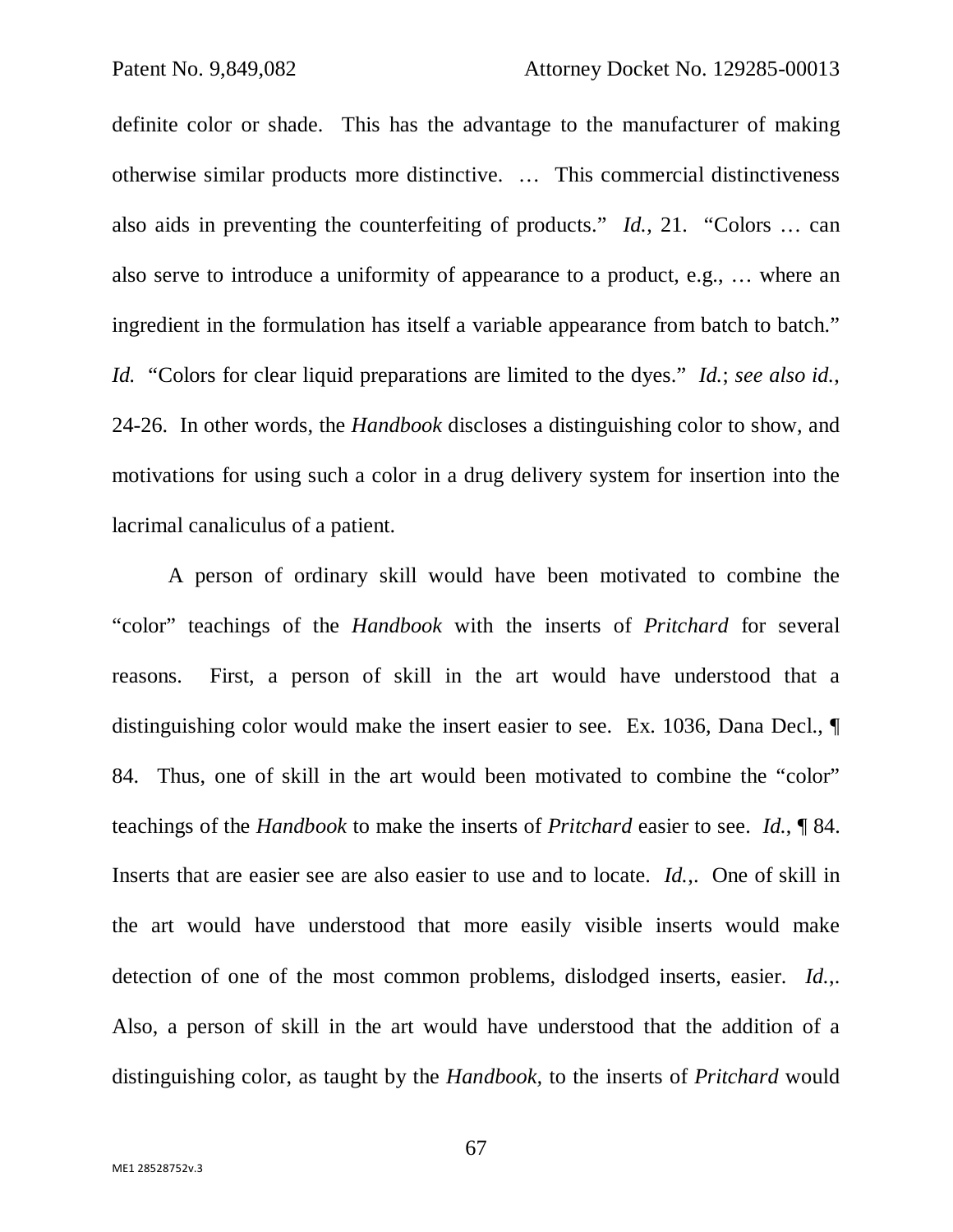make the inserts more distinctive, help prevent counterfeiting, and may make the inserts more visually uniform. *Id.*, ¶ 82 (citing Ex. 1016, 21). In sum, Claims 1-7, 9-16, 18-20, and 22-23 would have been obvious over *Pritchard* in view of the *Handbook*. Ex. 1036, Dana Decl., ¶ 82-84.

## **E. Ground 5: Claims 8, 17, and 21 Are Obvious Over** *Pritchard* **in View of the** *Handbook* **and** *Hellberg* **under §103**

Claims 8, 17, and 21 depend from independent Claims 1, 11, and 18, respectively, and further require that "the therapeutic agent is travoprost." As seen above, travoprost is a therapeutic agent used to treat glaucoma. For the reasons set forth in Ground 1, *Pritchard* anticipates Claims 1, 11, and 18 (and other claims) and, for the reasons set forth in Ground 4, *Pritchard* renders those claims obvious when combined with the *Handbook*. Ocular incorporates by reference the facts and arguments set forth in Grounds 1 and 4. Although neither *Pritchard* nor the *Handbook* expressly discloses a drug delivery system wherein the therapeutic agent is travoprost, Claims 8, 17, and 21 are obvious over *Pritchard* in view of the *Handbook* and *Hellberg*.

As explained in Ground 3, *Hellberg* teaches the use of travoprost as one of the three most preferred prostaglandin analog therapeutic agents in a drug delivery system to treat glaucoma. The discussion of *Hellberg* in Ground 3 is incorporated by reference.

68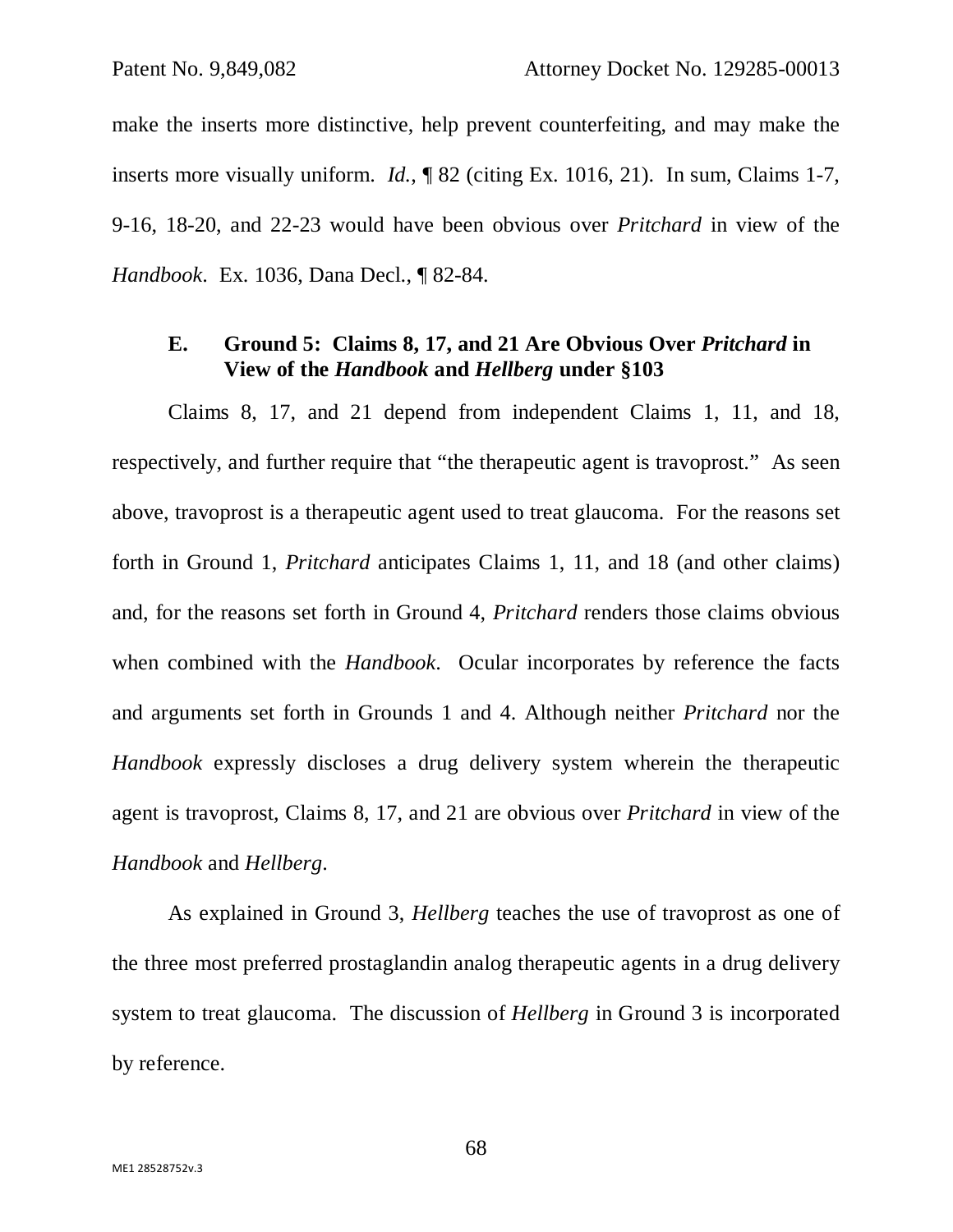One of ordinary skill would have been motivated to combine travoprost, as disclosed in *Hellberg,* with the implants of *Pritchard* and the *Handbook* for several reasons. First, as explained with respect to Ground 1, *Pritchard* discloses systems used to treat glaucoma (*see Pritchard* chart for Claims 4, 13, and 19); wherein the therapeutic agent is an anti-glaucoma agent (*see Pritchard* chart for Claims 3, 12, and 18); and wherein the therapeutic agent is a prostaglandin analog (*see Pritchard* chart for Claims 7 and 16). Thus, *Pritchard* would have motivated one of skill in the art to use a prostaglandin analog as a therapeutic agent to treat glaucoma. And one of skill in the art would been motivated to include travoprost in particular as the therapeutic agent in a drug delivery system because it is one of the three most preferred prostaglandin analogs for treating glaucoma*. See* Ex. 1036, Dana Decl., ¶¶ 86-87.

Second, one of skill in the art would have understood that travoprost is a similar alternative to other prostaglandin analogs for treatment of glaucoma, including latanaprost and bimatoprost. *See* Ex. 1036, Dana Decl., ¶ 87. Thus, one of skill in the art would been motivated to include travoprost as the therapeutic agent in a drug delivery system to have an available alternative, preferred prostaglandin analogs for treatment of glaucoma*. Id., ¶*¶ 81, 87. In sum, Claims 1- 7, 9-16, 18-20, and 22-23 would have been obvious over *Pritchard* in view of the *Handbook* and *Hellberg*. Ex. 1036, Dana Decl., § V.E. (¶¶ 85-87).

69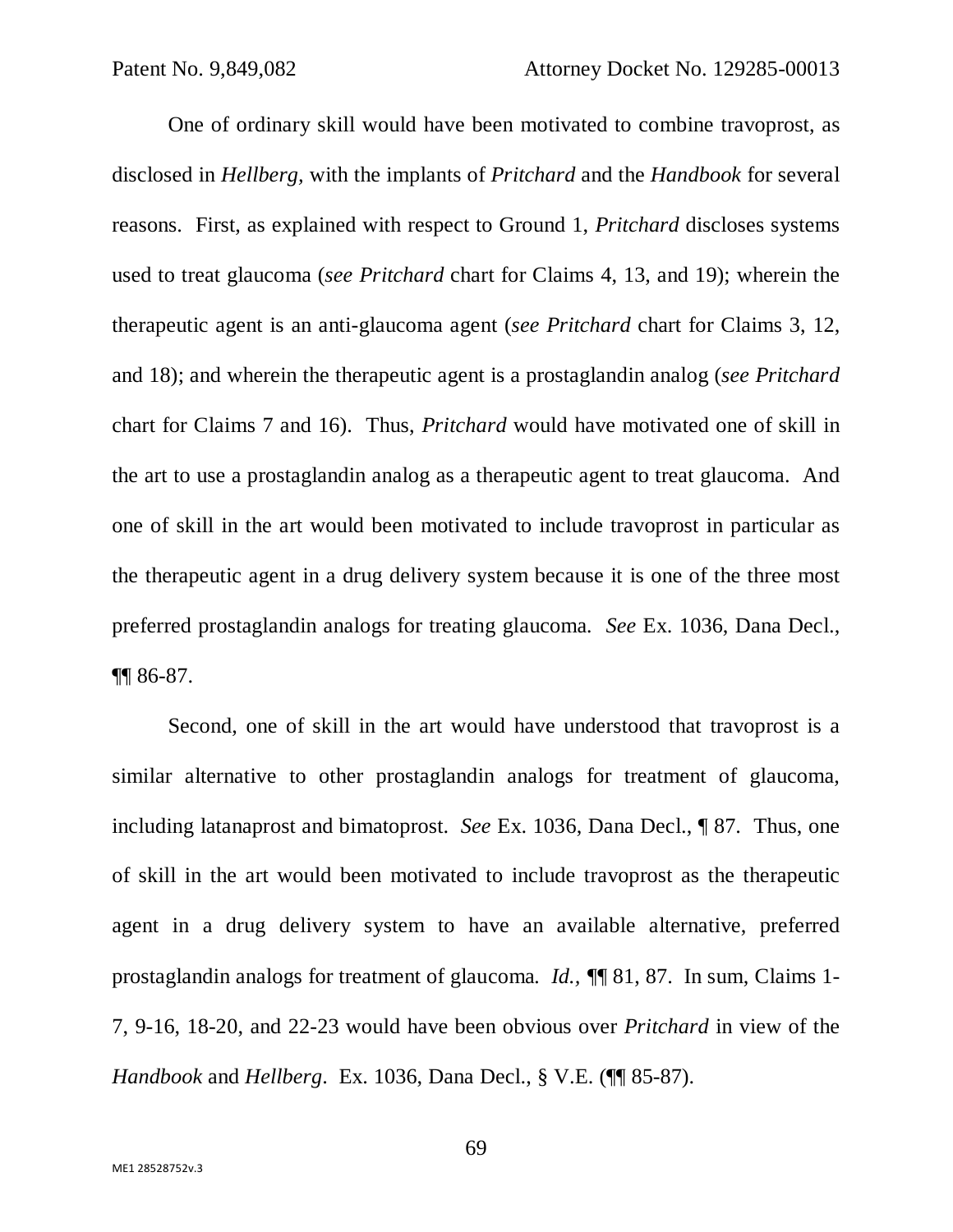#### **CONCLUSION** VI.

For the foregoing reasons, Petitioner respectfully requests institution of inter partes review of the '082 Patent and cancellation of Claims 1-23 (the "challenged claims").

Respectfully submitted,

Dated: December 14, 2018

By:

Kia L. Freeman Registration No. 47,577 Attorney for Petitioner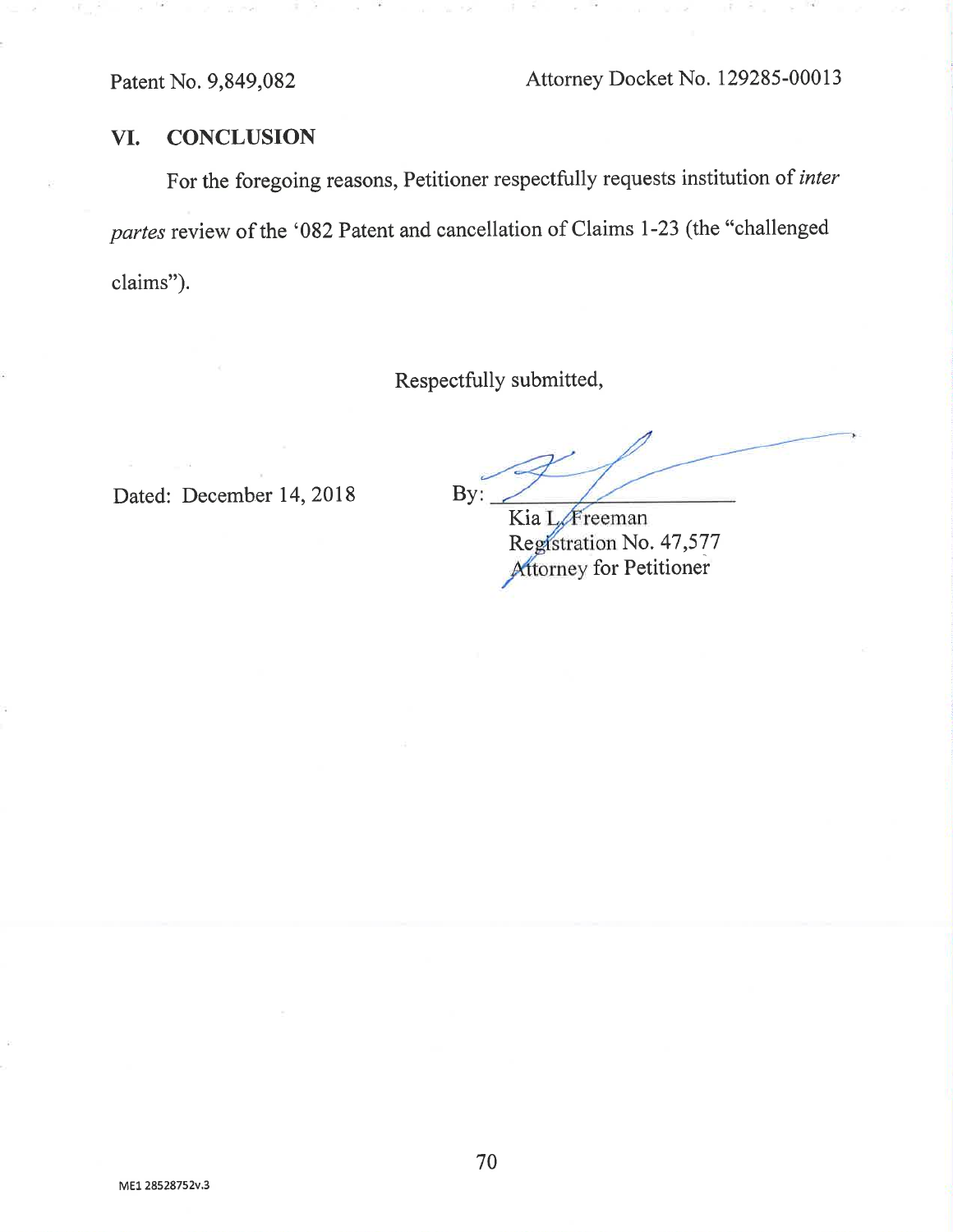Patent No. 9,849,082

# **CERTIFICATE OF WORD COUNT**

The undersigned hereby certifies that the foregoing petition for inter partes review—excluding the Table of Contents, the Table of Authorities, the Table of Exhibits, the Mandatory Notices, this Certificate of Word Count, and the Certificate of Service—includes less than 13,700 wordsbased on a word count using that feature of WORD.

By Kia L. Freeman

Registration No. 47,577 **Attorney for Petitioner**